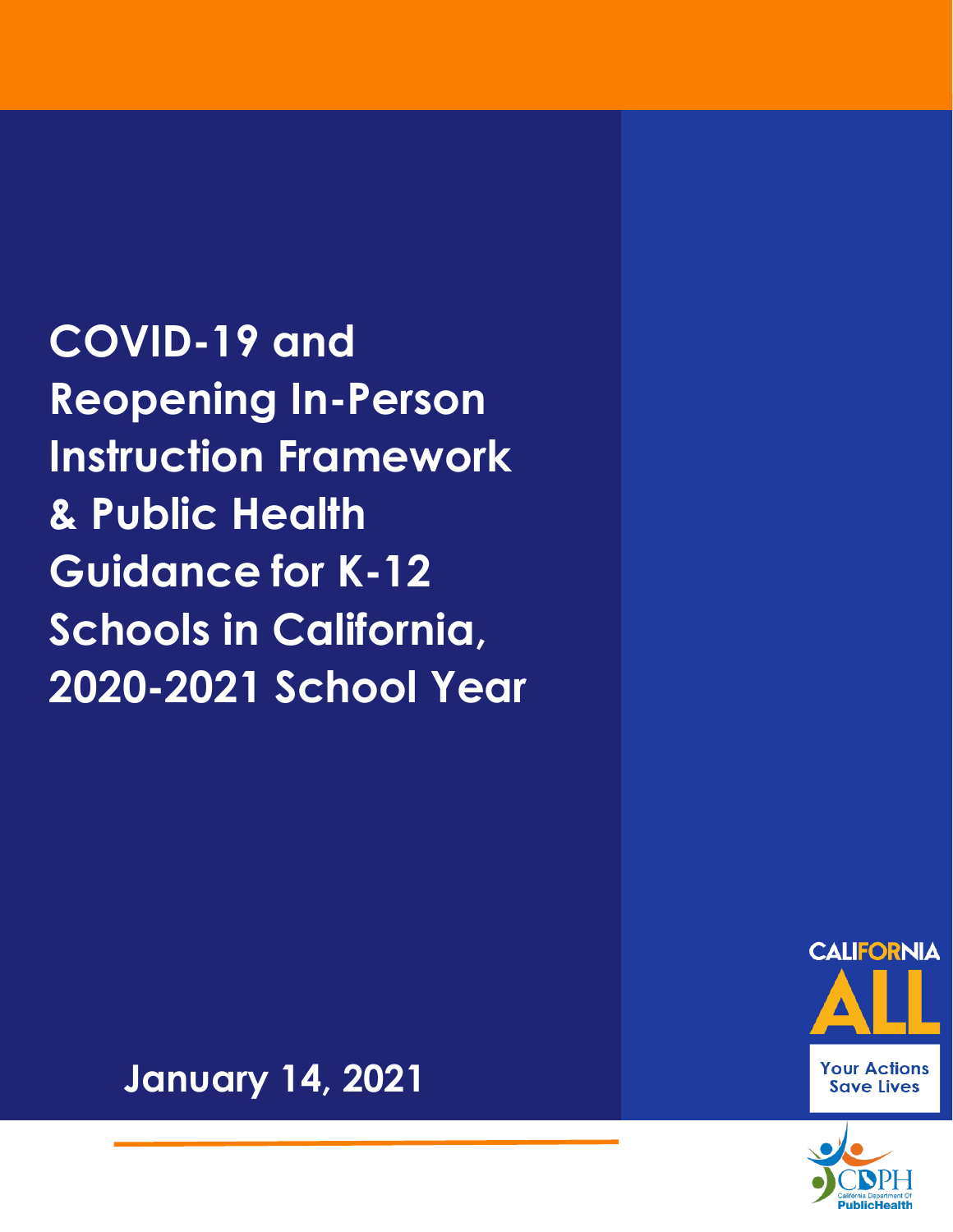# **Table of Contents**

| COVID-19 Safety Plan (CSP) Posting and Submission Requirements for In-Person Instruction9 |
|-------------------------------------------------------------------------------------------|
|                                                                                           |
|                                                                                           |
|                                                                                           |
|                                                                                           |
|                                                                                           |
|                                                                                           |
|                                                                                           |
|                                                                                           |
|                                                                                           |
|                                                                                           |
|                                                                                           |
| .22                                                                                       |
|                                                                                           |
|                                                                                           |
|                                                                                           |
|                                                                                           |
|                                                                                           |
|                                                                                           |
|                                                                                           |
|                                                                                           |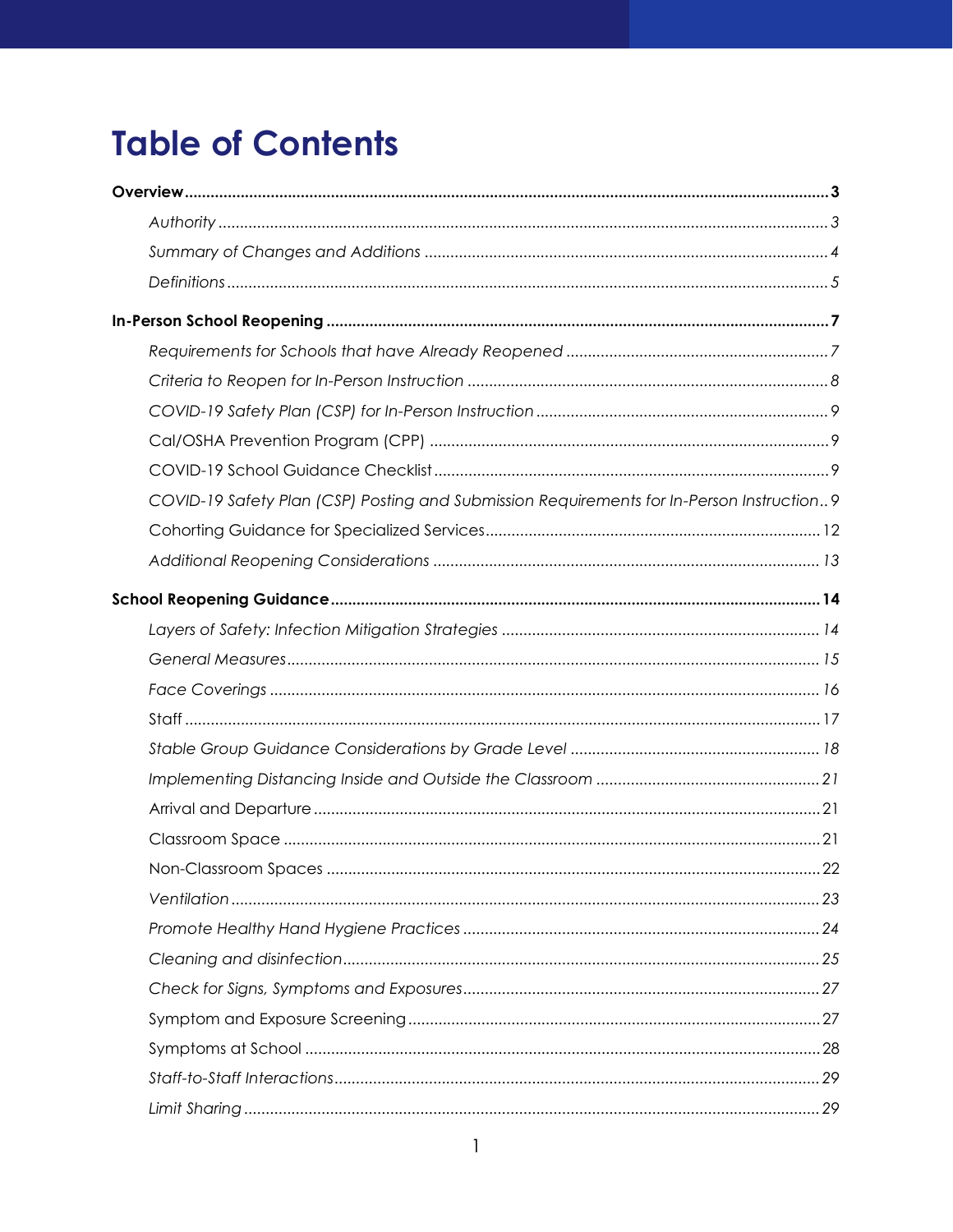| What to do if there is a Confirmed or Suspected Case of COVID-19 in a School31 |  |
|--------------------------------------------------------------------------------|--|
|                                                                                |  |
|                                                                                |  |
|                                                                                |  |
| Measures for When a Cluster or Outbreak is Being Investigated at a School 34   |  |
|                                                                                |  |
|                                                                                |  |
|                                                                                |  |
|                                                                                |  |
|                                                                                |  |
|                                                                                |  |
|                                                                                |  |
|                                                                                |  |
|                                                                                |  |
|                                                                                |  |
|                                                                                |  |
|                                                                                |  |
|                                                                                |  |
|                                                                                |  |
|                                                                                |  |
|                                                                                |  |
|                                                                                |  |
|                                                                                |  |
|                                                                                |  |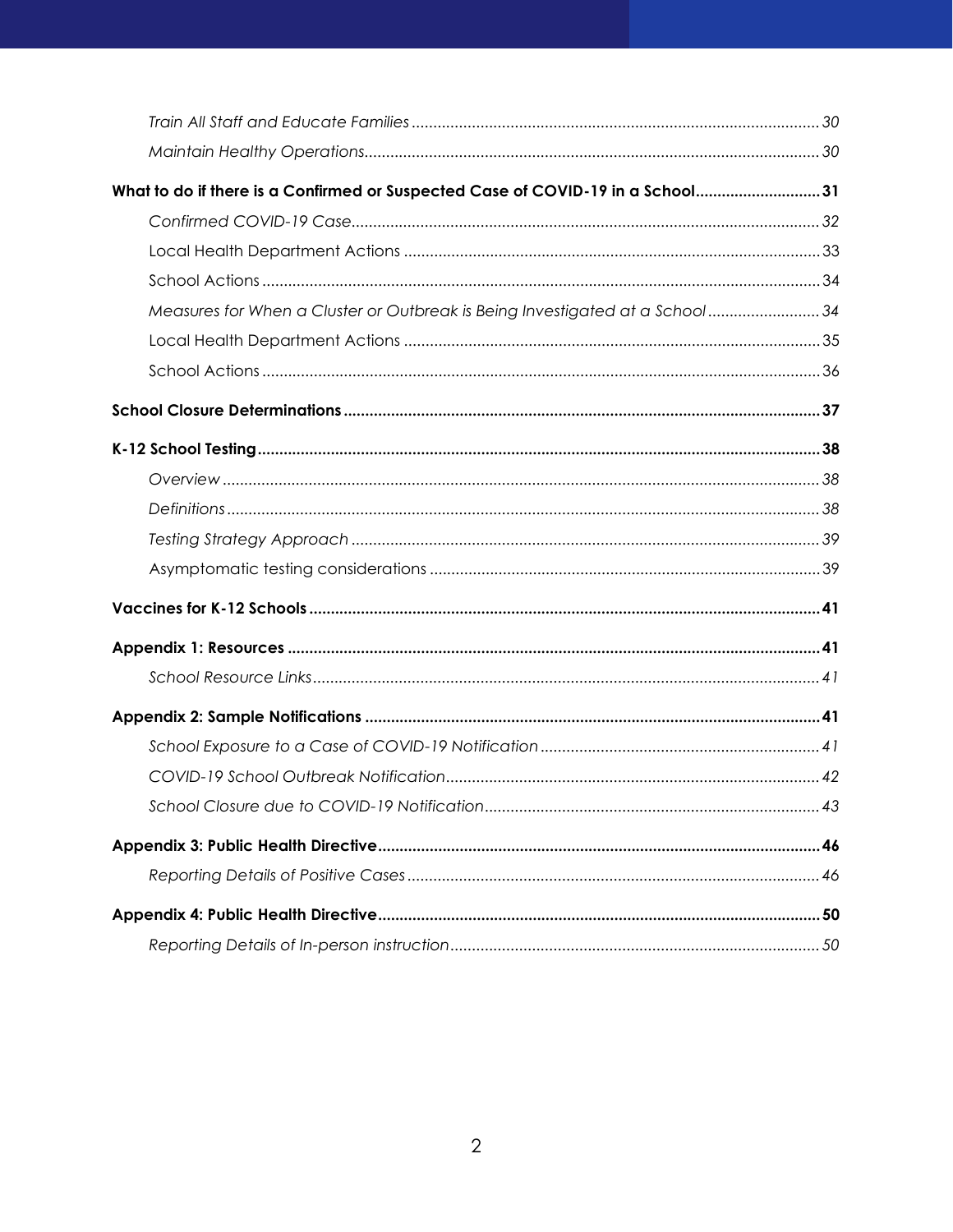# <span id="page-3-0"></span>**Overview**

The California Department of Public Health (CDPH) developed the following framework to support school communities as they decide when and how to implement in-person instruction for the 2020-2021 school year. This document is rooted in the [scientific evidence](https://www.cdph.ca.gov/Programs/CID/DCDC/Pages/COVID-19/Safe-Schools-for-All-Plan-Science.aspx) available to date and supports twin goals: **safe** and **successful** in-person instruction.

Understanding and evidence about the transmission and epidemiology of SARS-CoV-2, the virus that causes COVID-19, has evolved significantly over the course of the pandemic. Schools throughout the state are now in various stages of instruction including fully distance learning, fully in-person learning, and hybrid instruction based on local conditions.

Key mitigation strategies, studied in multiple settings and used successfully in schools nationally and internationally, allow for safe in-person instruction. The thoughtful implementation of mitigation strategies, specific to school context, provides a careful and effective pathway forward as community transmission rates fluctuate.

Information about the latest science of COVID-19 transmissions, including evidence regarding the lower risk of transmission for elementary aged students compared to middle and high-school aged students, is available [here](https://www.cdph.ca.gov/Programs/CID/DCDC/Pages/COVID-19/Safe-Schools-for-All-Plan-Science.aspx) as an evidence summary. However, new evidence and data about COVID-19 transmission, including variations by age, and the effectiveness of disease control and mitigation strategies continues to emerge regularly.

Recommendations regarding in-person school reopening and closure should be based on the latest available evidence as well as state and local disease trends and we will update this guidance as needed to reflect new evidence.

**This document is intended to provide an update to the** *COVID-19 and Reopening In-Person Learning Framework for K-12 Schools* **in California, 2020- 2021 School Year (July 17, 2020) guidance. This document also provides a consolidation of content from other CDPH COVID-19 and school-related guidance and supersedes previous CDPH COVID-19 and Cal/OSHA school guidance.**

#### <span id="page-3-1"></span>**AUTHORITY**

This guidance is a public health directive that applies to all public and private schools operating in California. Under operative [executive orders](https://www.gov.ca.gov/2020/03/19/governor-gavin-newsom-issues-stay-at-home-order/) and provisions of the California Health and Safety Code, schools must comply with orders and guidance issued by the California Department of Public Health and relevant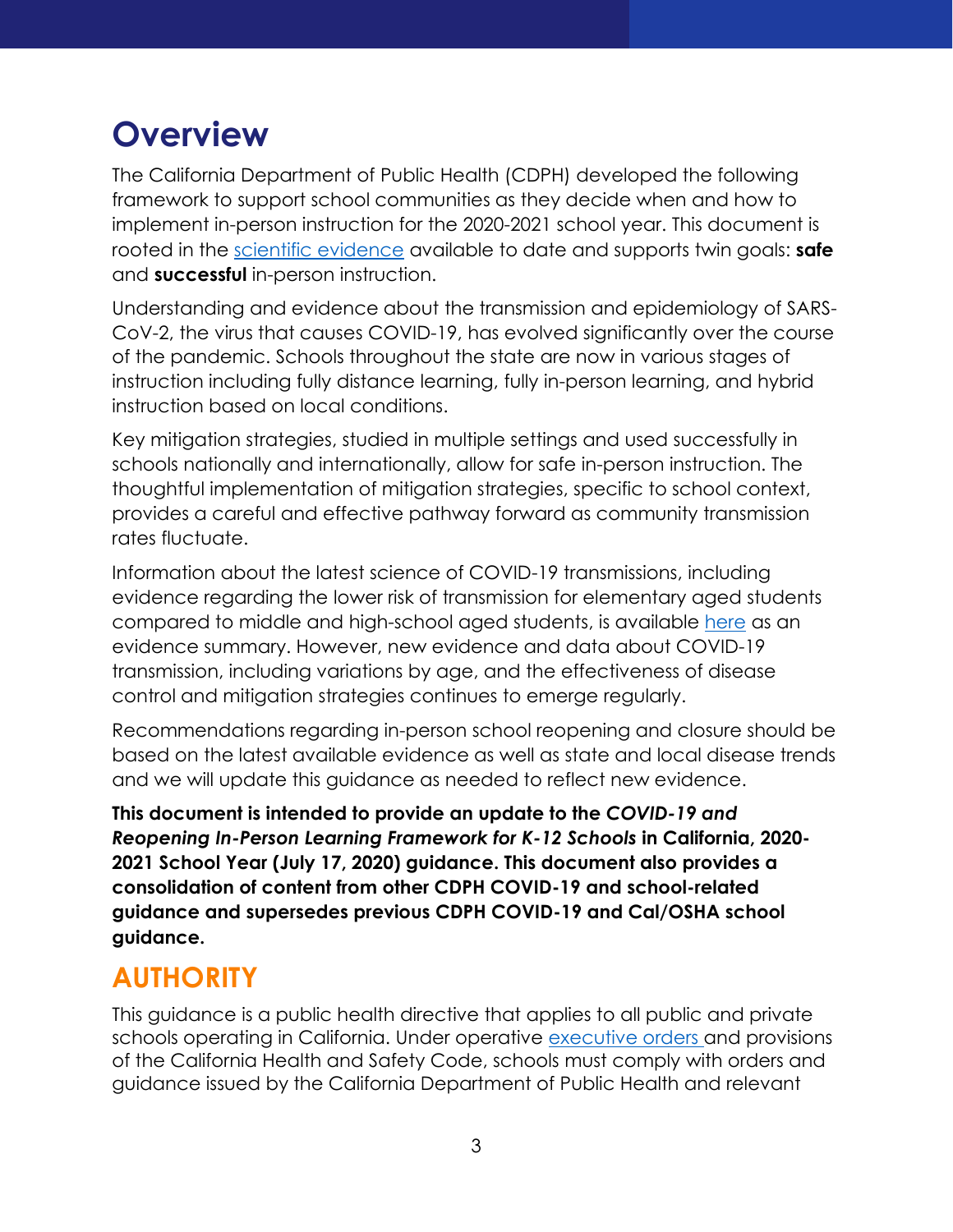local health departments (LHDs) to limit the spread of COVID-19 and protect public health.

Governmental and non-governmental entities at all levels have issued guidance and directives relating to the safe reopening of schools for in-person instruction. Schools may comply with guidance from other federal, state, local, and nongovernmental sources, to the extent those guidelines are not weaker than or inconsistent with state and local public health directives.

This updated directive also incorporates two other public health directives issued January 14, 2021, related to: (1) reporting details of any positive case of a person who has been on campus to LHDs and (2) reporting to CDPH whether and to what degree all public and private schools have reopened to serve students in-person on campus. These directives are attached as Appendices 3 and 4.

## <span id="page-4-0"></span>**SUMMARY OF CHANGES AND ADDITIONS**

CDPH developed this comprehensive framework to support school communities as they determine how to implement in-person instruction for the remainder of the 2020-2021 school year.

This document is intended to consolidate and update prior state public health guidance and orders related to schools. Specifically, this document supersedes the following guidance, orders, and frequently asked questions:

- COVID-19 Industry Guidance: Schools and School-Based Programs (first published in May 2020; last updated August 3, 2020).
- The *COVID-19 and Reopening In-Person Learning Framework for K-12 Schools* in California, 2020-2021 School Year (July 17, 2020).
- The Elementary Education Waiver process and the associated School Waiver Letter and Cover Form and Local Health Officer Waiver Notice Form (all issued on August 3, 2020).
- CDPH Schools Frequently Asked Questions (first issued August 3, 2020; last updated October 20, 2020).

This update provides both K-12 schools and LHDs additional guidance for providing in-person instruction, including:

- 1. Criteria and processes for school reopenings under the **Blueprint** for a [Safer Economy](https://www.cdph.ca.gov/Programs/CID/DCDC/Pages/COVID-19/COVID19CountyMonitoringOverview.aspx) framework. (Updated on January 19, 2021 to clarify language in the Re-open definition.)
- 2. Considerations intended to help school community leaders plan for and prepare to resume in-person instruction including steps to take when a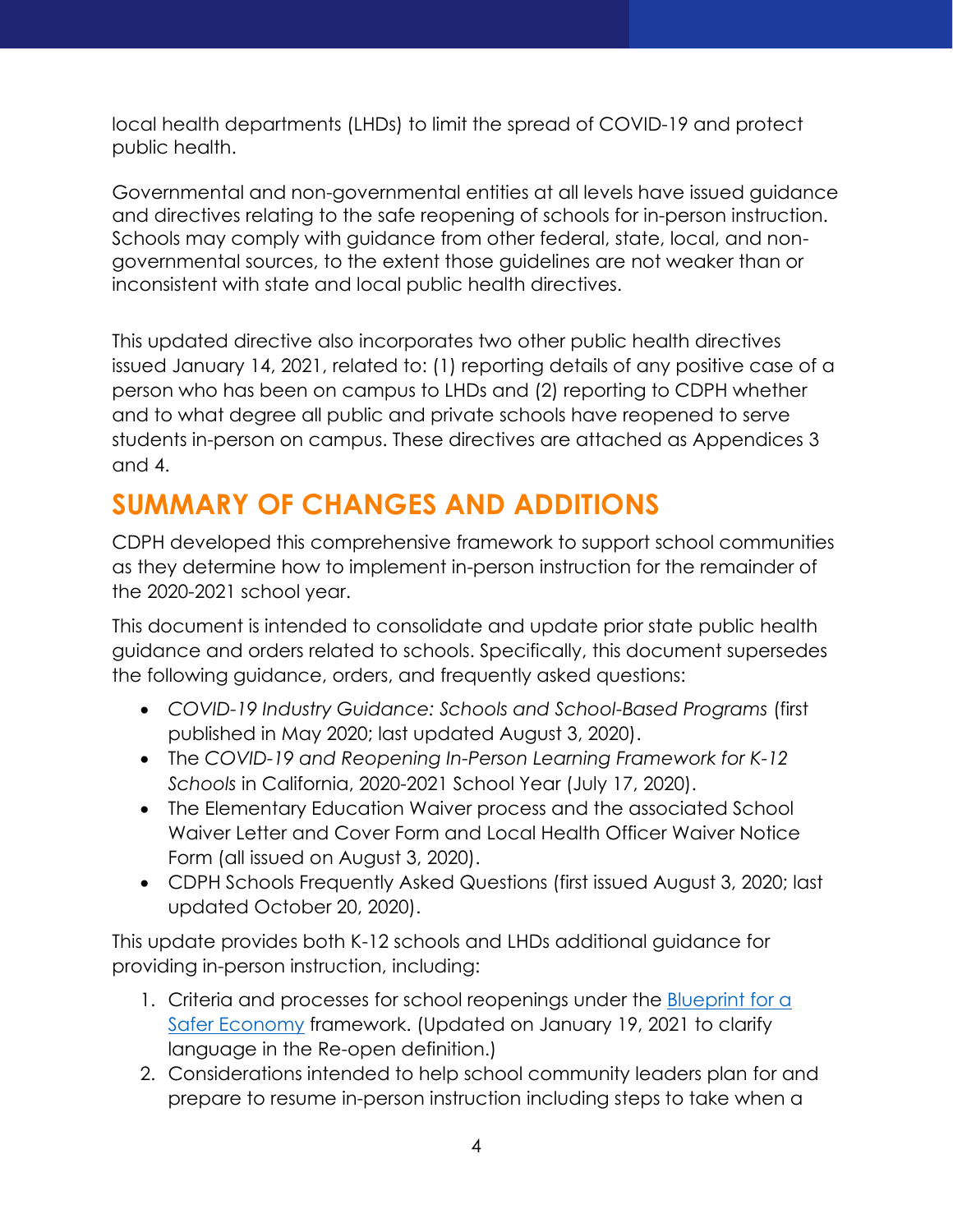student or staff member is found to have COVID-19 symptoms during the school day and while participating in before and after school programs.

- 3. Response to confirmed COVID-19 infections when: a. a case of COVID-19 is confirmed in a student or staff member; and b. a cluster or outbreak of COVID-19 at a school is being investigated.
- 4. Physical distancing in classrooms.
- 5. Implementation of stable groups of students and staff.

This document does not modify or supersede the [Guidance Related to Cohorts](https://www.cdph.ca.gov/Programs/CID/DCDC/Pages/COVID-19/small-groups-child-youth.aspx)  [for Children and Youth](https://www.cdph.ca.gov/Programs/CID/DCDC/Pages/COVID-19/small-groups-child-youth.aspx) (first issued on August 25, 2020; last updated September 4, 2020), which applies to groups of children and youth in controlled, supervised, and indoor environments. The Cohort Guidance continues to allow schools that are not permitted to reopen under state or local public health directives and schools (and any grades at schools) that have not yet reopened if permitted to do so to serve students in-person in small, stable cohorts, as specified in the Cohort Guidance.

#### <span id="page-5-0"></span>**DEFINITIONS**

**Schools and Local Educational Agencies (LEAs):** As used throughout this document, refer to county offices of education or their equivalent, school districts, charter schools, and the governing authorities of private schools (including nonpublic nonsectarian schools).

**Transitional Kindergarten**: Means the first year of a two-year kindergarten program that uses a modified kindergarten curriculum that is age and developmentally appropriate. As used throughout this document, "kindergarten" is inclusive of transitional kindergarten.

**Cohorts:** In this document, "cohorts" has a specific meaning, which are groups of students who are meeting for targeted supports and intervention services, under the direction of an LEA, while the school is closed to in-person instruction and in addition to distance learning. Sometimes these groups are also called "learning hubs" or "pods." Regardless of the name, all of the provisions in the [Cohorting Guidance](https://www.cdph.ca.gov/Programs/CID/DCDC/Pages/COVID-19/small-groups-child-youth.aspx) must be followed for such cohorts to meet, whether they are operated by LEAs, non-profits, or other providers, as a maximum of 16 individuals (students and staff). In this document, "cohort" does not refer to the more general "stable groups" that are described in the Stable Group Guidance section below.

#### **Reopen for in-person instruction:**

*What does it mean to be "open" or "reopened"?* The term "open" or "reopen" refers to operations for at least one grade at the school that are permitted only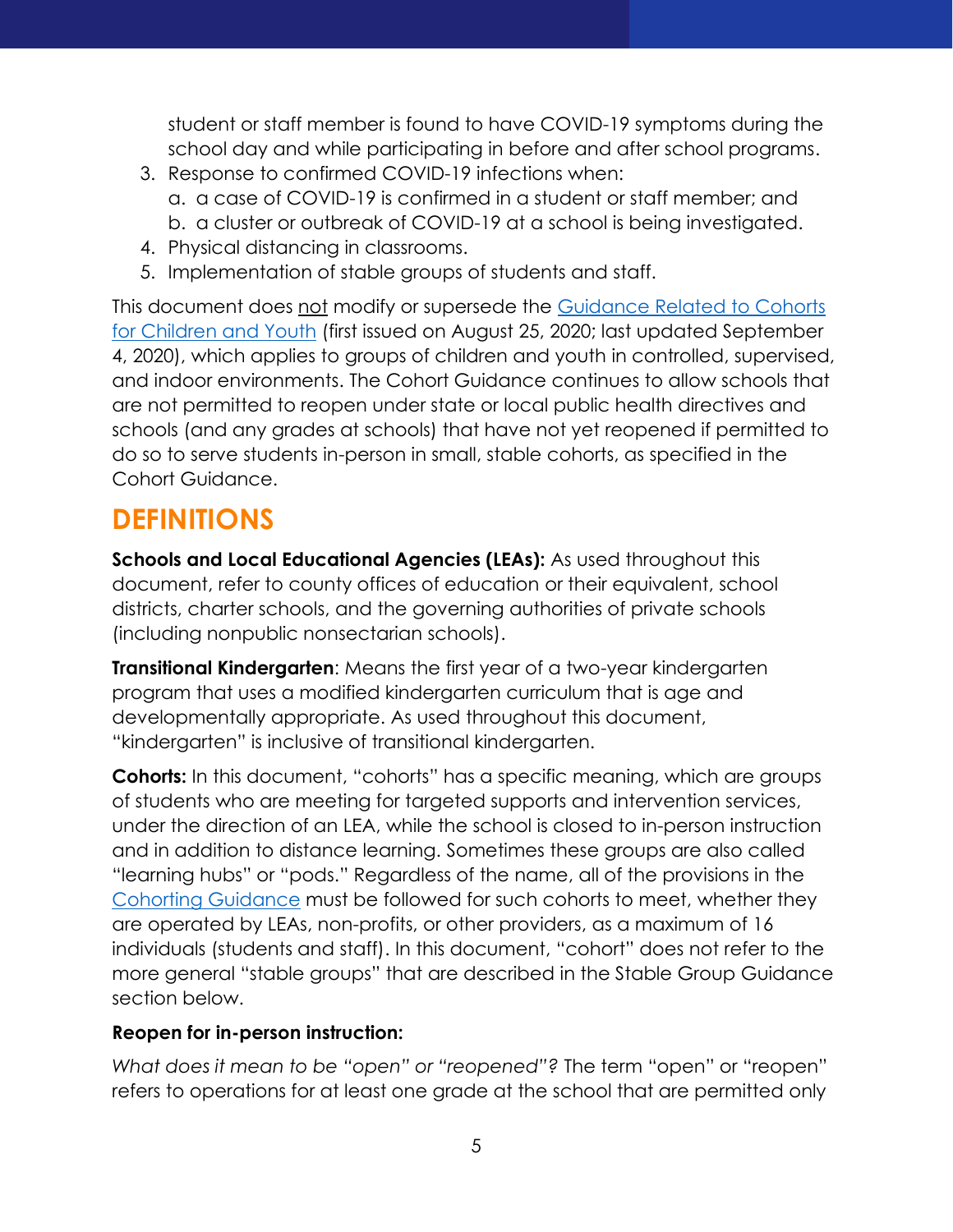if the county satisfies the eligibility requirements for schools to "open" or "reopen." Specifically, the school must have given all students in at least one grade the option to return for in-person instruction for at least part of the schoolweek to be considered to "open" or "reopen." This includes a school that has offered all students in at least one grade the option of receiving in-person instruction for only certain days during the week (commonly referred to as a "hybrid" model). Schools that were operating only in the manner permitted under the Cohorting Guidance are therefore not "open" or "reopened."

In addition, if only some students were being served in-person in a school in a county in the Red Tier or lower (e.g., only students with disabilities) and all students in at least one grade did **not** have the option to return in-person as described above, the school has not "opened" or "reopened." In such circumstances, if the school is located in a county that shifts to the Purple Tier, the school may continue serving the students in-person as it did as of January 14, 2021, but it may not bring additional students back for in-person instruction and services, unless it adheres to the Cohort Guidance for the students newly brought back in-person.

*Is a school "reopened" if it was previously permitted to reopen but became ineligible to reopen before actually reopening?* No. Schools must have actually reopened for in-person instruction (using the definition above) while the county was in the Red Tier in order to remain open if the county moves back to Purple Tier. If the county is in the Purple Tier on the day the school plans to reopen for in-person instruction, the school must wait until it is eligible again.

If a school was implementing a phased reopening (e.g., only opened grades 9- 10 for in-person instruction with set plans to phase in grades 11 and 12) while the county was in the Red Tier, the school site may continue their phased reopening if the county reverts back to the Purple Tier, if authorized by local health officer (LHO). This is only applicable to individual school sites. If a school district has a phased reopening of their schools, the schools in that district that did not open for in-person instruction may not re-open until the county meets the reopening criteria.

This also applies to schools subject to the updated Elementary Reopening Process (see below) applicable to the Purple Tier. Even if the school previously received a waiver under the former Elementary Education Waiver Process or meets the conditions to reopen under the updated Elementary Reopening Process, if it has not yet reopened and the county case rate (CR) exceeds the criteria described below, the school must delay reopening until the county case rate drops below the threshold.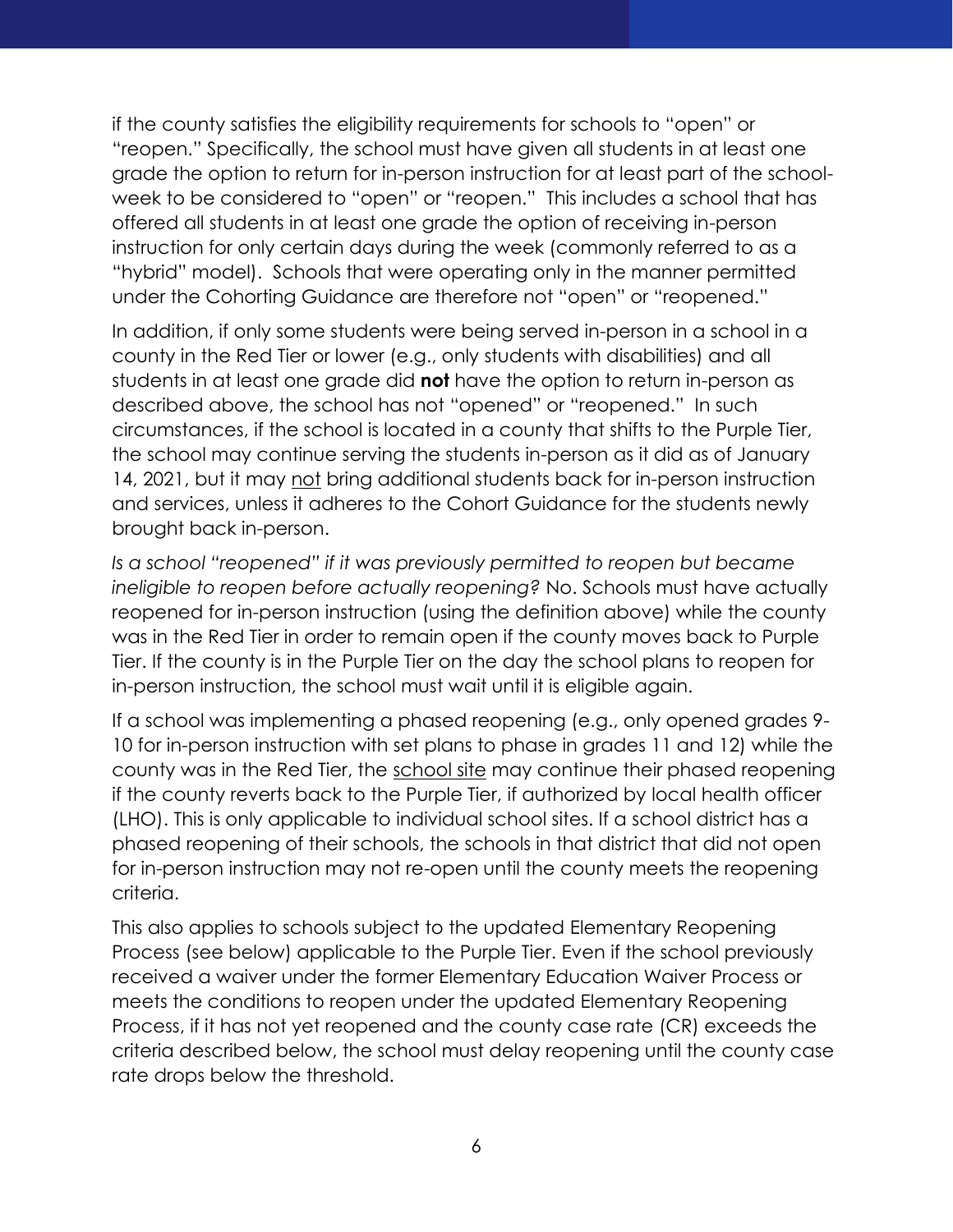## <span id="page-7-0"></span>**In-Person School Reopening**

The two subsections below describe the requirements for all schools, including those that have already reopened and those that have not. The Blueprint for a Safer Economy continues to inform the school reopening process. The Blueprint for a Safer Economy is based on Tiers, defined using the CR, the 7-day average of daily COVID-19 cases per 100,000 population, and the test positivity in a county. This Schools Framework uses the adjusted case rate, as described in the Blueprint.

Under this updated guidance, all schools must complete and post to their website homepages a COVID-19 Safety Plan (CSP), described below in COVID-19 Safety Plan for In-person Instruction section (page 10) prior to reopening for in-person instruction. Schools that have already reopened are required to post their CSPs by February 1, 2021. The CSP is intended to consolidate requirements to develop written plans pursuant to CDPH guidance first issued in May 2020 and the Cal/OSHA Emergency Temporary Standards finalized in November 2020.

Of note, the Cal/OSHA Emergency Temporary Standards require a written plan called the Cal/OSHA COVID-19 Prevention Program (CPP) (see the COVID-19 Safety Plan for In-person Instruction for more information); therefore, schools are expected to have already created this written plan. In order to align with Cal/OSHA standards and minimize burden to schools, the CPP for the school is the first component of the CSP.

As described below, under the updated Elementary Reopening Process, schools must also submit a copy of the CSP to the LHD and the State Safe Schools for All Team before they reopen elementary schools if they are operating within a jurisdiction or county that is in the Purple Tier.

#### <span id="page-7-1"></span>**REQUIREMENTS FOR SCHOOLS THAT HAVE ALREADY REOPENED**

The *COVID-19 and Reopening In-Person Learning Framework for K-12 Schools* in California, 2020-2021 School Year (July 17, 2020 Framework) permitted schools to reopen for in-person instruction at all grades if they are located in counties in the Red, Orange, or Yellow Tiers under the Blueprint for a Safer Economy. Operations for schools that are already open must adhere to the School Reopening Guidance section below.

Schools that have already reopened for in-person instruction must, by February 1, 2021, complete and post a COVID-19 Safety Plan (CSP) to their website homepage or, in the case of schools that do not maintain websites, in another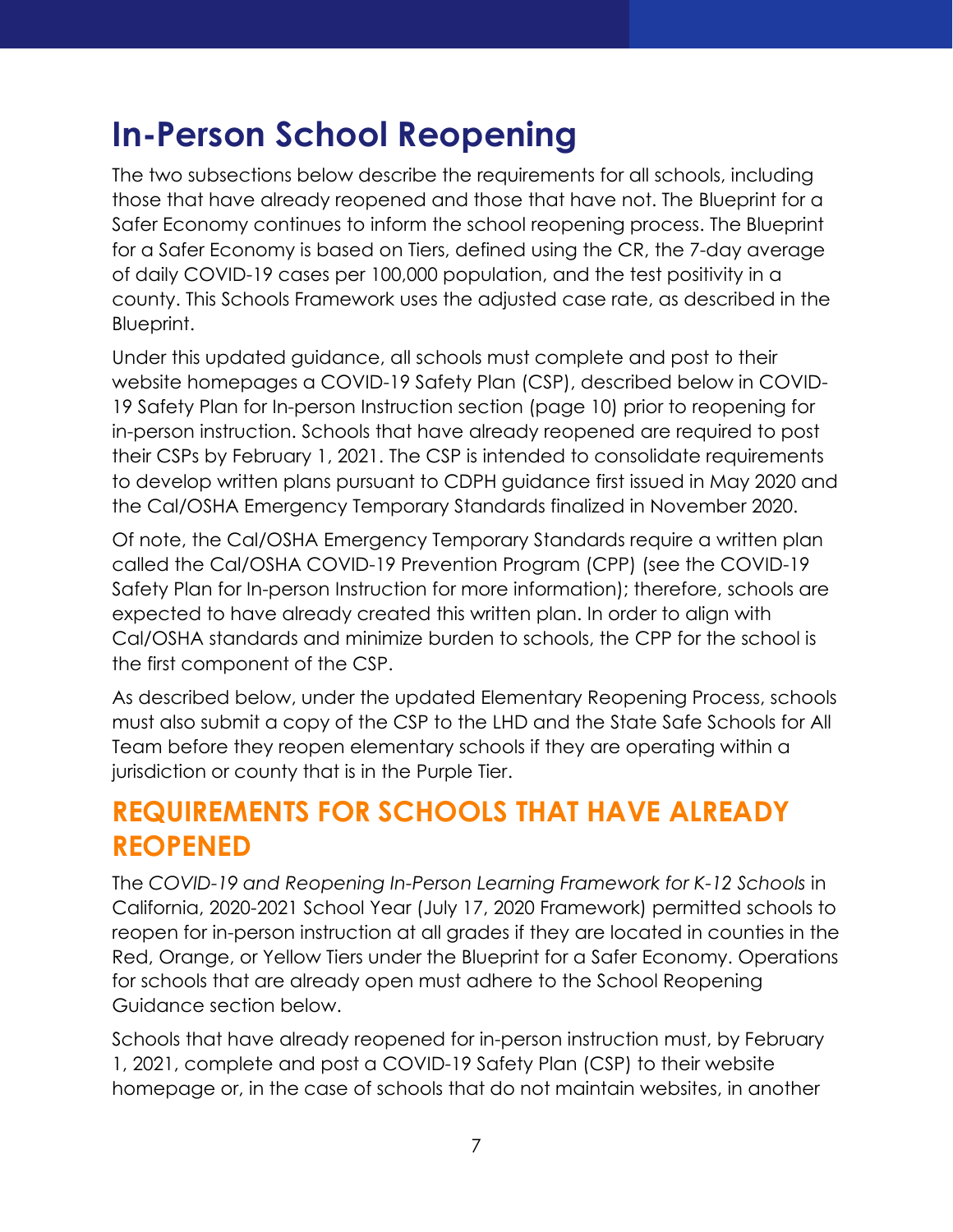publicly accessible manner, to continue operating in-person instruction, as described in the Covid-19 Safety Plan for In-Person Instruction section.

Schools that have reopened are not required to close if the county moves to the Purple Tier or goes over a CR of 25 per 100,000 population. See School Closure Determinations below for more information.

#### <span id="page-8-0"></span>**CRITERIA TO REOPEN FOR IN-PERSON INSTRUCTION**

**Red, Orange, and Yellow Tiers.** Consistent with the July 17 Framework, schools may reopen at all grades if they are located in counties in the Red, Orange or Yellow Tiers under the Blueprint for a Safer Economy. Operations once reopened must adhere to the updated Sector Guidance for School and School-Based Program reflected in this document (see below). Schools that reopen under this paragraph must complete and post a CSP to their website homepage before reopening for in-person instruction, as described in the CSP Posting and Submission Requirements for In-Person Instruction [section.](#page-9-0)

**Purple Tier.** Schools may not reopen for grades 7-12 if the county is in Purple Tier. Subject to the limitation in the bullet immediately below, schools serving grades K-6 may reopen for in-person instruction in the Purple Tier, including during a State of California Regional Stay at Home Order, if they complete and post a CSP to their website homepage and submit the CSP to their local health officer (LHO) and the State Safe Schools for All Team and there are no identified deficiencies, as described in the Covid-19 Safety Plan (CSP) Posting and Submission Requirements for In-Person Instruction [section](#page-9-0) below.

• **K-6 schools in counties in Purple Tier with CR>25:** Schools serving students in grades K-6 may not reopen for in-person instruction in counties with adjusted CR above 25 cases per 100,000 population per day. They may post and submit a CSP, but they are not permitted to resume in-person instruction until the adjusted CR has been less than 25 per 100,000 population per day for at least 5 consecutive days. This case rate reflects [recommendations](https://globalepidemics.org/wp-content/uploads/2020/07/pandemic_resilient_schools_briefing_72020.pdf) from the Harvard Global Health Institute analysis of safe school reopening policy. Please find additional information on how the adjusted CR is calculated [here.](https://www.cdph.ca.gov/Programs/CID/DCDC/Pages/COVID-19/COVID19CountyMonitoringOverview.aspx) Recognizing that re-opening for in-person instruction takes time to routinize and improve safety, and that some schools may have already been conducting in-person learning successfully and had time to optimize all their policies and procedures to support minimal disease transmission on-site and detect new cases, schools who have already opened, as defined above, with minimal or no in-school transmission, may remain open and may consider increasing testing per CDPH supported testing framework.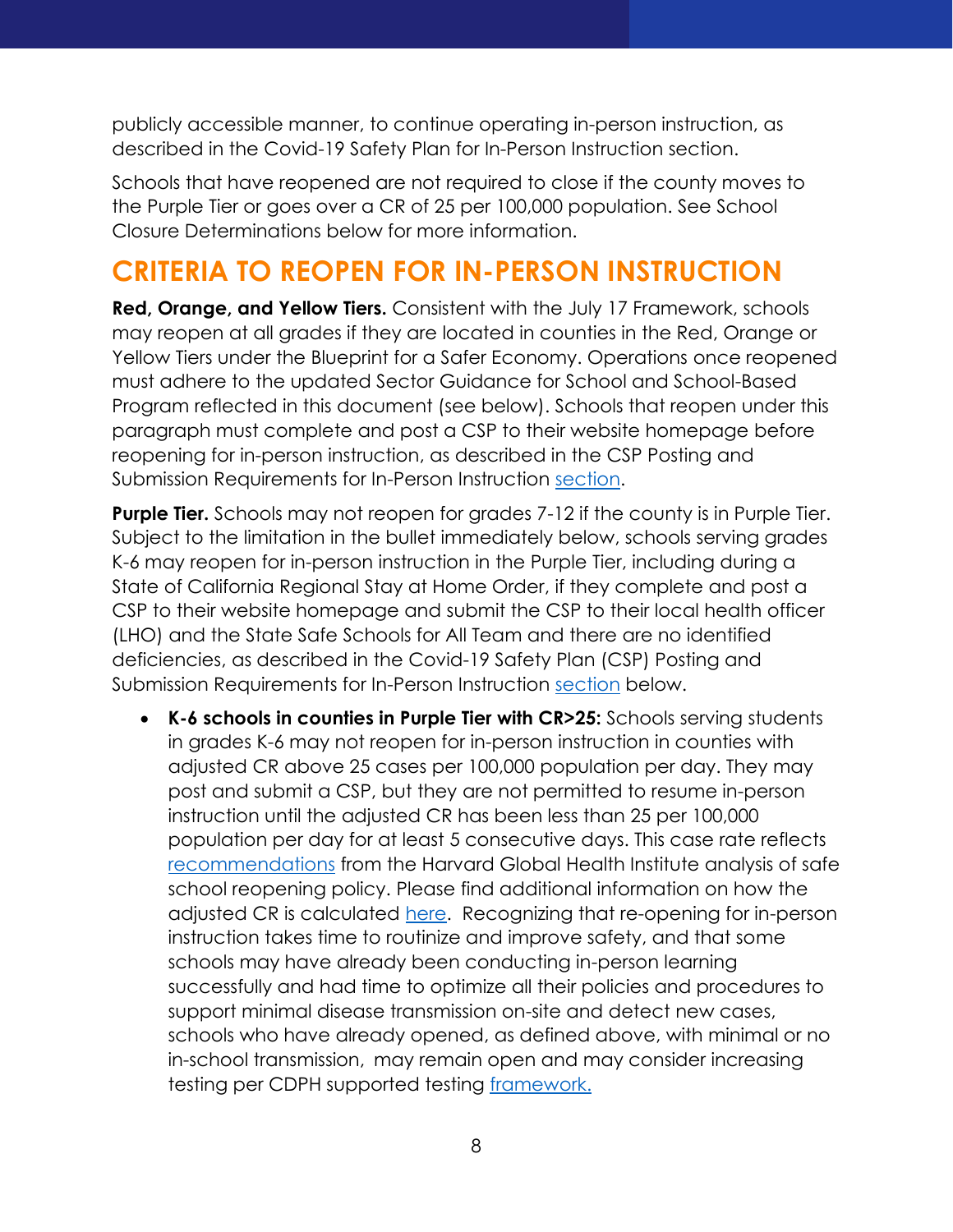These new criteria and the requirements below replace the Elementary Education Waiver (issued August 3) that allowed LHOs to grant a waiver to school applicants for grades K-6 if specific criteria were satisfied. All waivers approved prior to this date remain valid.

## <span id="page-9-0"></span>**COVID-19 SAFETY PLAN (CSP) FOR IN-PERSON INSTRUCTION**

The COVID-19 Safety plan (CSP) consists of two parts: (1) the Cal/OSHA COVID-19 Prevention Program (CPP) and (2) the COVID-19 School Guidance Checklist.

#### <span id="page-9-1"></span>**Cal/OSHA Prevention Program (CPP)**

On December 1, 2020, Cal/OSHA's Emergency Temporary Standards requiring employers to protect workers from hazards related to COVID-19 went into effect. The regulations require that employers, including schools, establish and implement a written CPP to address COVID-19 health hazards, correct unsafe or unhealthy conditions, and provide face coverings. Employers can also create a written CPP by incorporating elements of this program into their existing Injury and Illness Prevention Program (IIPP), if desired. Cal/OSHA has posted FAQs and a one-page fact sheet on the regulation, as well as a model COVID-19 prevention program.

- Cal/OSHA [Frequently Asked Questions](https://www.dir.ca.gov/dosh/coronavirus/COVID19FAQs.html)
- Cal/OSHA [Fact Sheet](https://www.dir.ca.gov/dosh/dosh_publications/COVIDOnePageFS.pdf)
- Cal/OSHA Prevention Program Template [Example](https://www.dir.ca.gov/dosh/dosh_publications/CPP.doc)

#### <span id="page-9-2"></span>**COVID-19 School Guidance Checklist**

In addition to the CPP, a COVID-19 School Guidance Checklist must be included and be posted online and submitted as outlined below.

#### <span id="page-9-3"></span>**COVID-19 SAFETY PLAN (CSP) POSTING AND SUBMISSION REQUIREMENTS FOR IN-PERSON INSTRUCTION**

The Tiers from the Blueprint for a Safer Economy Framework inform the process needed for submission of CSPs for maintaining and/or resuming in-person instruction as described below and in Table 1.

#### **Yellow (Tier 4/Minimal), Orange (Tier 3/Moderate), and Red (Tier 2/Substantial):**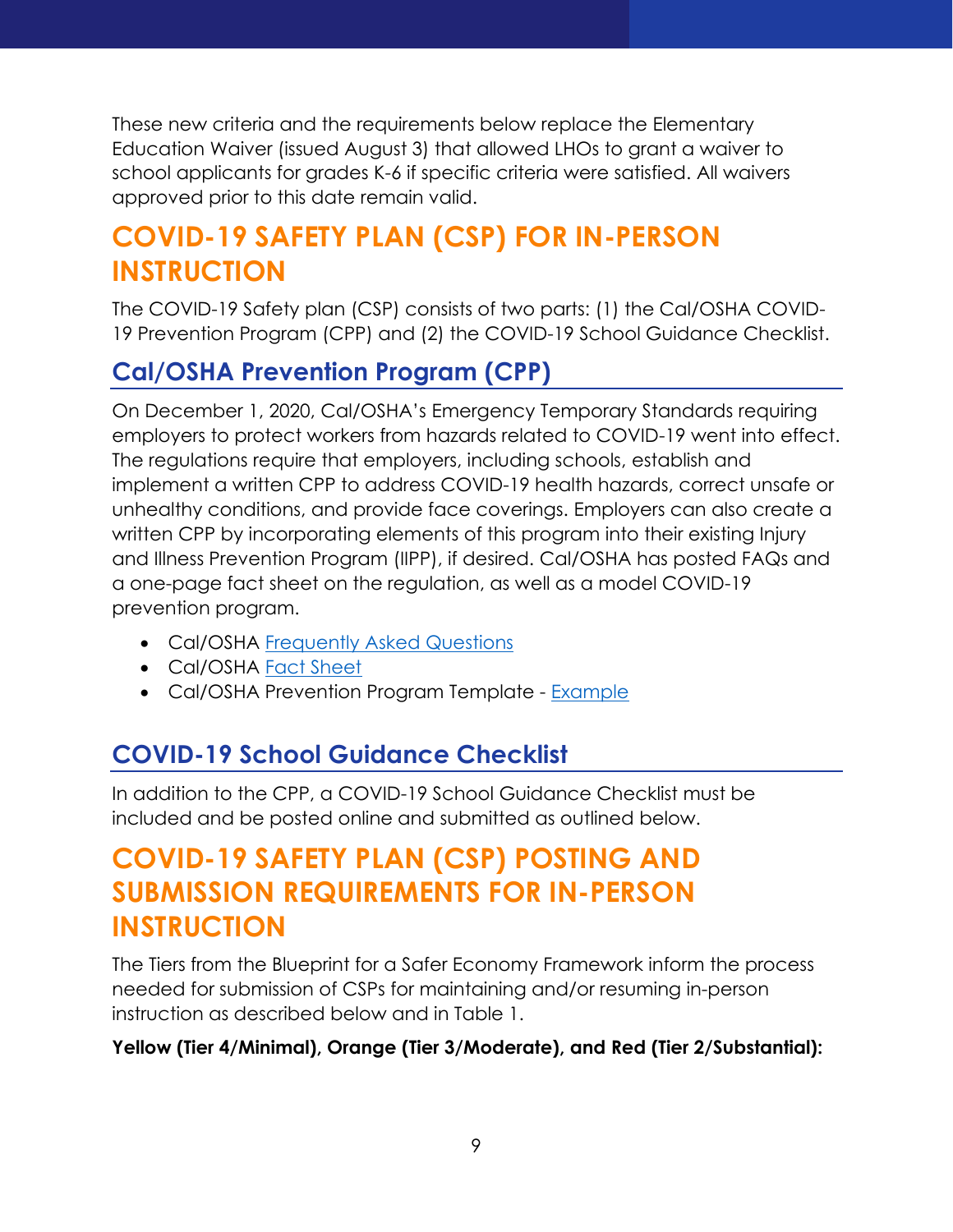- For schools that have already reopened and are located in a county that is in the Yellow, Orange, or Red Tier, the LEA must post the CSP publicly on its website homepage by February 1, 2021.
- For those schools that have not reopened, and the county has been in the Purple Tier, the county must be in the Red Tier for 5 consecutive days before the school may reopen.
- For schools that have not reopened, the LEA must complete and post the CSP publicly on its website homepage at least 5 days prior to providing inperson instruction.
- While developing and prior to posting a CSP, it is strongly recommended that the LEA (or equivalent) consult with labor, parent, and community organizations. Examples of community organizations include school-based non-profit organizations and local organizations that support student enrichment, recreation, after-school programs, health services, early childhood services, or provide family support.

#### **Purple (Tier 1/Widespread):**

- For schools that have already reopened and are located in a county or LHD that is in the Purple Tier, the LEA must post the CSP publicly on its website homepage by February 1, 2021.
- Schools serving grades K-6 not already open, may reopen for in-person instruction if the LEA completes and posts a CSP to its website homepage and submits the CSP to their LHD and the State Safe Schools for All Team and does not receive notification of a finding that the CSP is deficient within 7 business days of submission. Under these circumstances, schools serving grades K-6 may only reopen for their K-6 grade students, even if their school serves non-K-6 grade students (e.g., a 6-8 school).
	- o While developing and prior to submitting a CSP, the LEA must consult with labor, parent, and community organizations. Examples of community organizations include school-based non-profit organizations and local organizations that support student enrichment, recreation, after-school programs, health services, early childhood services or provide family support.
	- o The COVID-19 School Guidance Checklist requires that the LEA provide evidence of consultation with labor, parent, and community organizations.
		- The LEA must sign an attestation confirming the names and dates that the organizations were consulted. If school staff are not represented by a labor organization, then the applicant must describe the process by which it consulted with school staff.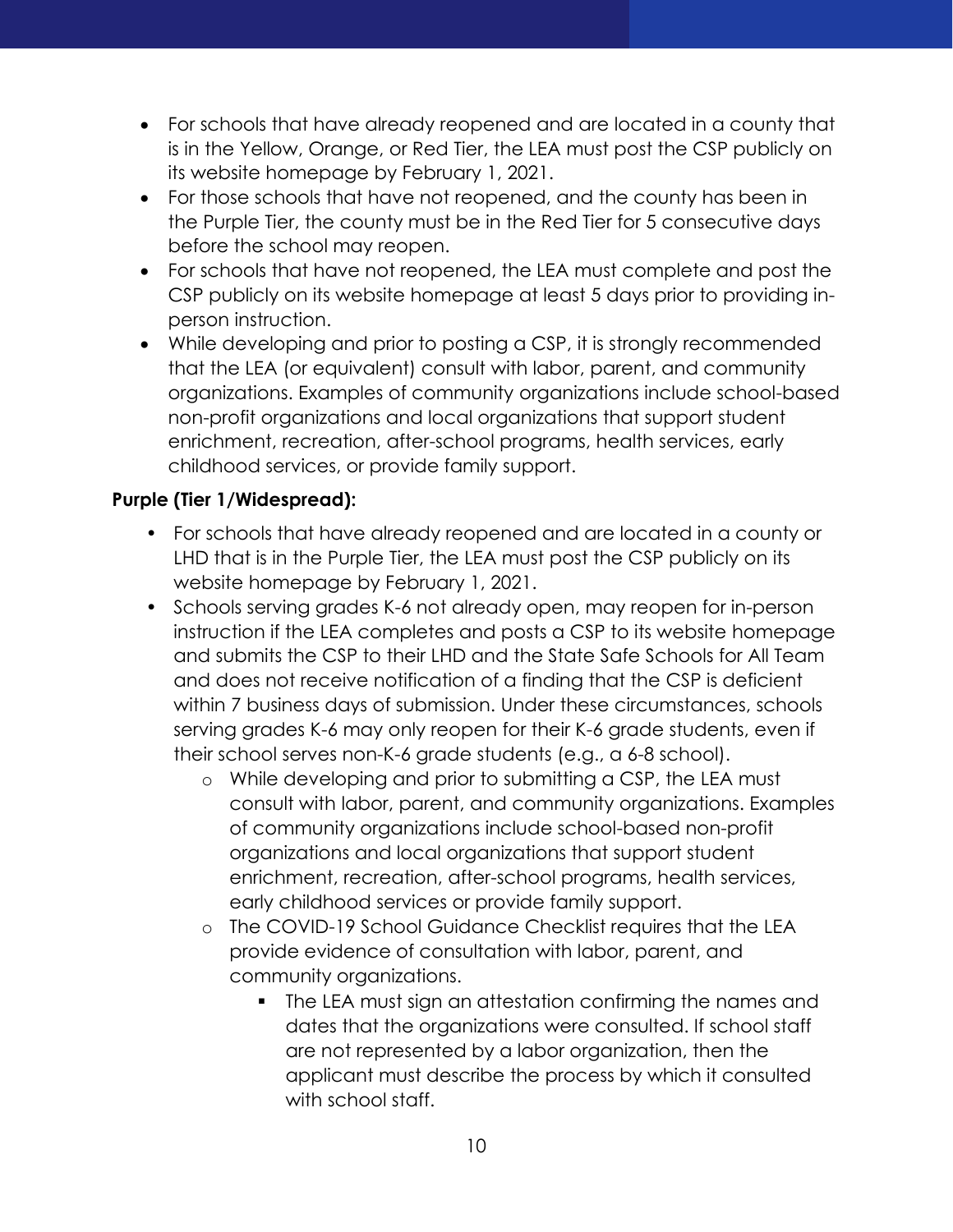- o The LEA must confirm publication of the CSP on the website of the LEA.
- o The LEA must submit the CSP on behalf of all schools within their direct administrative authority, with site-specific precautions noted within the CSP to address considerations unique to specific school sites, as applicable. For example, a school district must submit a consolidated CSP for every school under its direct administrative authority, and must outline site-specific precautions insofar as there are features unique to the site that raise greater risks of COVID-19 transmission.
- o If a group of private, faith-based, or charter schools within a single county are subject to the same governing authority (e.g., an archdiocese, charter management organization, etc.), the governing authority may submit the CSP on behalf of those schools, but must address site-specific considerations consistent with the bullet above. Otherwise, independent, private, faith-based, or charter schools that are affiliated with a broader network should post and submit the CSP for each school.
- o LHDs and the State Safe Schools for All Team have 7 business days to provide feedback to the LEA regarding deficiencies in the CSP.
- o The school may reopen on the eighth business day after submitting the CSP if the LHD and/or State Safe Schools for All Team do not provide notification that the CSP is unsafe within 7 business days of submission.
- o If the LHD and/or State Safe Schools for All Team identify any deficiencies during the 7-business-day review period, the LEA will receive feedback on what they need to improve in order to be able to reopen for in-person instruction.
- o After the LEA responds to feedback and re-submits the plan, the entity that identified the deficiency will have 7 business days to review revisions.
- o If the LHD has noted a deficiency in a submitted CSP and has required a response prior to opening for in-person instruction, the LHD must notify the State Safe Schools for All Team.
- o The school may reopen on eighth business day after submitting the revisions if the LHD and the State Safe Schools for All Team do not provide additional feedback.
- As noted above, schools serving grades K-6 may not reopen for in-person instruction in jurisdictions with CR above 25 cases per 100,000 population per day.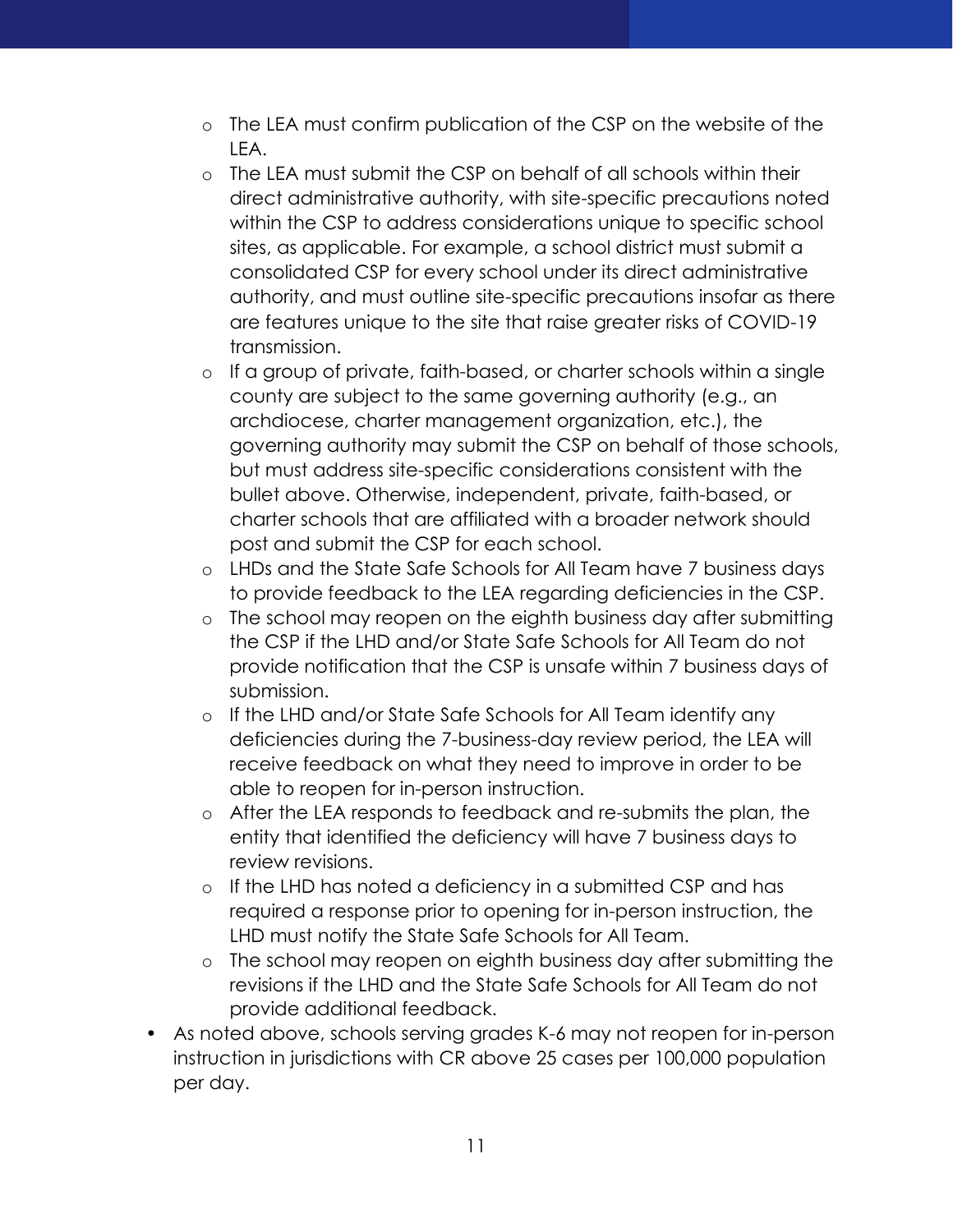| Table 1. School reopening actions for in-person instruction, by Tier                                              |                                                                                                                   |                                                                                                                                                                           |                                                                                                                                                                                                                                                                                                                                                                                                                                                                                                                                                              |  |
|-------------------------------------------------------------------------------------------------------------------|-------------------------------------------------------------------------------------------------------------------|---------------------------------------------------------------------------------------------------------------------------------------------------------------------------|--------------------------------------------------------------------------------------------------------------------------------------------------------------------------------------------------------------------------------------------------------------------------------------------------------------------------------------------------------------------------------------------------------------------------------------------------------------------------------------------------------------------------------------------------------------|--|
| <b>Yellow</b>                                                                                                     | <b>Orange</b>                                                                                                     | Red                                                                                                                                                                       | <b>Purple</b>                                                                                                                                                                                                                                                                                                                                                                                                                                                                                                                                                |  |
| $CR < 1.0*$<br>$TP < 2\%$                                                                                         | $CR$ 1-3.9 $*$<br>TP 2-4.9%                                                                                       | $CR$ 4-7*<br>TP 5-8%                                                                                                                                                      | $CR > 7*$<br>$TP > 8\%$                                                                                                                                                                                                                                                                                                                                                                                                                                                                                                                                      |  |
| - CSP<br>posted<br>publicly for<br>$K-12$ <sup>th</sup><br>grades 5<br>days prior to<br>in-person<br>instruction. | - CSP<br>posted<br>publicly for<br>$K-12$ <sup>th</sup><br>grades 5<br>days prior<br>to in-person<br>instruction. | - CSP<br>posted<br>publicly for<br>$K-12$ <sup>th</sup><br>grades 5<br>days prior<br>to in-person<br>instruction.<br>- Must be in<br>Red 5 days<br>prior to<br>reopening. | - Already reopened: CSP posted<br>publicly by 02/01/21.<br>Not previously open:<br>- CSP posted publicly for K-6, and<br>submitted concurrently to LHD and<br>State Safe Schools for All Team.<br>- 7 business days for review.<br>-7 <sup>th</sup> -12 <sup>th</sup> grade reopening not<br>permitted if CR>7*.<br>- K-6 <sup>th</sup> grade reopening not<br>permitted if CR>25 <sup>*</sup> , though CSP<br>can be posted and submitted for<br>review.<br>- Note: Targeted in-person<br>instruction may be offered pursuant<br>to the Cohorting Guidance. |  |

\*Adjusted case rate.

 $\Gamma$ 

While not required, LEAs are strongly encouraged to post on their website, along with the CSP, the detailed plans describing how they will meet the requirements outlined in the CSP elements. This can provide transparency to school community members making decisions about participation in in-person learning.

The email address for submission of the CSP to the State Safe Schools for All Team is: [K12csp@cdph.ca.gov.](mailto:K12csp@cdph.ca.gov)

#### <span id="page-12-0"></span>**Cohorting Guidance for Specialized Services**

This updated guidance does not modify or supersede the applicability of the Cohorting [Guidance](https://www.cdph.ca.gov/Programs/CID/DCDC/Pages/COVID-19/small-groups-child-youth.aspx) to school settings. More information regarding the minimum health and safety guidelines that must be followed to provide inperson services and supervision to children and youth in cohorts is set forth in the Cohorting Guidance, which applies across multiple sectors serving youth, including childcare and schools that are not reopened for in-person instruction.

The stable groups described in the Cohorting Guidance, and described below in the Stable Group Guidance decreases opportunities for exposure to or transmission of the virus; reduces the numbers of exposed individuals if COVID-19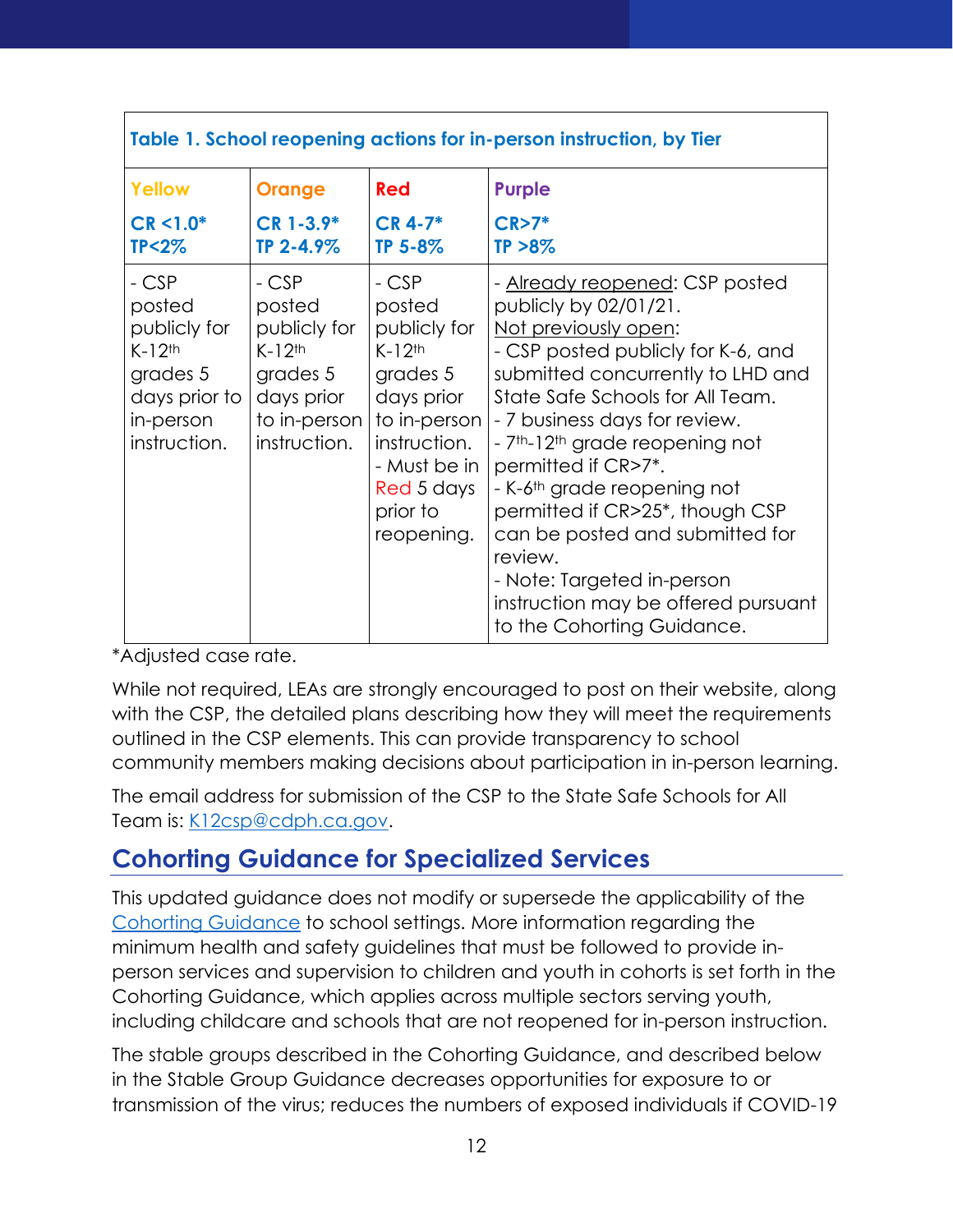is introduced into the cohort; facilitates more efficient contact tracing in the event of a positive case; and allows for targeted testing and quarantine of a single cohort instead of potential schoolwide closures in the event of a positive case or cluster of cases.

The Cohorting Guidance provides a way for schools not yet permitted to reopen under state and local public health directives or that have not yet reopened even though permitted to reopen to provide in-person supervision, instruction, targeted support services, and facilitation of distance learning for some students, especially high-need student groups and students who may not be able to benefit fully from distance learning offerings.

Existing state law requires public schools to provide in-person instruction to the greatest extent possible (Education Code section 45304(b)). State law further requires that distance learning ensure access to connectivity and devices that allow students to participate in the educational program and complete assigned work. In addition, state law requires that students with disabilities and English learners receive educational and related services to which they are entitled under the law, among other requirements (Education Code section 45303(b) (1), (4) & (5)). The Cohorting Guidance therefore provides an important avenue for schools that have not yet reopened under this guidance to provide supervision, instruction and support to small cohorts of students to ensure students receive necessary services even while students are generally participating in distance learning.

## <span id="page-13-0"></span>**ADDITIONAL REOPENING CONSIDERATIONS**

**Availability of Distance Learning for Students Who Request It.** Schools should continue to offer distance learning for students who request it.

**Thoughtful, Phased Implementation.** K-12 school sites should employ a phased-in model as a part of their reopening plan. Phased reopening plans for in-person instruction may include, but are not limited to:

- Shifting from a full distance learning model to hybrid.
- Gradually allowing for specified grades and/or a percentage of each grade to resume in-person learning, beginning with the youngest and most disproportionately impacted students.
- Allowing for a gradual number of students, at a specified capacity, per grade or school site.

If a school with a phased-in model has opened for in-person instruction, and the county changes to the Purple Tier or to a CR>25, the school may continue the phased reopening.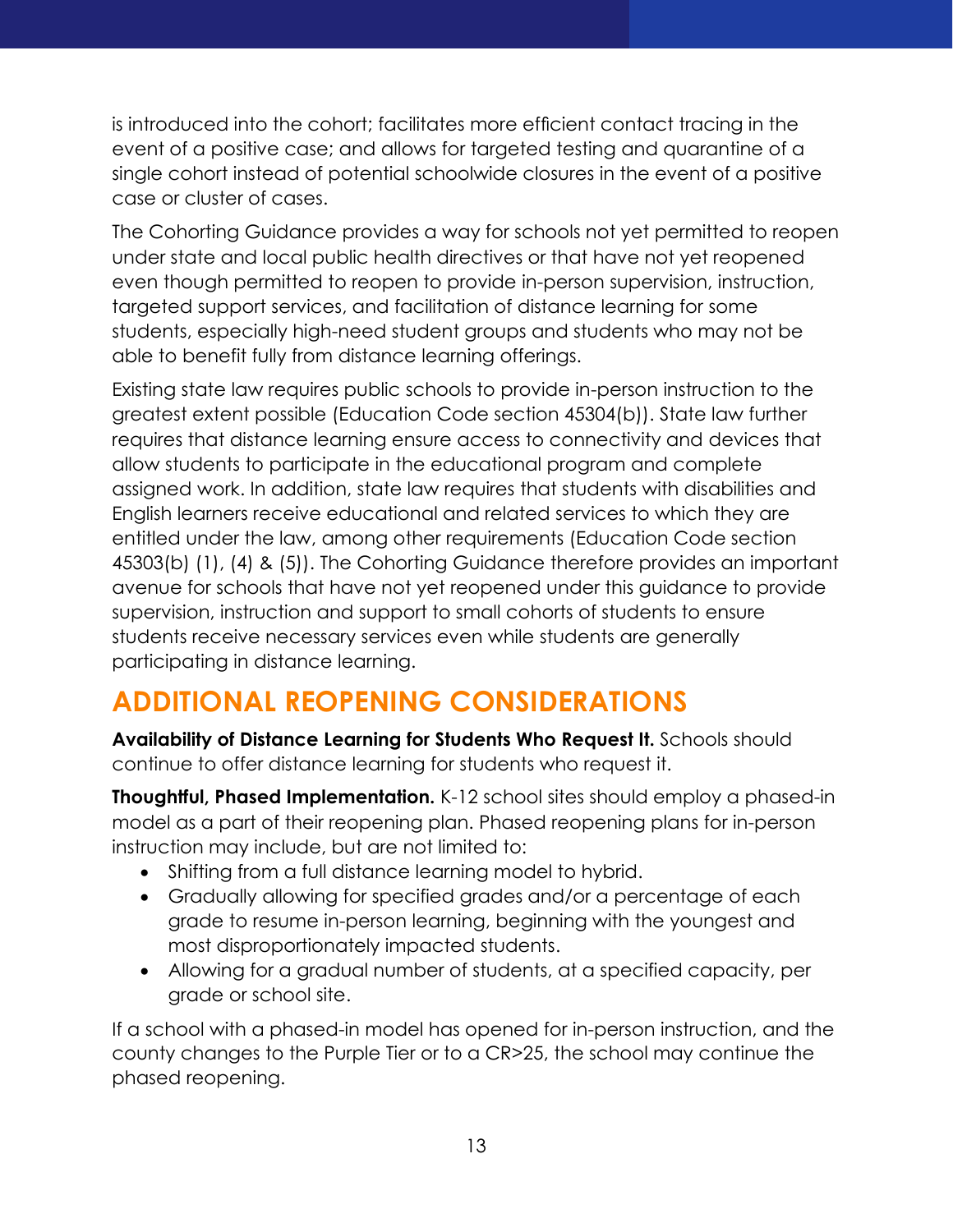**Staff Access to Campus if Not Reopened for In-Person Instruction.** Teachers, school and support staff, and administrators may return to work physically without students on site while counties are not open for in-person instruction, provided that those on site follow the school's COVID-19 Safety Plan consistent with Cal/OSHA regulations.

**Boarding Schools.** Residential components of boarding schools are to remain closed (with the exception of residential components of boarding schools that are currently operating with the permission of local health authorities, and those serving wards or dependents of the juvenile courts) regardless of the Tier status of their county until further guidance is issued. The non-residential components of boarding schools (e.g.*,* in-person instruction for day students) are governed by the same guidelines as other K-12 schools.

# <span id="page-14-0"></span>**School Reopening Guidance**

All guidance, as schools plan and prepare to resume in-person instruction, should be implemented as outlined in the In-Person School Reopening section, including the development of a CSP.

#### <span id="page-14-1"></span>**LAYERS OF SAFETY: INFECTION MITIGATION STRATEGIES**

A key goal for safe schools is to reduce or eliminate in-school transmission. A helpful conceptual framing as schools plan for and implement safety measures for in-person instruction, is the layering of mitigation strategies. Each strategy (face coverings, stable groups, distancing, etc.) decreases the risk of in-school transmission; but no one layer is 100% effective. It is the combination of layers that are most effective and have been shown to decrease transmissions.

As schools plan for reopening for in-person instruction and as they continue to work on operations once open, it may be helpful to understand the mitigation strategies with stronger evidence supporting their use. We have ordered the list below such that the interventions known at this time to be more effective in reducing the risk of transmission appear before the ones that are helpful but may have a potentially smaller effect or have less evidence of efficacy. Of note, though scientific comparative assessments are limited, the top three items are likely of similar importance:

- 1. Face coverings.
- 2. Stable groups.
- 3. Physical distancing.
- 4. Adequate ventilation.
- 5. Hand hygiene.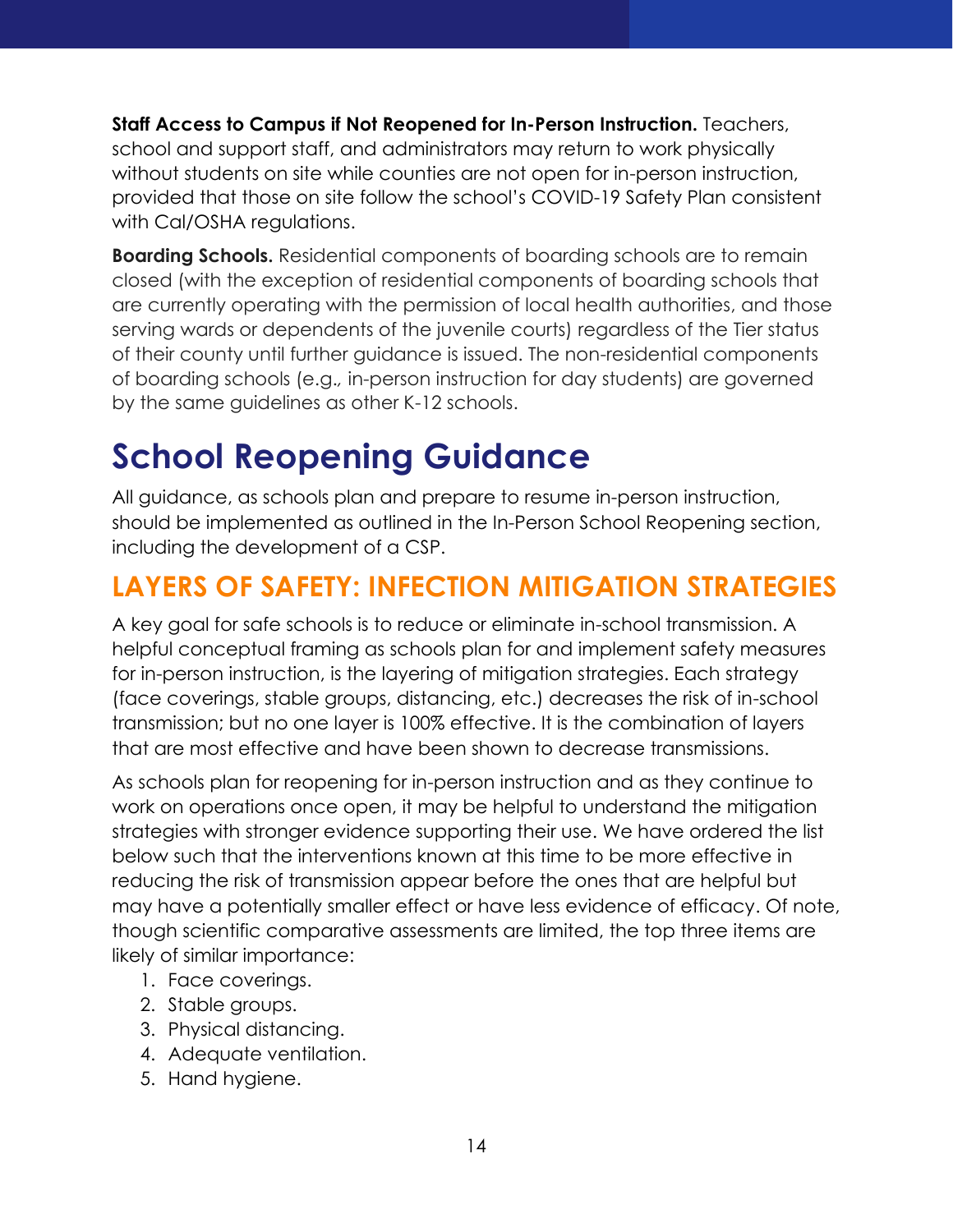- 6. Symptom and close contact exposure screening, with exclusion from school for staff or students with symptoms or with confirmed close contact.
- 7. Surveillance or screening testing.

Frequent disinfection, which was thought at the beginning of the pandemic to be a key safety component, can pose a health risk to children and students due to the chemicals used and has proven to have limited to no impact on COVID-19 transmission. Disinfection with specified products (see Cleaning and [Disinfection](#page-3-0) section), is recommended for schools after a case has been identified in the school, in the spaces where the case spent a large proportion of their time (e.g., classroom, or administrator's office if an administrator). Please see Cleaning and Disinfection section for additional details.

Of note, adults (>18 years old) appear to be more infectious overall than children, making staff-to-staff transmission an important focus for safety efforts. A specific situation that has resulted in exposure and transmission among staff in multiple schools is eating and drinking indoors without being physically distant (for instance, in break rooms or common areas). Specific messaging and support to staff to prevent this scenario are strongly recommended.

The following sections outline specific actions school sites should take to keep students and staff safe.

## <span id="page-15-0"></span>**GENERAL MEASURES**

Establish and continue communication with local and state authorities to determine current disease levels and control measures in your community. For example:

- Consult with your LHO, or designated public health staff, who are best positioned to monitor and provide advice on local conditions. A directory can be found [here.](https://www.cdph.ca.gov/Programs/CCLHO/Pages/CCLHO-Health-Officer-Directory.aspx)
- Collaborate with other schools and school partners in your region, including the county office of education.
- Access State Technical Assistance resources available for schools and for LHDs to support safe and successful in-person instruction, available on the [Safe Schools](https://schools.covid19.ca.gov/) for All Hub.
- Regularly review updated guidance from state agencies, including [CDPH](https://www.cdph.ca.gov/Programs/CID/DCDC/Pages/Guidance.aspx) and [California Department of Education.](https://www.cde.ca.gov/ls/he/hn/coronavirus.asp)

Per Cal/OSHA requirements noted above, establish a written CPP at every facility, perform a comprehensive risk assessment of all work areas and work tasks, and designate a person at each school to implement the plan.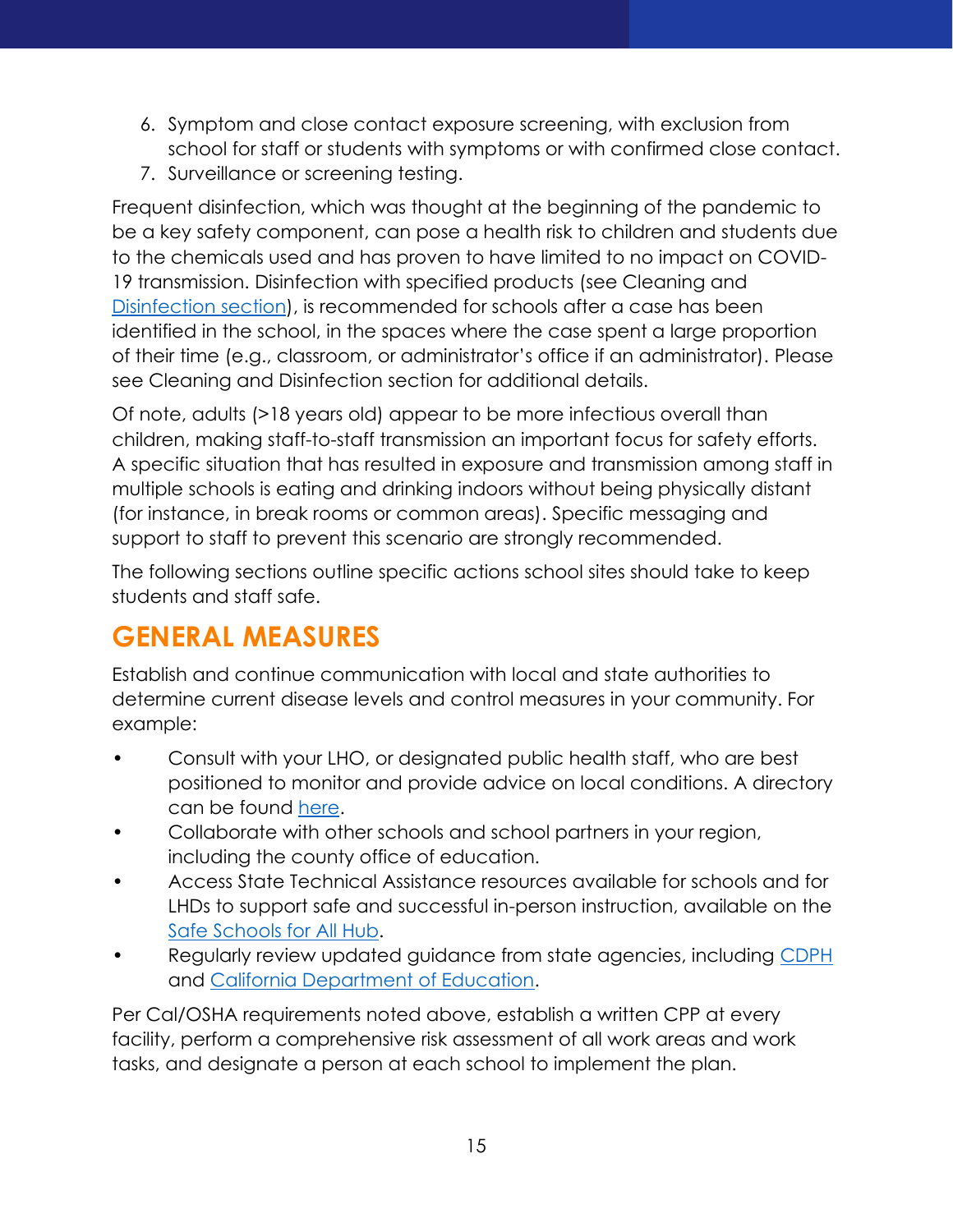## <span id="page-16-0"></span>**FACE COVERINGS**

Face coverings must be used in accordance with [CDPH guidelines](https://www.cdph.ca.gov/Programs/CID/DCDC/Pages/COVID-19/guidance-for-face-coverings.aspx) unless a person is exempt as explained in the guidelines.

- Information contained in the [CDPH Guidance for the Use of Face](https://www.cdph.ca.gov/Programs/CID/DCDC/Pages/COVID-19/guidance-for-face-coverings.aspx)  [Coverings](https://www.cdph.ca.gov/Programs/CID/DCDC/Pages/COVID-19/guidance-for-face-coverings.aspx) should be provided to staff and families of students. The face covering guidance applies to all settings, including schools. The guidance discusses the circumstances in which face coverings must be worn and the exemptions, as well as any policies, work rules, and practices employers have adopted to ensure the use of face coverings.
- Teach and reinforce use of [face coverings,](https://www.cdc.gov/coronavirus/2019-ncov/prevent-getting-sick/diy-cloth-face-coverings.html) or in limited instances, face shields [with drapes.](https://www.cdph.ca.gov/Programs/CID/DCDC/CDPH%20Document%20Library/COVID-19/faceshield_handout.pdf)
- Students and staff should be frequently reminded not to touch the face covering and to [wash their hands](https://www.cdc.gov/handwashing/index.html) frequently.
- Information should be provided to all staff and families in the school community on [proper use, removal, and washing of cloth face coverings.](https://www.cdc.gov/coronavirus/2019-ncov/prevent-getting-sick/diy-cloth-face-coverings.html)
- Training should also include policies on how people who are exempted from wearing a face covering will be addressed.
- **Students in all grade levels K-12 are required to wear face coverings at all times, while at school, unless [exempted.](https://www.cdph.ca.gov/Programs/CID/DCDC/Pages/COVID-19/guidance-for-face-coverings.aspx)**
	- o A cloth face covering or face shield should be removed for meals, snacks, naptime, or when it needs to be replaced. When a cloth face covering is temporarily removed, it should be placed in a clean, safe area, clearly marked with the student's name and date, until it needs to be put on again.
- Participants in youth and adult sports should wear face coverings when participating in the activity, even with heavy exertion as tolerated, both indoors and outdoors.
- The face covering guidance recognizes that there are some people who cannot wear a face covering for a number of different reasons. People are exempted from the requirement if they are under age 2, have a medical or mental health condition or disability that would impede them from properly wearing or handling a face covering, those with a communication disability, or when it would inhibit communication with a person who is hearing impaired. Those with communication disabilities or caregivers of those with communication disabilities can consider wearing a clear mask or cloth mask with a clear panel when appropriate.
- Persons exempted from wearing a face covering due to a medical condition, as confirmed by school district health team and therapists, must wear a non-restrictive alternative, such as a face shield with a drape on the bottom edge, as long as their condition permits it.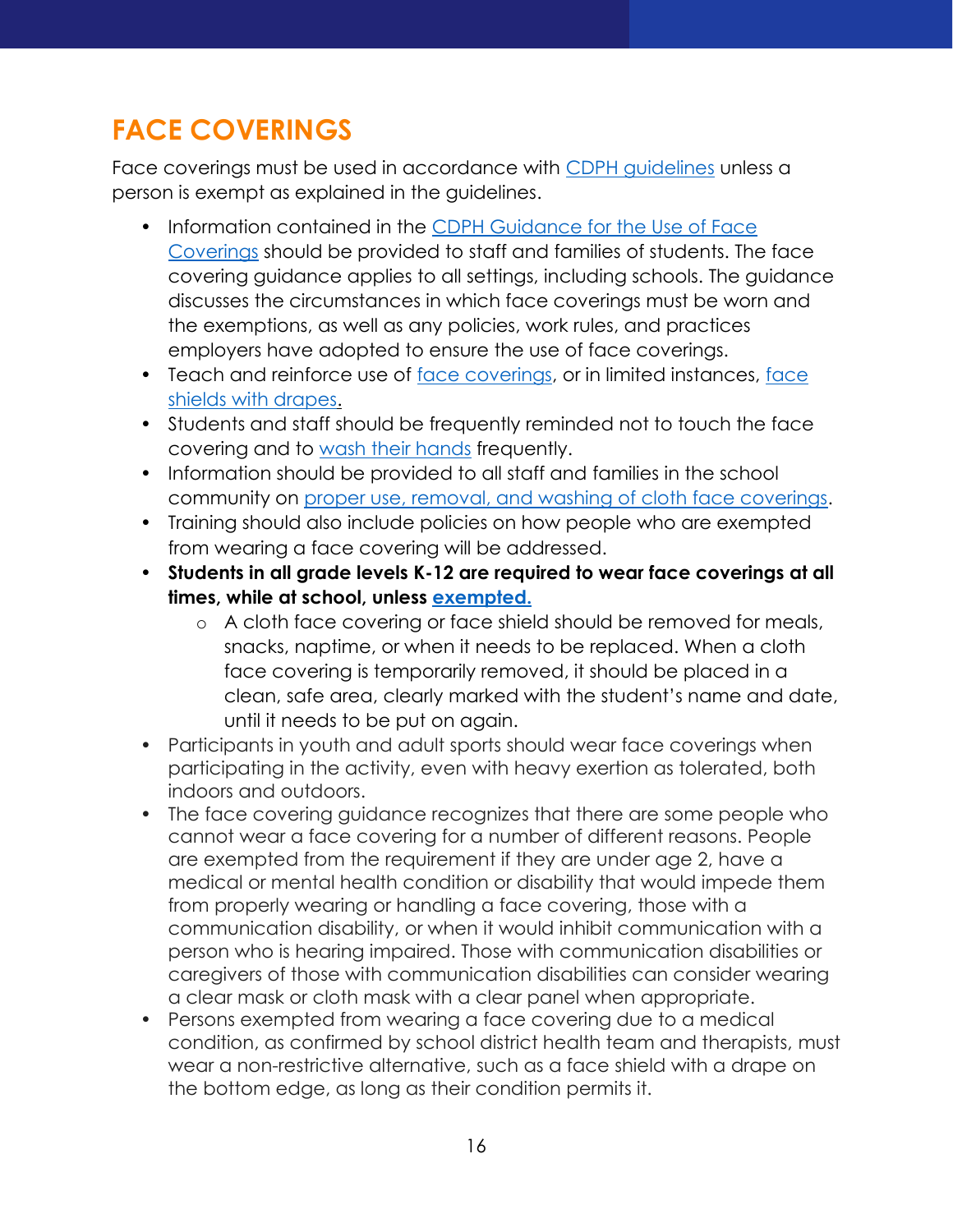- Schools must develop protocols to provide a face covering to students who inadvertently fail to bring a face covering to school to prevent unnecessary exclusions.
- Schools should offer alternative educational opportunities for students who are excluded from campus because they will not wear a face covering.
- In order to comply with this guidance, schools must exclude students from campus if they are not exempt from wearing a face covering under [CDPH guidelines](https://www.cdph.ca.gov/Programs/CID/DCDC/CDPH%20Document%20Library/COVID-19/Guidance-for-Face-Coverings_06-18-2020.pdf) and refuse to wear one provided by the school.
- Employers must provide and ensure staff use face coverings and all other required personal protective equipment in accordance with CDPH guidelines.
- The California Governor's Office of Emergency Services (CalOES) and CDPH are and will be working to support procurement and distribution of face coverings and needed personal protective equipment to schools. Additional information can be found [here.](https://covid19.ca.gov/masks-and-ppe/)
- The Department of General Services negotiated statewide master contracts, which LEAs may leverage to reduce costs and secure supply chains. Additional information can be found [here.](https://www.dgs.ca.gov/PD/Services/Page-Content/Procurement-Division-Services-List-Folder/Find-Masks-Respirator-and-Surgical-on-Statewide-Contracts)
- Face covering policies apply on school buses and any vehicle affiliated with the LEA used to transport students, staff, or teachers to and/or from a school site.
- Classrooms, school buses, and shared school office spaces used by persons who cannot tolerate face coverings are less safe for others who share that environment. Schools may want to consider notifying others who share spaces with unmasked or sub-optimally masked individuals about the environment. Also consider employing several additional mitigation strategies (or fortifying existing mitigation strategies) to optimize safety. These may include increasing the frequency of asymptomatic tests offered to unmasked or sub-optimally masked individuals, employing longer social distances, installing clear physical barriers, reducing duration of time in shared environments, and opting for either outdoor or highlyventilated indoor educational spaces, as possible.

#### <span id="page-17-0"></span>**Staff**

- All staff must use face coverings in accordance with [CDPH guidelines](https://www.cdph.ca.gov/Programs/CID/DCDC/Pages/COVID-19/guidance-for-face-coverings.aspx) unless Cal/OSHA standards require respiratory protection.
- For staff who come into routine contact with others, CDPH recommends the use of disposable 3-ply surgical masks, which are more effective than cloth face coverings.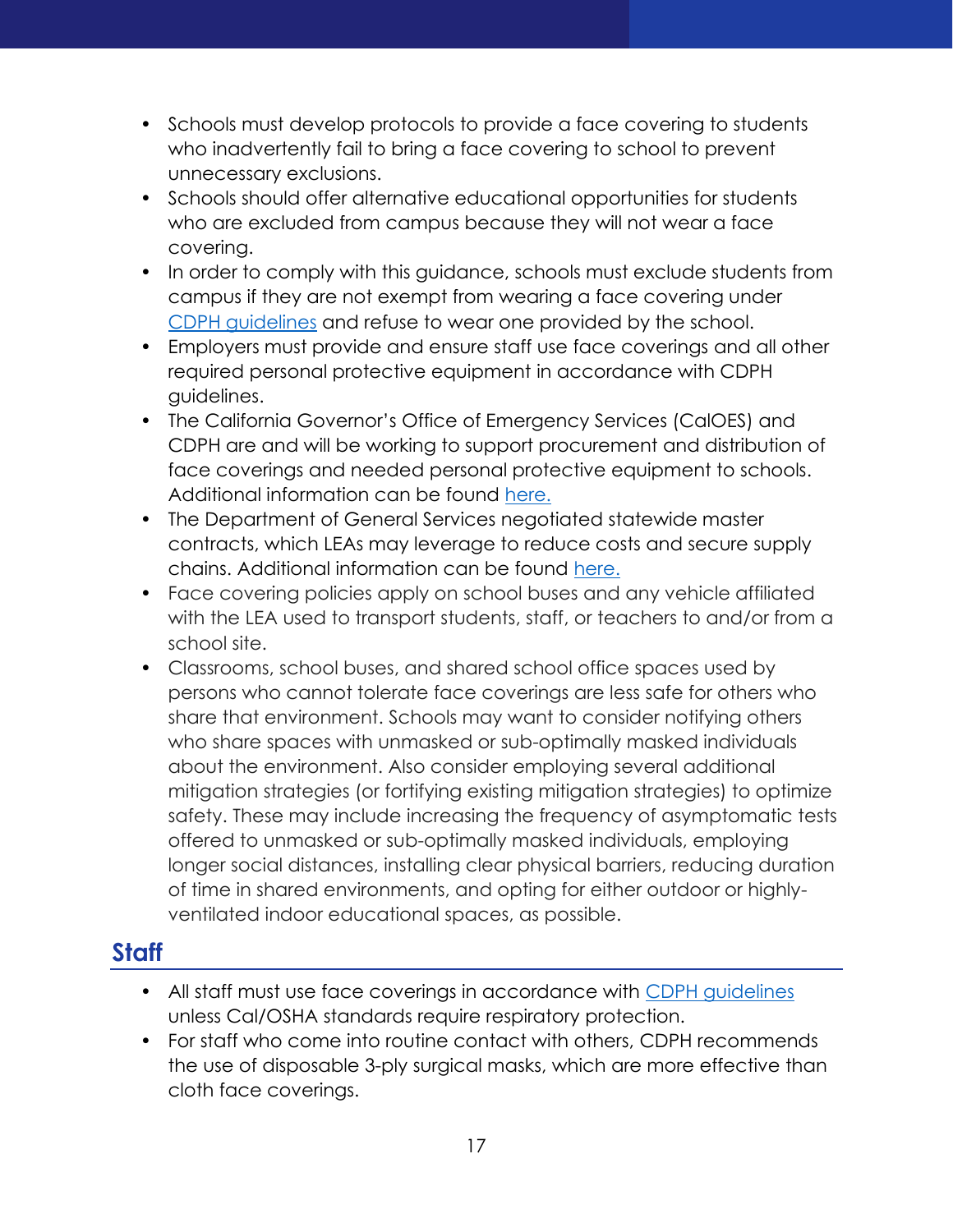- In limited situations where a face covering cannot be used for pedagogical or developmental reasons, (e.g., communicating or assisting young children or those with special needs) a face shield with a drape (per [CDPH guidelines\)](https://www.cdph.ca.gov/Programs/CID/DCDC/Pages/COVID-19/guidance-for-face-coverings.aspx) can be used instead of a face covering while in the classroom as long as the wearer maintains physical distance from others. Staff must return to wearing a face covering outside of the classroom.
- Workers or other persons handling or serving food must use gloves in addition to face coverings.
- Employers should consider where disposable glove use may be helpful to supplement frequent handwashing or use of hand sanitizer; examples are for workers who are screening others for symptoms or handling commonly touched items.

## <span id="page-18-0"></span>**STABLE GROUP GUIDANCE CONSIDERATIONS BY GRADE LEVEL**

Stable groups provide a key mitigation layer in schools. A stable group is a group with fixed membership that stays together without mixing with any other groups for any activities.

Guidance from other agencies, including the federal Centers for Disease Control and Prevention (CDC), sometimes refers to them as "cohorts"<sup>1</sup> or "pods."

Implementing stable groups of students and staff reduces the numbers of exposed individuals if COVID-19 is introduced into the group, decreases opportunities for exposure to or transmission of the virus; facilitates more efficient contact tracing in the event of a positive case; and allows for targeted testing and quarantine of a small group instead of potential schoolwide closures in the event of a positive case or cluster of cases.

#### *How can an elementary school create stable groups?*

• Students can be placed into stable groups that stay together all day with their core teacher (and any aide or student teacher who is present). If there are counselors or teachers of electives, they should ideally be assigned to only one group or conduct their classes / counseling virtually.

<sup>&</sup>lt;sup>1</sup> The CDC's use of the term is different from the use of "cohort" within California's guidance. "Cohort" is specifically defined in the Cohort Guidance as a group no larger than 16 individuals. To avoid any confusion, this guidance uses "stable group" instead of "cohort" for this concept.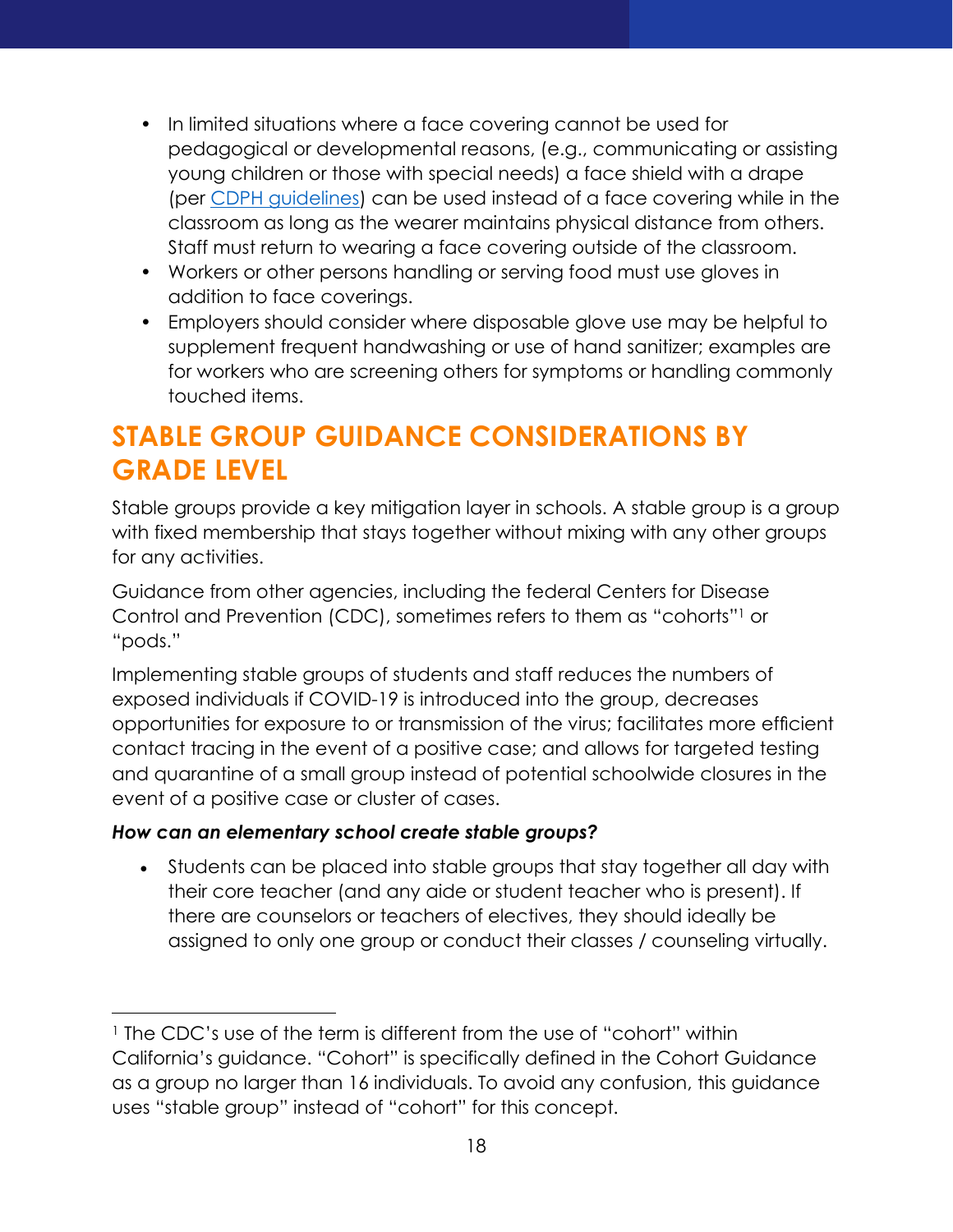- Students should eat lunch and go to recess with their group at times that are staggered and separated from other groups.
- There are different approaches to organizing stable groups. Students can be divided into smaller groups that attend school in person on a rotating schedule. Here are a few examples:
	- o A group of students comes to school for in-person instruction on Monday and Tuesday. Another attends on Thursday and Friday.
	- o On the alternating days, they learn remotely.
	- o Some LEAs or schools have students attend school in-person during alternating weeks.
	- o Other LEAs or schools have one group of students attend school in person in the morning and another group attend school in person in the afternoon.

These approaches create even smaller groups that stay together and do not mix with one another. Electives or counseling can be conducted virtually to limit the number of staff in direct contact with any given stable group.

#### *How can a middle or high schools school create stable groups?*

- Students can be placed into groups that remain together all day during in-person instruction. Middle or high school groups are often larger than elementary school groups. Because middle and high school curricula differ from elementary school curricula, teachers are not usually assigned to one stable group of students, creating an opportunity for mixing across stable groups or students. The following guidance provides examples of approaches to minimizing crossover of staff across stable groups of students.
- The CDC guidance notes that schools may keep a single group together in one classroom and have educators rotate between groups, or have smaller groups move together in staggered passing schedules to other rooms they need to use (e.g., science labs) without allowing students or staff to mix with others from distinctive groups.
- Teachers and supports staff from different content areas can work in teams that share students, preferably in a dedicated space, separate from others. For example: math, science, English, and history teachers might work as a team with a set group of students they share.
- When combined with block schedules that reduce the number of courses students take in any one day, the number of educators and students who interact can be minimized further.
- It is also possible to keep students in one stable group that stays together with one or two instructors who teach them directly part of the day and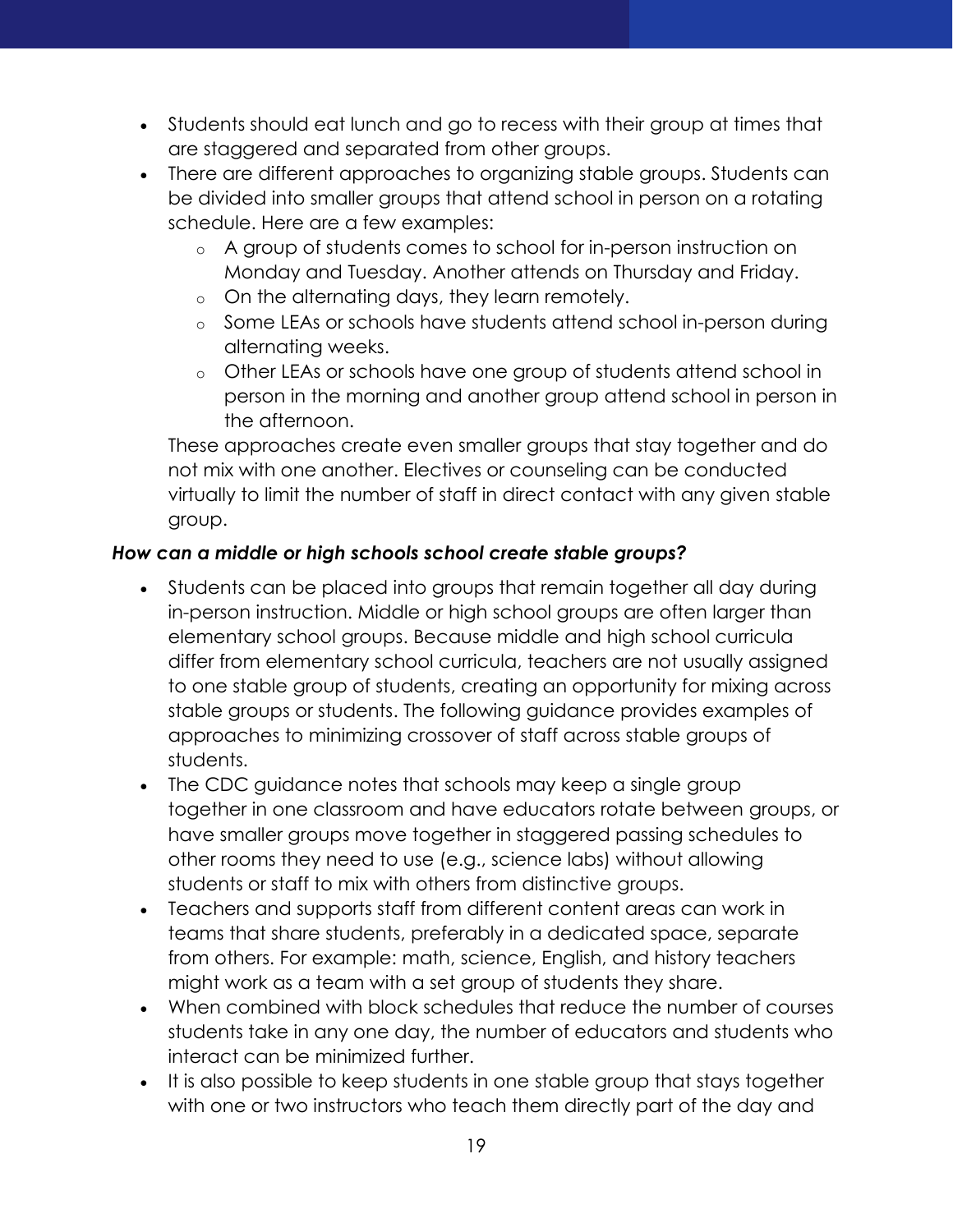support their instruction from others who teach them virtually during other parts of the day.

- Electives can be offered virtually or organized so that no group of students takes more than one elective in a term and the elective teachers do not work with more than one or two groups.
- Stable groups could switch schedules or even membership after a break at the quarter, trimester, or semester in ways that support students being able to take additional classes without substantial group mixing.
- The school year can be divided into even smaller time units 4 to 8 weeks for example – in which students study one or two subjects intensively, completing all of the work they might normally have completed in a semester or a year. They stay in stable groups with only 1 or 2 teachers during this time. At the end of unit, they switch schedules and groups to take 1 or 2 other courses, and so on throughout the year.
- Additional examples of approaches to creating stable groups of students that limit the risk of transmission across large groups of students are available [here.](https://k12playbook.ccee-ca.org/guidebook/schedules-and-cohorts/#tab3)

#### **OTHER CONSIDERATIONS:**

- **Schedule for Access and Inclusion**: The construction of stable groups can increase or decrease equity or segregation across the school campus, so consider how to support inclusion and access for all student populations as you organize students for learning.
- **Schedules as Tools for Physical Distancing:** To the extent possible, schools should think about how to reconfigure the use of bell schedules to streamline foot traffic and maintain practicable physical distancing during passing times and at the beginning and end of the school day. Create staggered passing times when students must move between rooms minimize congregated movement through hallways as much as is practicable.
- **Restructure Electives:** Elective teachers who move in and out of stable groups can become points of exposure for themselves and the students they work with. Some models have made elective teachers part of middle and high school stable groups, while others have used them only for remote instruction. Other options include ensuring elective teachers maintain longer distance from students (e.g., 12 feet).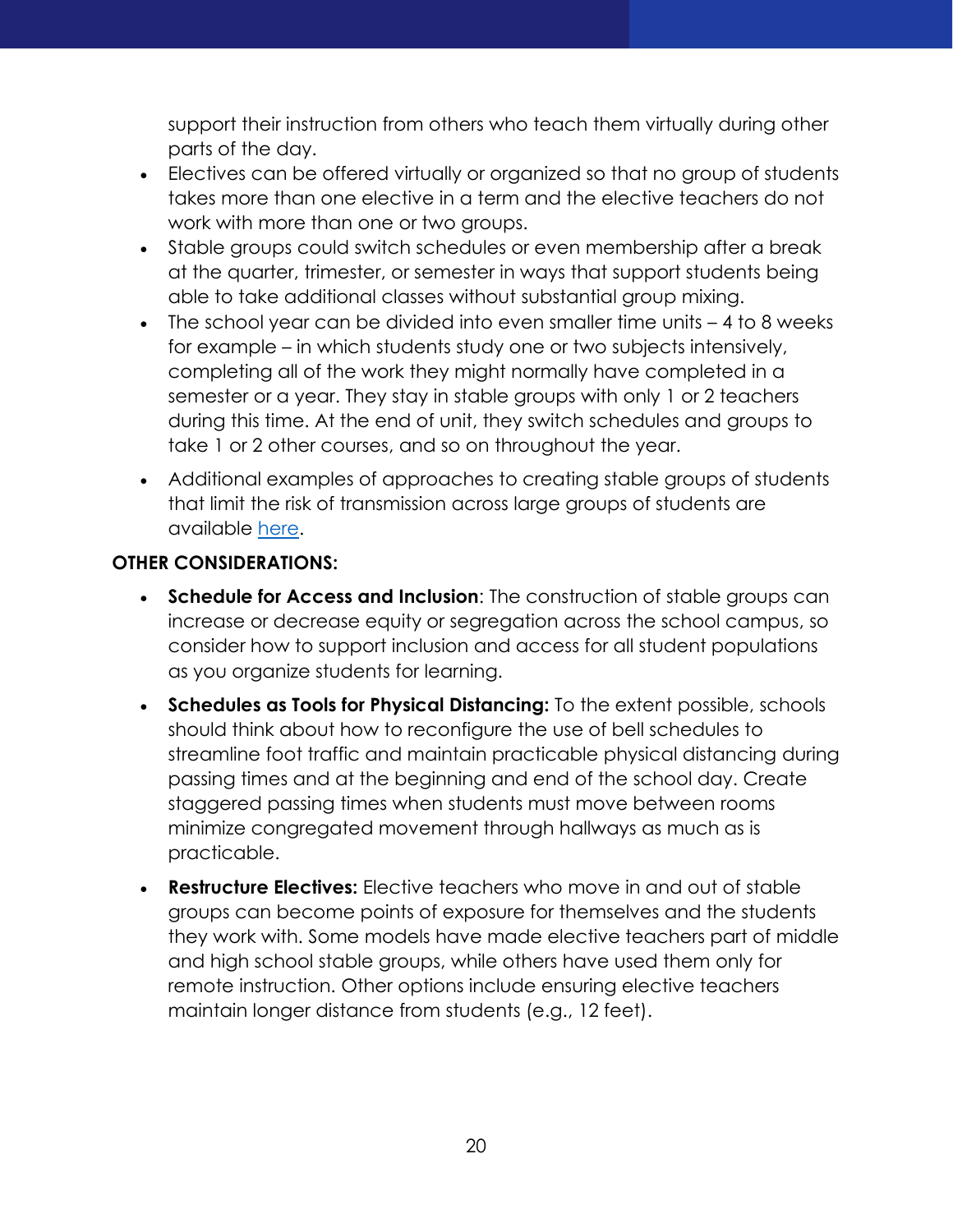## <span id="page-21-0"></span>**IMPLEMENTING DISTANCING INSIDE AND OUTSIDE THE CLASSROOM**

#### <span id="page-21-1"></span>**Arrival and Departure**

- Maximize space between students and between students and the driver on school buses and open windows to the greatest extent practicable. Two windows on a bus should be opened fully at a minimum.
- Minimize contact at school between students, staff, families and the community at the beginning and end of the school day. Prioritize minimizing contact between adults at all times.
- Stagger arrival and drop off-times and locations as consistently as practicable to minimize scheduling challenges for families.
- Designate routes for entry and exit, using as many entrances as feasible. Put in place other protocols to limit direct contact between people as much as practicable.
- Ensure each school bus is equipped with extra unused face coverings for students who may have inadvertently failed to bring one.

#### <span id="page-21-2"></span>**Classroom Space**

• Maximize space between seating and desks. Distance teacher and other staff desks at least 6 feet away from student and other staff desks.



Figure 1. Classroom with adequate spacing between students

Distance student chairs at least 6 feet away from one another, except where 6 feet of distance is not possible after a good-faith effort has been made. Upon request by the local health department and/or State Safe Schools Team, the superintendent should be prepared to demonstrate that good-faith effort, including an effort to consider all outdoor/indoor space options and hybrid learning models. Please reference Figures 1 and 2 for examples of adequate and inadequate spacing. Under no circumstances should distance between student chairs be less than 4 feet. If 6 feet of distance is not possible, it is recommended to optimize ventilation and consider using other separation techniques such as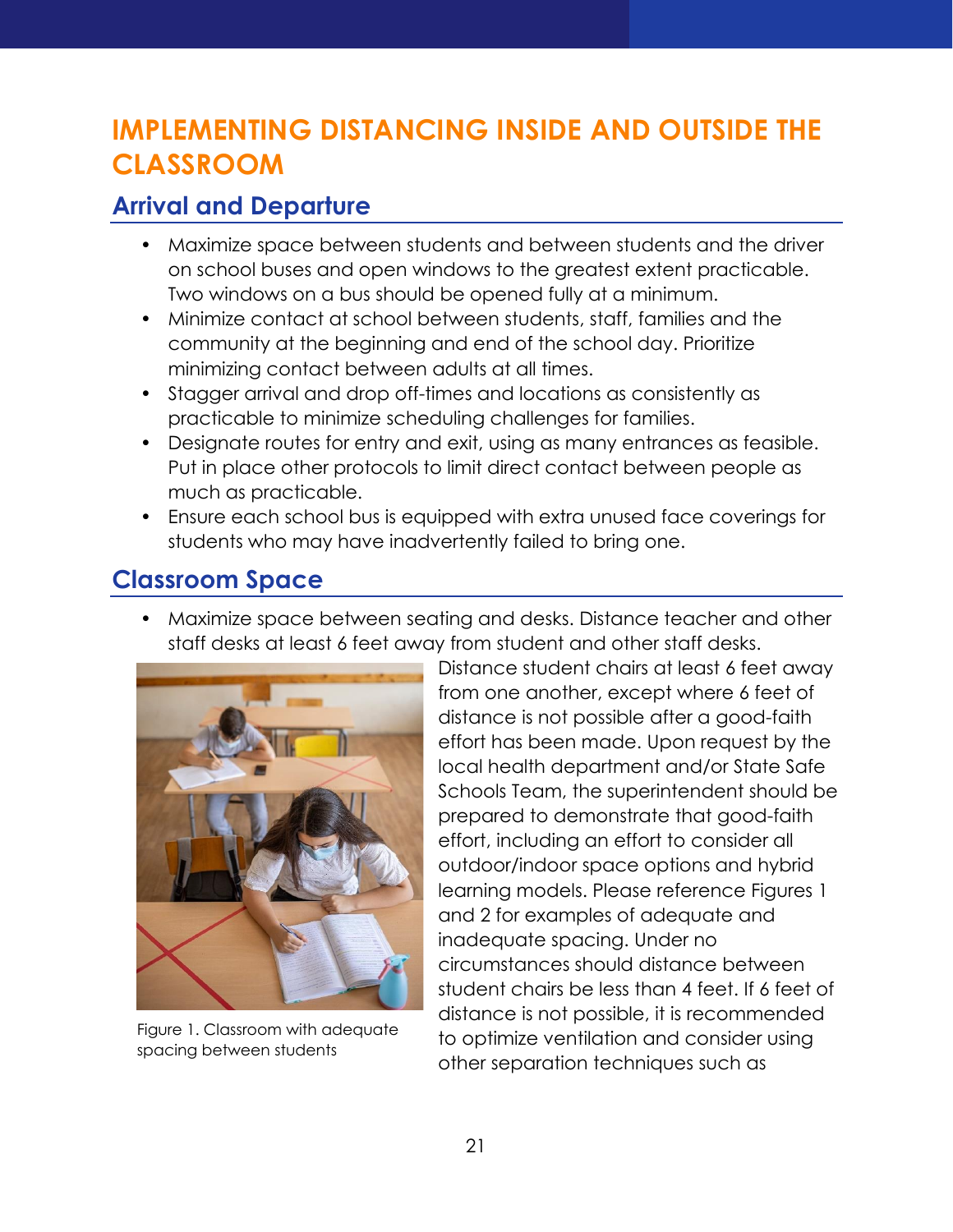

Figure 2. Classroom without adequate spacing between students

partitions between students or desks, or arranging desks in a way that minimizes face-to-face contact.

• Short-term exposures of less than 6 feet between students and staff are permitted (e.g., a teacher assisting a student one-on-one), but the duration should be minimized and masks must be worn.

• Consider redesigning activities for smaller groups and rearranging

furniture and play spaces to maintain separation.

- Staff should develop instructions for maximizing spacing and ways to minimize movement in both indoor and outdoor spaces that are easy for students to understand and are developmentally appropriate.
- Prioritize the use and maximization of outdoor space for activities where possible.
- Activities where there is increased likelihood for transmission from contaminated exhaled aerosols such as band and choir practice and performances are permitted outdoors only, provided that precautions such as physical distancing and use of face coverings are implemented to the maximum extent (see below in Non-classroom spaces).
- Consider using cleanable privacy boards or clear screens to increase and enforce separation between staff and students.

#### <span id="page-22-0"></span>**Non-Classroom Spaces**

- Limit nonessential visitors, volunteers and activities involving other groups at the same time. School tours are considered a non-essential activity and increase the risk of in-school transmission.
- Limit communal activities. Alternatively, stagger use, properly space occupants and clean in between uses.
- Consider use of non-classroom space for instruction, including regular use of outdoor space, weather permitting. For example, consider part-day instruction outside.
- Minimize congregate movement through hallways as much as practicable. For example, establish more ways to enter and exit a campus, create staggered passing times when necessary or when students cannot stay in one room and use visual reminders on the floor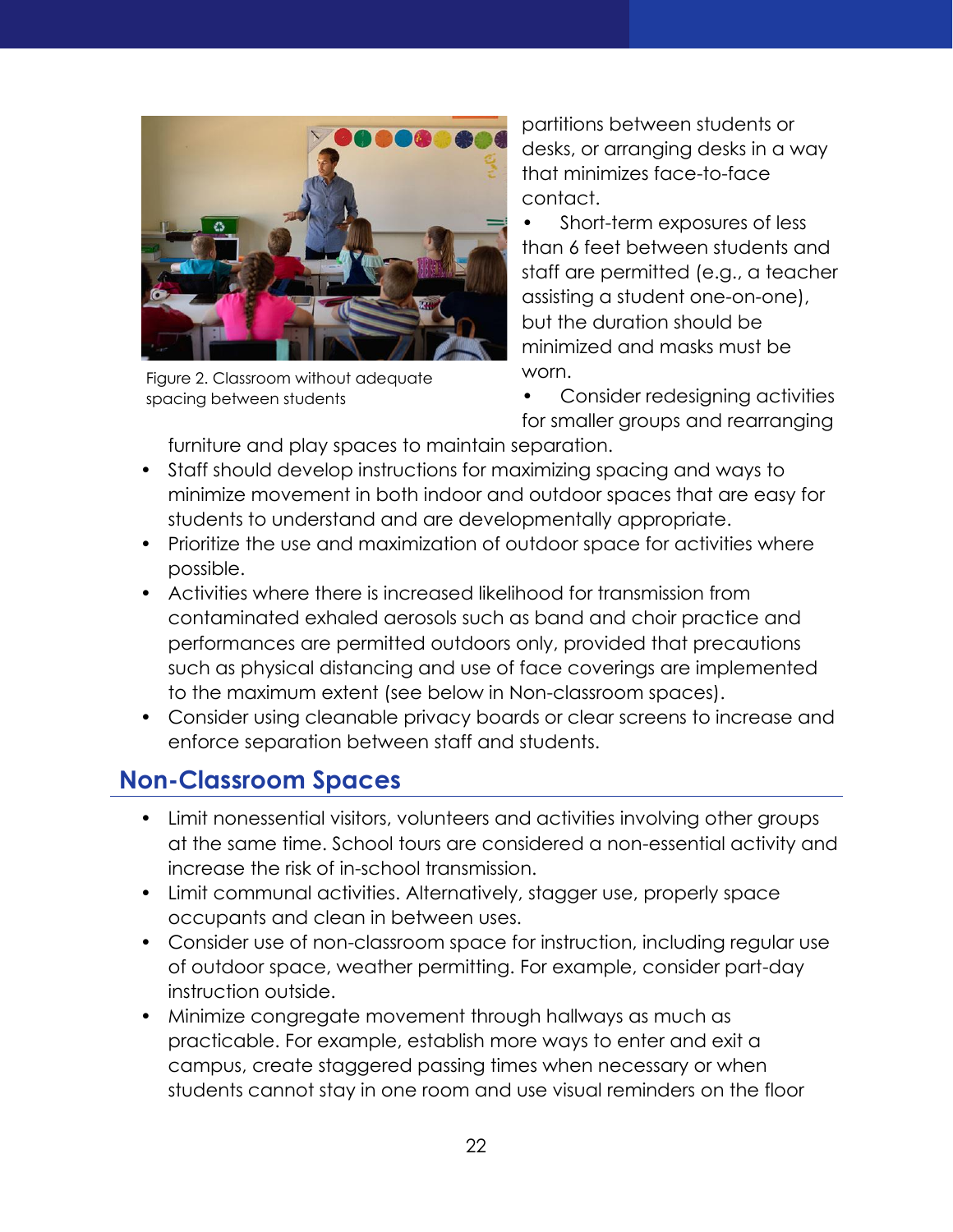that students can follow to enable physical distancing while passing and waiting in line. In addition, schools can consider eliminating the use of lockers, which can become congregating areas.

- Serve meals outdoors or in classrooms instead of cafeterias or group dining rooms where practicable. Where cafeterias or group dining rooms must be used, keep students together in their stable groups, ensure physical distancing, hand hygiene before and after eating, and consider assigned seating. If indoor meal times are paired with recess or outdoor time, consider having half of a stable group of students eat while the other half is outdoors and then switch. Serve individually plated or bagged meals. Avoid sharing of foods and utensils and buffet or familystyle meals.
- Consider holding recess activities in separated areas designated by group.
- School athletic activities and sports should follow the [CDPH Outdoor and](https://www.cdph.ca.gov/Programs/CID/DCDC/Pages/COVID-19/outdoor-indoor-recreational-sports.aspx)  [Indoor Youth and Adult Recreational Guidance.](https://www.cdph.ca.gov/Programs/CID/DCDC/Pages/COVID-19/outdoor-indoor-recreational-sports.aspx) Note that risk of infection transmission increases for indoor activities; indoor sports are higher risk than outdoor sports due to reduced ventilation. And transmission risk increases with greater exertion levels; greater exertion increases the rate of breathing and the quantity of air that is inhaled and exhaled with every breath.
- Outdoor singing and band practice are permitted, provided that precautions such as physical distancing and mask wearing are implemented to the maximum extent possible. Playing of wind instruments (any instrument played by the mouth, such as a trumpet or clarinet) is strongly discouraged. School officials, staff, parents, and students should be aware of the increased likelihood for transmission from exhaled aerosols during singing and band practice, and physical distancing beyond 6 feet is strongly recommended for any of these activities.

## <span id="page-23-0"></span>**VENTILATION**

- Ensure sufficient ventilation in all school classrooms and shared workspaces per American Society of Heating, Refrigerating, and Air-Conditioning Engineers (ASHRAE) [guidance](https://www.ashrae.org/technical-resources/reopening-of-schools-and-universities) on ventilation.
	- o Contact a mechanical engineer, heating, ventilation, and air conditioning (HVAC) design professional, or mechanical contractor in order to evaluate your ventilation system in regards to the ASHRAE guidance.
	- o If opening windows poses a safety or health risk (e.g., by allowing pollen in or exacerbating asthma symptoms) to persons in the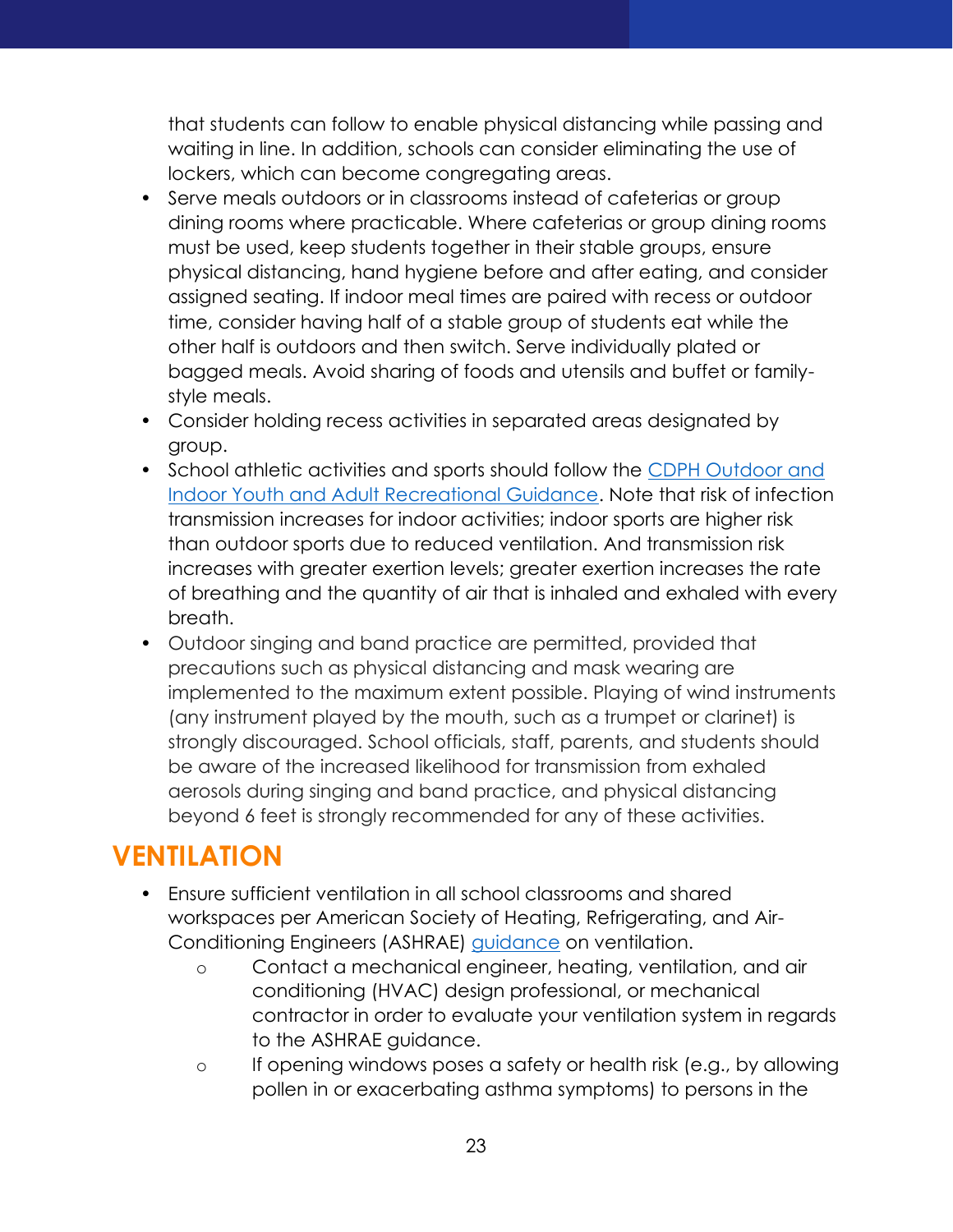facility, consider alternatives. For example, maximize central air filtration for HVAC systems by using filters with a minimum efficiency reporting value (MERV) of at least 13.

- o Consider installing portable high-efficiency air cleaners, upgrading the building's air filters to the highest efficiency possible, and making other modifications to increase the quantity of outside air and ventilation in classrooms, offices and other spaces.
- o If not able to properly ventilate indoor instructional spaces, outdoor instruction is preferred (use caution in poor air quality conditions).
- Ventilation considerations are also important on school buses; use open windows as much as possible to improve airflow.
- Specific practices to avoid:
	- o Classrooms or buses with no ventilation.
	- o Classrooms or buses with increased airflow across occupants (e.g., air conditioners or fans blowing into the classroom or overhead fans creating air currents across occupants).

## <span id="page-24-0"></span>**PROMOTE HEALTHY HAND HYGIENE PRACTICES**

- Teach and reinforce [washing hands,](https://www.cdc.gov/handwashing/index.html) avoiding [contact with one's eyes,](https://www.cdc.gov/coronavirus/2019-ncov/prevent-getting-sick/prevention-H.pdf)  [nose, and mouth,](https://www.cdc.gov/coronavirus/2019-ncov/prevent-getting-sick/prevention-H.pdf) and [covering coughs and sneezes](https://www.cdc.gov/healthywater/hygiene/etiquette/coughing_sneezing.html) among students and staff.
	- o Teach students and remind staff to use tissue to wipe their nose and to cough/sneeze into a tissue or their elbow.
	- o Students and staff should wash their hands frequently throughout the day, including before and after eating; after coughing or sneezing; after classes where they handle shared items, such as outside recreation, art, or shop; and before and after using the restroom.
	- o Students and staff should wash their hands for 20 seconds with soap, rubbing thoroughly after application. Soap products marketed as "antimicrobial" are not necessary or recommended.
	- o Staff should model and practice handwashing. For example, use bathroom time in lower grade levels as an opportunity to reinforce healthy habits and monitor proper handwashing.
	- o Students and staff should use fragrance-free hand sanitizer when handwashing is not practicable. Sanitizer must be rubbed into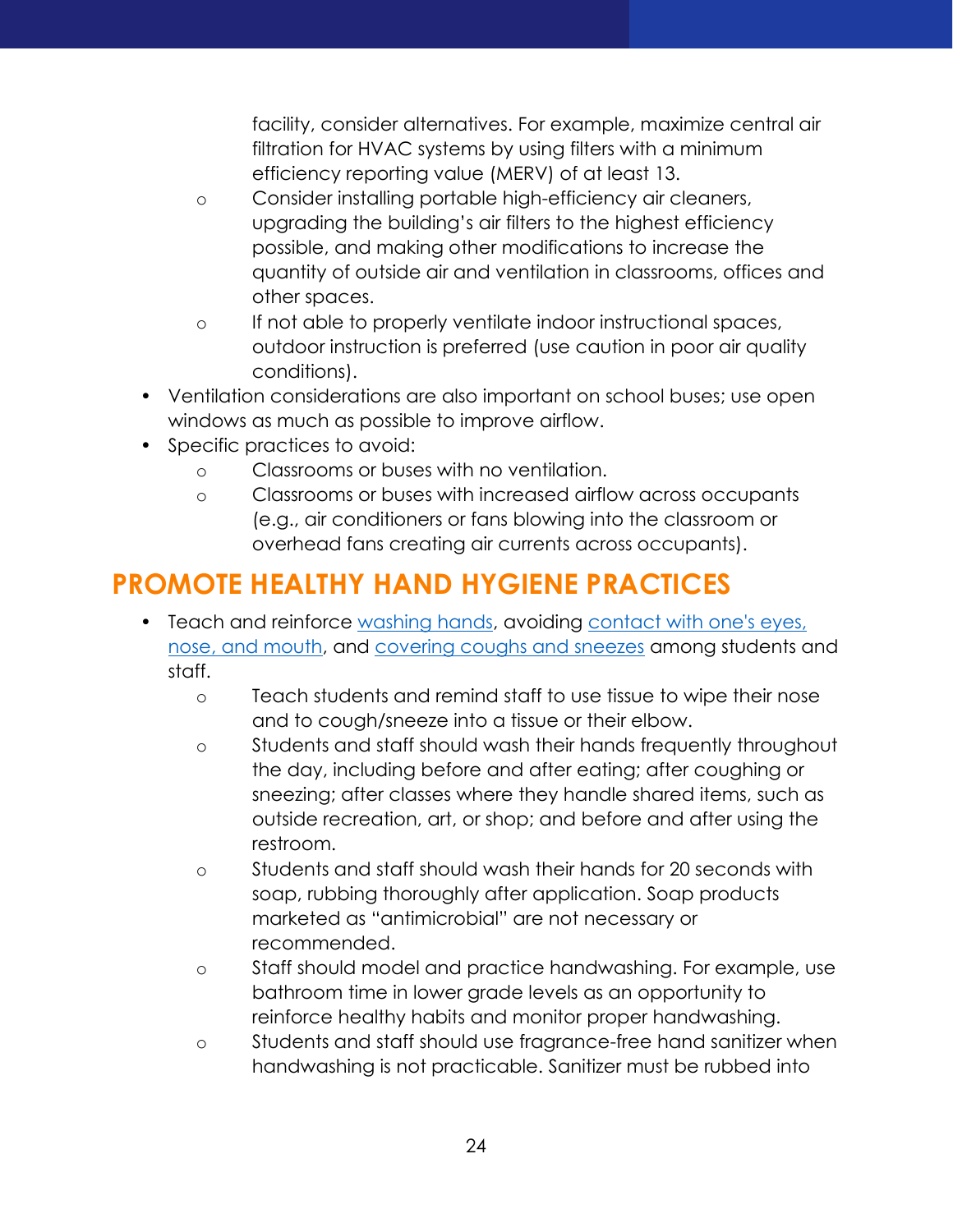hands until completely dry. Note: frequent handwashing is more effective than the use of hand sanitizers.

- o Ethyl alcohol-based hand sanitizers are preferred and should be used when there is the potential of unsupervised use by children.
- Isopropyl alcohol-based hand sanitizers are more toxic when ingested or absorbed into skin.
- Do not use hand sanitizers that may contain methanol which can be hazardous when ingested or absorbed.
	- o Children under age 9 should only use hand sanitizer under adult supervision. Call Poison Control if consumed: 1-800-222-1222.
- Consider portable handwashing stations throughout the school site and near classrooms to minimize movement and congregating in bathrooms to the extent practicable.
- Develop routines enabling students and staff to regularly wash their hands at staggered intervals.
- Ensure adequate supplies to support healthy hygiene behaviors, including soap, tissues, no-touch trashcans, face coverings, and hand sanitizers with at least 60 percent ethyl alcohol for staff and children who can safely use hand sanitizer.

## <span id="page-25-0"></span>**CLEANING AND DISINFECTION**

The section below provides recommendations for cleaning and disinfection. "Cleaning" involves water and soap or a detergent, does not use disinfecting agents, and significantly decreases germs on surfaces and decreases infectious risks. "Disinfection" kills germs on surfaces using specific agents (see below for those approved for use). If a case has been identified, the spaces where the case spent a large proportion of their time (e.g., classroom, or administrator's office if an administrator) should be disinfected. Frequent disinfection can pose a health risk to children and students due to the strong chemicals often used and so is not recommended in the school setting unless a case has been identified.

- Staff should clean frequently-touched surfaces at school and on school buses daily.
- Buses should be thoroughly cleaned daily and after transporting any individual who is exhibiting symptoms of COVID-19. Drivers should be provided cleaning materials, including but not limited to wipes and disposable gloves, to support cleaning of frequently touched surfaces during the day.
- Frequently touched surfaces in the school include, but are not limited to:
	- o Sink handles.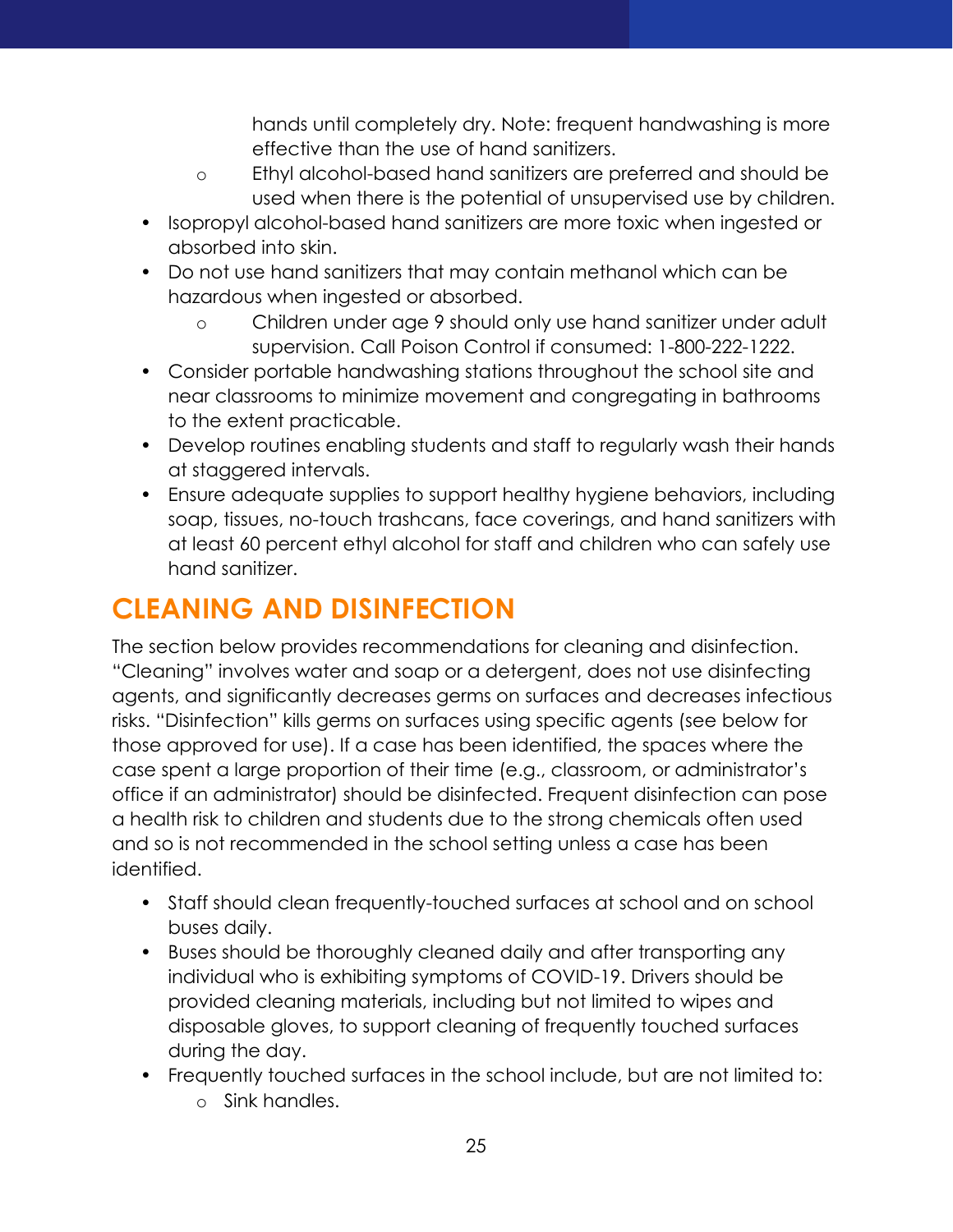- o Shared tables, desks, or chairs.
	- **•** If a school has morning and afternoon stable groups, the desks and tables are considered shared and should be cleaned before the next group arrives.
	- Desks or chairs do not need daily cleaning if only used by one individual during the day.
- o Door handles.
- o Shared technology and supplies.
- If used, outdoor playgrounds/natural play areas only need routine maintenance. Make sure that children wash or sanitize their hands before and after using these spaces. When hand hygiene is emphasized, cleaning of outdoor structures play is not required between cohorts.
- When choosing disinfection products after an in-school COVID-19 case has been identified (see "What to do if there is a case of COVID-19 in a School"), use those approved for use against COVID-19 on the [Environmental Protection Agency \(EPA\)-](https://www.epa.gov/pesticide-registration/list-n-disinfectants-coronavirus-covid-19) approved list "N" and follow product instructions.
	- o To [reduce the risk of asthma](https://www.cdph.ca.gov/Programs/CCDPHP/DEODC/OHB/Pages/OHWMay2020.aspx) and other health effects related to disinfection, programs should select disinfectant products on list N with asthma-safer ingredients (hydrogen peroxide, citric acid or lactic acid) as recommended by the US EPA Design for Environment program.
	- o Avoid products that contain peroxyacetic (peracetic) acid, sodium hypochlorite (bleach) or quaternary ammonium compounds, which can cause asthmatic attacks.
	- o Follow label directions for appropriate dilution rates and contact times. Provide workers training on the chemical hazards, manufacturer's directions, Cal/OSHA requirements for safe use, and as applicable and as required by the Healthy Schools Act.
	- o Custodial staff and any other workers who clean and disinfect the school site must be equipped with proper personal protective equipment, including gloves, eye protection, respiratory protection, and other appropriate protective equipment as required by the product instructions. All products must be kept out of the reach of children and stored in a space with restricted access.
	- o Establish a cleaning schedule in order to avoid both under- and over-use of cleaning products.
- Ensure safe and correct application of disinfectant and keep products away from students.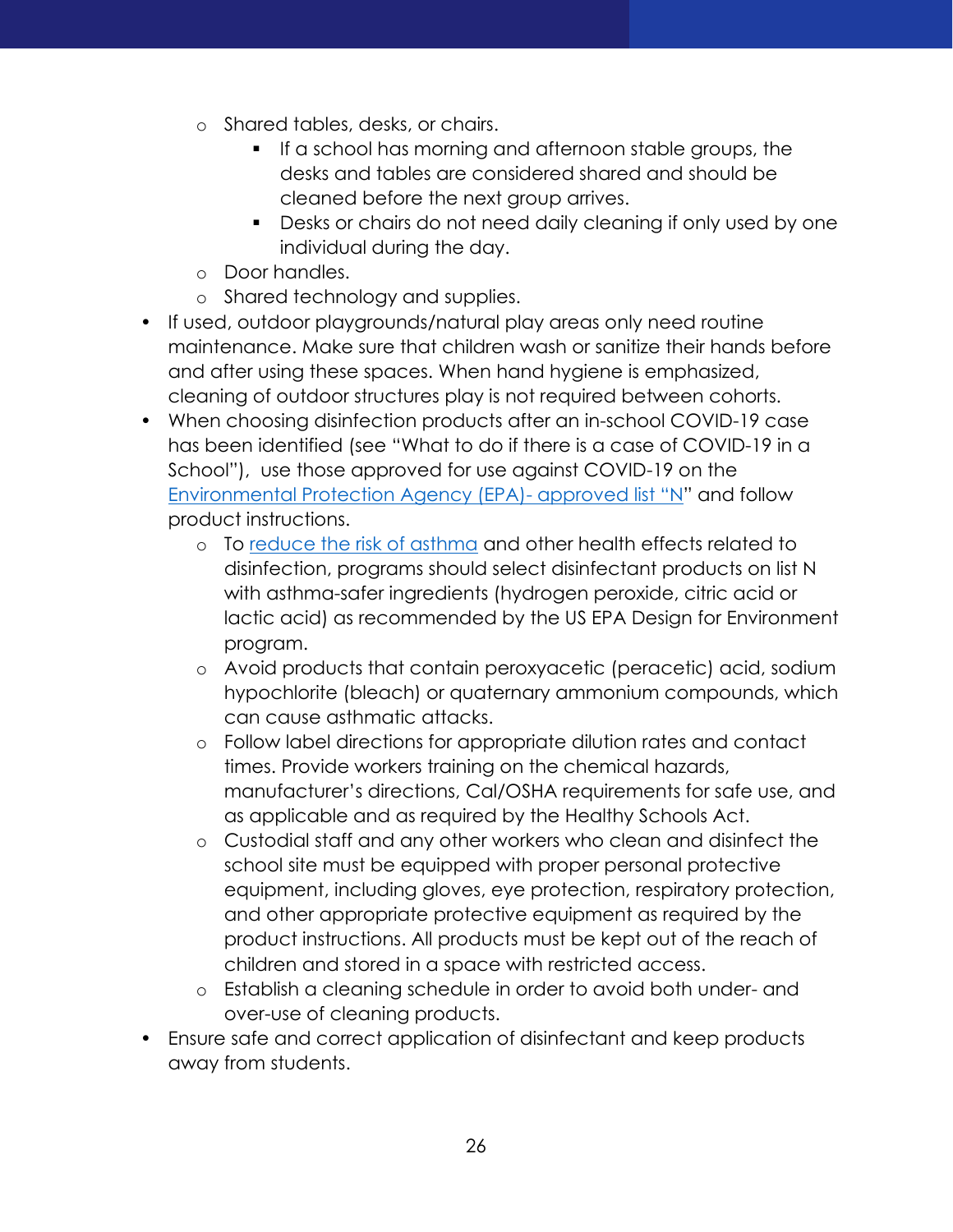- Ensure proper ventilation during cleaning and disinfecting. Introduce fresh outdoor air as much as possible for example by opening windows where practicable. When disinfecting, air out the space before students arrive; disinfection should be done when students are not present.
- [Take steps](https://www.cdc.gov/coronavirus/2019-ncov/php/building-water-system.html) to ensure that all water systems and features (for example, drinking fountains and decorative fountains) are safe to use after a prolonged facility shutdown to minimize the risk of [Legionnaires' disease](https://www.cdc.gov/legionella/index.html) and other diseases associated with water.

## <span id="page-27-0"></span>**CHECK FOR SIGNS, SYMPTOMS AND EXPOSURES**

- Actively encourage staff and students who are sick or who have recently had [close contact](https://www.cdc.gov/coronavirus/2019-ncov/php/public-health-recommendations.html) with a person with COVID-19 to stay home. Develop policies that encourage sick staff and students to stay at home without fear of reprisal, and ensure staff, students and students' families are aware of these policies.
- Implement symptom and exposure screening for all staff and students at home each day before leaving for school.
- Students or staff exhibiting symptoms of COVID-19 at school (fever of 100.4 degrees or higher, cough, difficulty breathing, or other COVID-19 [symptoms\)](https://www.cdc.gov/coronavirus/2019-ncov/symptoms-testing/symptoms.html) must be immediately isolated in a private area until they can leave school or be picked up by a parent or guardian. Ill students and staff should be recommended to be tested for COVID-19 as soon as possible.
- Policies should not penalize students for missing class.

#### <span id="page-27-1"></span>**Symptom and Exposure Screening**

Daily screening for COVID-19 symptoms and for exposure to someone with COVID-19 prior to leaving for school can prevent some people with COVID-19 from coming to school while infectious, thus preventing in-school transmission. Screening does not prevent asymptomatic cases from being at school and spreading SARS-CoV2, the virus that causes COVID-19.

CDPH recommends that:

- 1. Parents be provided with the list of [COVID-19 symptoms](https://www.cdc.gov/coronavirus/2019-ncov/community/schools-childcare/symptom-screening.html#symptoms) and instructed to keep their child at home if the child is feeling ill or has symptoms of COVID-19, even if symptoms are very mild, and to get their ill child tested for SARS-CoV2.
- 2. Staff members be provided with the list of COVID-19 symptoms and be instructed to call in sick and stay home if having symptoms of COVID-19 and to get tested for SARS-CoV2.

Note: If a student or staff member has chronic allergic or asthmatic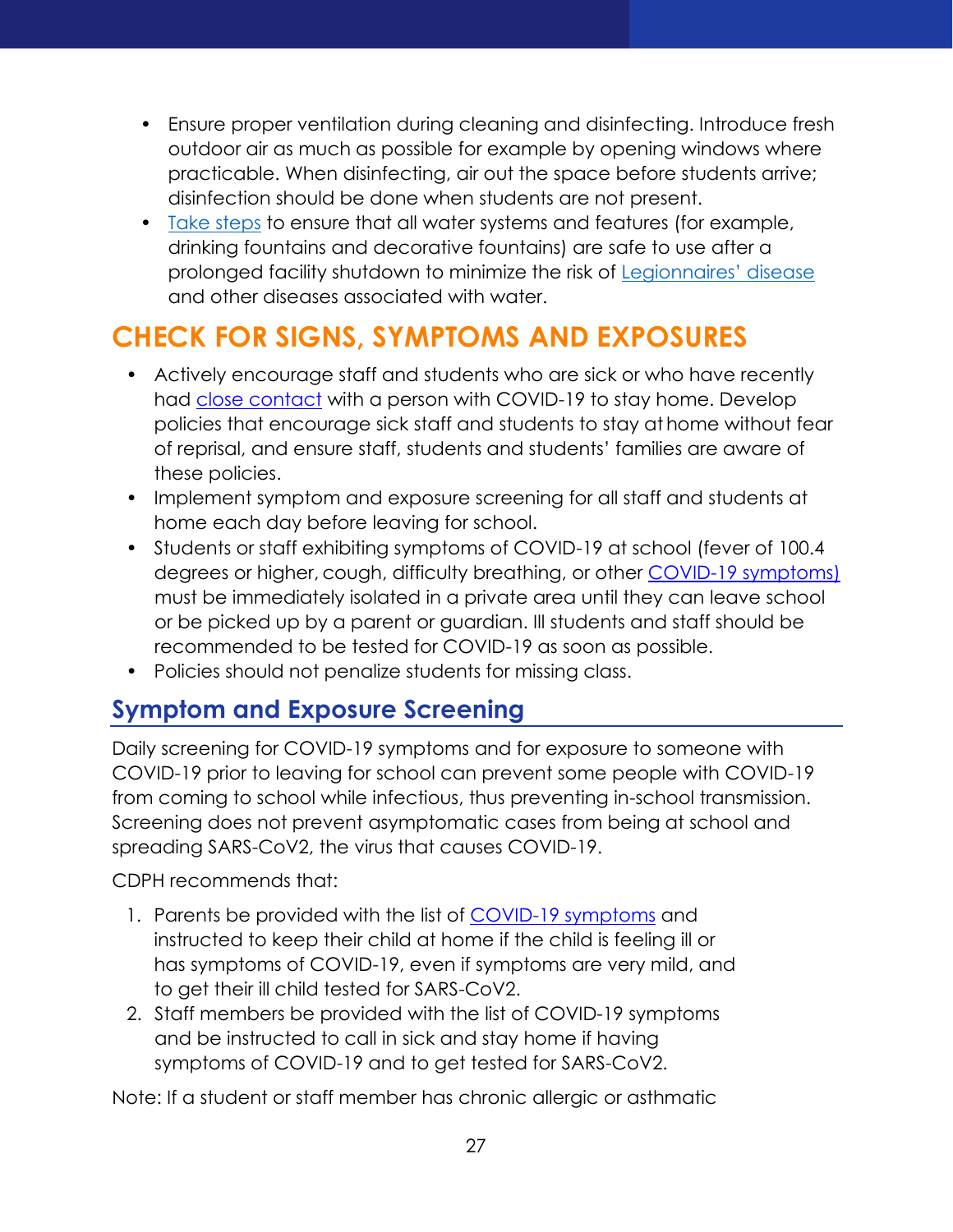symptoms (e.g., cough or runny nose), then a change in their symptoms from baseline would be considered a positive symptom.

#### **Implementation of home symptom and exposure screening**

• There are several implementation options, each with benefits and challenges. Implementing a daily reminder system for home screening, such as a text message or through an online screening application, can support families and staff to review the symptom list each day before leaving for school and confirm that they do not have symptoms of COVID-19 and have not had close contact with a known case. This is likely the easiest and most effective approach, but families or staff may not all have technology access to support this. For those who do not, a list of screening questions on paper can be provided for daily review at home. Schools do not need to monitor compliance with home screening.

#### <span id="page-28-0"></span>**Symptoms at School**

- Identify an isolation room or area to separate anyone who exhibits 1 or more symptoms of COVID-19 while at school.
- Staff and students should self-monitor throughout the day for signs of illness; staff should observe students for signs or symptoms of illness to support students who are less able to self-monitor or less likely to selfreport.
- Any students or staff exhibiting 1 or more symptoms should be required to wait in the previously identified isolation area until they can be transported home or to a healthcare facility, as soon as practicable.
- If a student is exhibiting 1 or more symptoms of COVID-19, staff should communicate with the parent/caregiver and refer to the student's health history form and/or emergency card.
- Unless the LHD recommends otherwise, there is no need to exclude asymptomatic contacts (students or staff) of the symptomatic individual from school until test results for the symptomatic individual are known.

#### **Return to school after exclusion for symptoms at home or in school:**

- Ensure that students, including students with disabilities, have access to instruction when out of class, as required by federal and state law.
- Testing of symptomatic students and staff can be conducted through local health care delivery systems or other testing resources, as fits the context of the local health jurisdiction. Advise staff members and students with symptoms of COVID-19 infection not to return for in-person instruction until they have met CDPH [criteria](https://www.cdph.ca.gov/Programs/CID/DCDC/Pages/COVID-19/Guidance-on-Returning-to-Work-or-School-Following-COVID-19-Diagnosis.aspx) to discontinue home isolation for those with symptoms: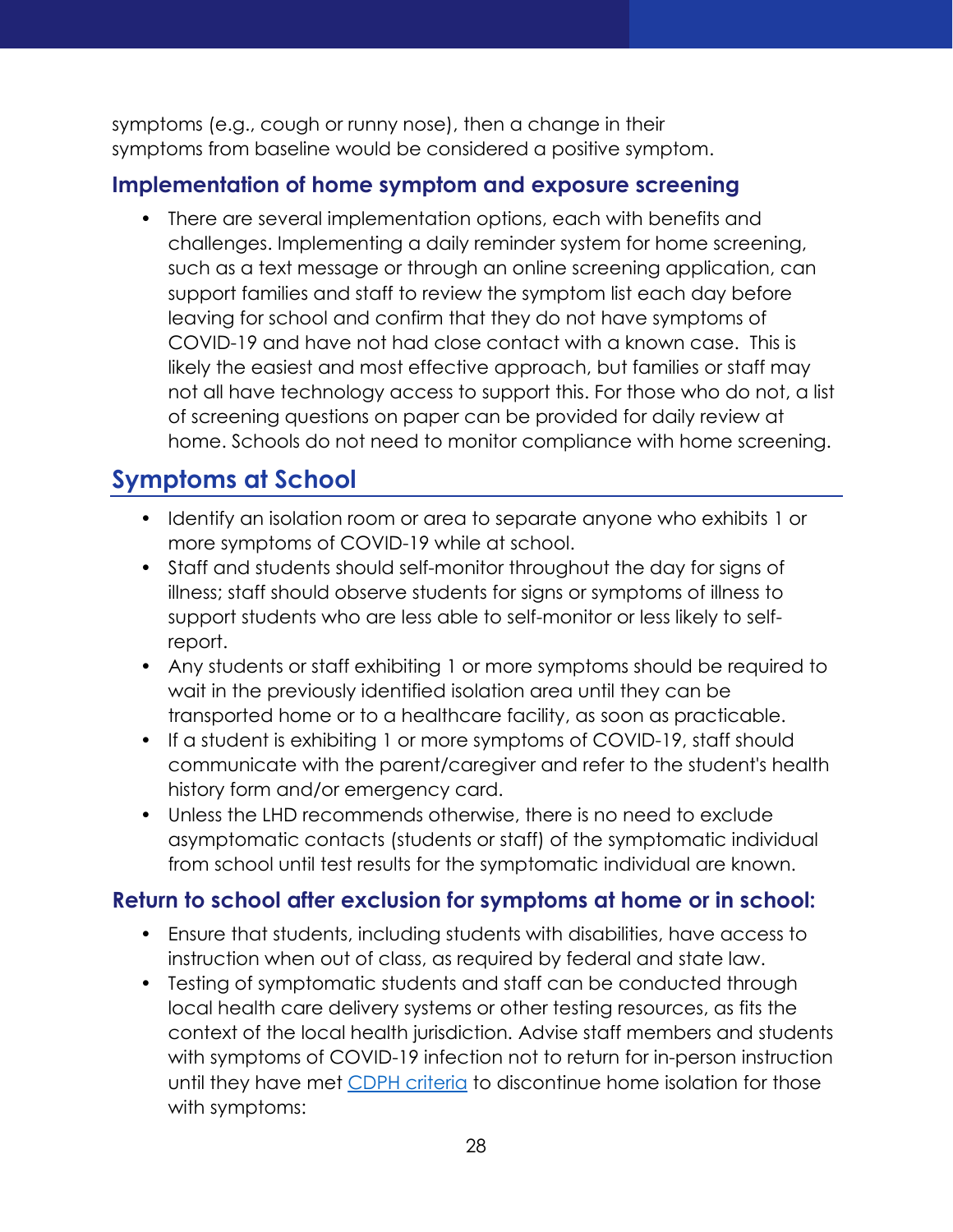- o At least 24 hours have passed since resolution of fever without the use of fever-reducing medications; and
- o Other symptoms have improved; and
- o They have a negative test for SARS-CoV-2, OR a healthcare provider has provided documentation that the symptoms are typical of their underlying chronic condition (e.g., allergies or asthma) OR a healthcare provider has confirmed an alternative named diagnosis (e.g., Streptococcal pharyngitis, Coxsackie virus), OR at least 10 days have passed since symptom onset.

## <span id="page-29-0"></span>**STAFF-TO-STAFF INTERACTIONS**

- Ensuring staff maintain physical distancing of six feet from each other is critical to reducing transmission between adults.
- Ensure that all staff use face coverings in accordance with [CDPH](https://www.cdph.ca.gov/Programs/CID/DCDC/Pages/COVID-19/guidance-for-face-coverings.aspx)  [guidelines](https://www.cdph.ca.gov/Programs/CID/DCDC/Pages/COVID-19/guidance-for-face-coverings.aspx) and Cal/OSHA standards.
- Support staff who are at higher risk for severe illness or who cannot safely distance from household contacts at higher risk, by providing options such as telework, where appropriate, or teaching in a distance learning context.
- Conduct all staff meetings, professional development training and education, and other activities involving staff with physical distancing measures in place, outside, or virtually, where physical distancing is a challenge.
- Minimize the use of and congregation of adults in staff rooms, break rooms, and other settings. Try to provide space outside whenever possible.

#### <span id="page-29-1"></span>**LIMIT SHARING**

- Consider suspending or modifying use of site resources that necessitate sharing or touching items. For example, consider suspending use of drinking fountains and instead encourage the use of reusable water bottles.
- Limit use and sharing of objects and equipment, items such as electronic devices, clothing, toys, games, and art supplies to the extent practicable, or limit use of supplies and equipment to one group of children at a time and clean between uses.
	- o Cleaning shared objects between uses (for example with microfiber cloths or baby wipes) can help to physically remove germs on surfaces.
	- o Ensure adequate supplies to minimize sharing of high-touch materials.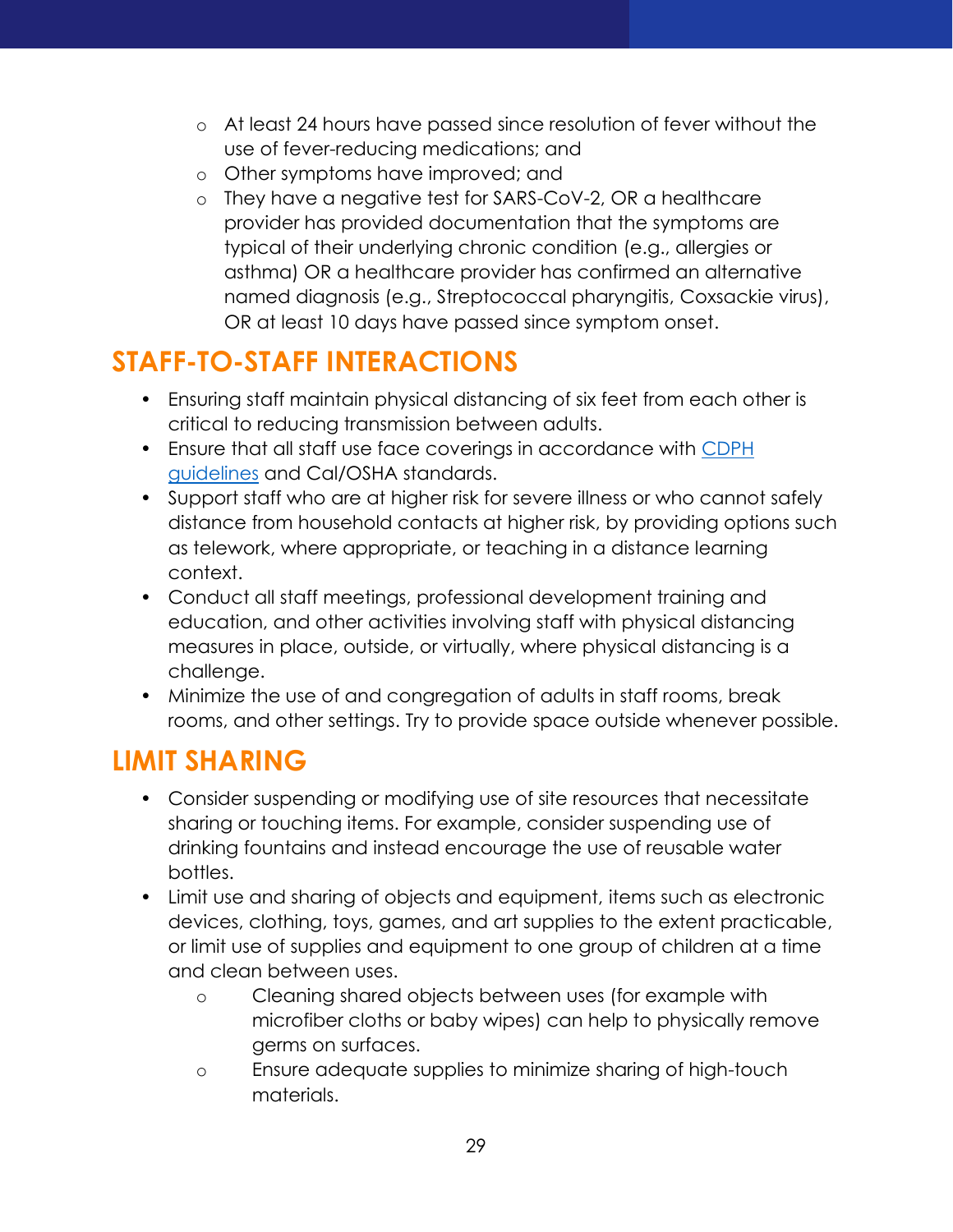• Keep each student's individual belongings separated and in individually labeled storage containers, cubbies or areas.

## <span id="page-30-0"></span>**TRAIN ALL STAFF AND EDUCATE FAMILIES**

- Train all staff and provide educational materials to families in the following safety actions:
	- o [Proper use, removal, and washing of face coverings.](https://gcc02.safelinks.protection.outlook.com/?url=https%3A%2F%2Fwww.cdc.gov%2Fcoronavirus%2F2019-ncov%2Fprevent-getting-sick%2Fdiy-cloth-face-coverings.html&data=04%7C01%7C%7C2c60a839d3c5407eb03708d8a521a091%7C28891a93888f489f9930e78b8f733ca6%7C0%7C0%7C637440911152490660%7CUnknown%7CTWFpbGZsb3d8eyJWIjoiMC4wLjAwMDAiLCJQIjoiV2luMzIiLCJBTiI6Ik1haWwiLCJXVCI6Mn0%3D%7C1000&sdata=DPx6jrgs1URYoq1JuUSzsE6CVgEhNwH5%2BgeHL6BHhBg%3D&reserved=0)
	- o Physical distancing guidelines and their importance.
	- o Symptoms screening practices.
	- o COVID-19 specific [symptom](https://gcc02.safelinks.protection.outlook.com/?url=https%3A%2F%2Fwww.cdc.gov%2Fcoronavirus%2F2019-ncov%2Fsymptoms-testing%2Fsymptoms.html&data=04%7C01%7C%7C2c60a839d3c5407eb03708d8a521a091%7C28891a93888f489f9930e78b8f733ca6%7C0%7C0%7C637440911152500616%7CUnknown%7CTWFpbGZsb3d8eyJWIjoiMC4wLjAwMDAiLCJQIjoiV2luMzIiLCJBTiI6Ik1haWwiLCJXVCI6Mn0%3D%7C1000&sdata=s6DxyiFbxWZ96X5OPkMzIVuD%2FagHdUZP%2FlMw%2BC6JwN4%3D&reserved=0) identification.
	- o How COVID-19 is spread.
	- o Enhanced sanitation practices.
	- o The importance of staff and students not coming to work they have symptoms, or if they or someone they live with or they have had close contact with has been diagnosed with COVID- 19.
	- o For staff, COVID-19 specific [symptom](https://gcc02.safelinks.protection.outlook.com/?url=https%3A%2F%2Fwww.cdc.gov%2Fcoronavirus%2F2019-ncov%2Fsymptoms-testing%2Fsymptoms.html&data=04%7C01%7C%7C2c60a839d3c5407eb03708d8a521a091%7C28891a93888f489f9930e78b8f733ca6%7C0%7C0%7C637440911152500616%7CUnknown%7CTWFpbGZsb3d8eyJWIjoiMC4wLjAwMDAiLCJQIjoiV2luMzIiLCJBTiI6Ik1haWwiLCJXVCI6Mn0%3D%7C1000&sdata=s6DxyiFbxWZ96X5OPkMzIVuD%2FagHdUZP%2FlMw%2BC6JwN4%3D&reserved=0) identification and when to seek medical attention.
	- o The employer's plan and procedures to follow when staff or students become sick at school.
	- o The employer's plan and procedures to protect staff from COVID-19 illness.

Consider conducting the training and education virtually, or, if in-person, outdoors, and ensure a minimum of six-foot distancing is maintained.

#### <span id="page-30-1"></span>**MAINTAIN HEALTHY OPERATIONS**

- Monitor staff absenteeism and have a roster of trained back-up staff where available.
- Monitor symptoms among your students and staff on school site to help isolate people with symptoms as soon as possible.
- Designate a staff liaison or liaisons to be responsible for responding to COVID-19 concerns. Other staff should know who the liaisons are and how to contact them. The liaison should be trained to coordinate the documentation and tracking of possible exposures, in order to notify local health officials, staff and families in a prompt and responsible manner. This will support local health department contact tracing efforts.
- Maintain communication systems that allow staff and families to selfreport symptoms and receive prompt notifications of exposures, exclusions, and closures, while maintaining confidentiality, as required by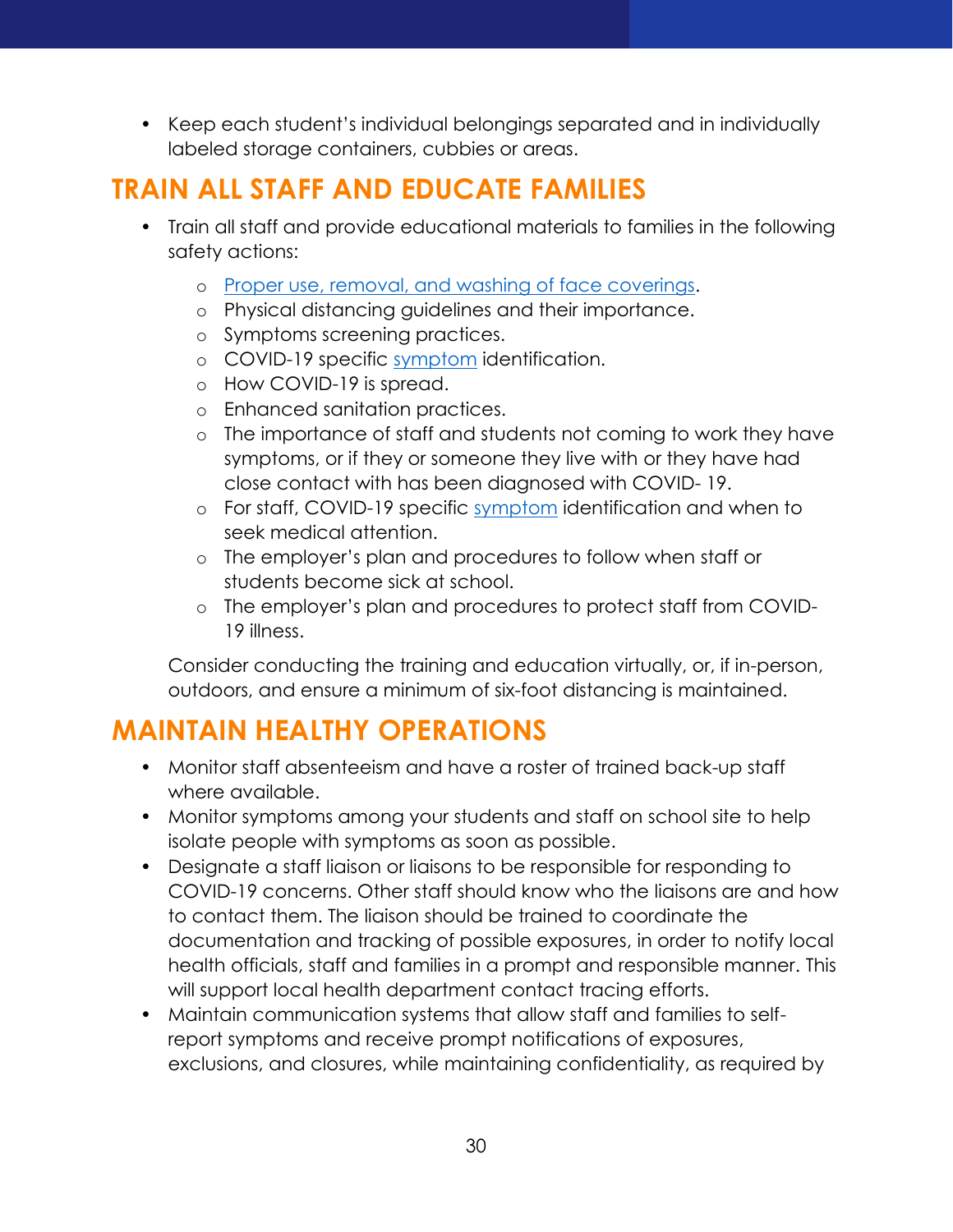FERPA and state law related to privacy of educational records. Additional guidance can be found [here.](https://studentprivacy.ed.gov/sites/default/files/resource_document/file/FERPA%20and%20Coronavirus%20Frequently%20Asked%20Questions.pdf)

- Consult with [CDPH K-12 School Testing Guidance](https://www.cdph.ca.gov/Programs/CID/DCDC/CDPH%20Document%20Library/COVID-19/K12_School_Testing_Considerations_Information.pdf) if routine testing is being considered by a LEA.
- Support students who are at higher risk for severe illness or who cannot safely distance from household contacts at higher risk, by providing options such as distance learning.

# <span id="page-31-0"></span>**What to do if there is a Confirmed or Suspected Case of COVID-19 in a School**

*What measures should be taken when a student, teacher or staff member has symptoms, is a contact of someone infected, or is diagnosed with COVID-19?*

| Table 2. Actions to take if there is a confirmed or suspected case of COVID-19 in a school |                                                                                                                                                               |                                                                                                                                                                                                                                                                                                                            |                                                                                                                                                                 |
|--------------------------------------------------------------------------------------------|---------------------------------------------------------------------------------------------------------------------------------------------------------------|----------------------------------------------------------------------------------------------------------------------------------------------------------------------------------------------------------------------------------------------------------------------------------------------------------------------------|-----------------------------------------------------------------------------------------------------------------------------------------------------------------|
|                                                                                            | <b>Student or Staff with:</b>                                                                                                                                 | <b>Action</b>                                                                                                                                                                                                                                                                                                              | Communication<br>with school<br>community                                                                                                                       |
| 1.                                                                                         | COVID-19 symptoms<br>(e.g., fever, cough,<br>loss of taste or smell,<br>difficulty breathing)<br>Symptom screening:<br>per CDC Symptom of<br><b>COVID-19.</b> | Send home if at school.<br>$\bullet$<br>Recommend testing (If positive, see #3, if<br>$\bullet$<br>negative, see $#4$ ).<br>School/classroom remain open.<br>$\bullet$                                                                                                                                                     | No action<br>needed.                                                                                                                                            |
| 2.                                                                                         | Close contact (†)<br>with a confirmed<br>COVID-19 case.                                                                                                       | Send home if at school.<br>$\bullet$<br>Exclude from school for 10 days from last<br>$\bullet$<br>exposure, per CDPH quarantine<br>recommendations.<br>Recommend testing 5-7 days from last<br>$\bullet$<br>exposure (but will not shorten 10-day<br>exclusion if negative).<br>School/classroom remain open.<br>$\bullet$ | Consider school<br>$\bullet$<br>community<br>notification of a<br>known<br>exposure. No<br>action needed<br>if exposure did<br>not happen in<br>school setting. |
| 3.                                                                                         | Confirmed COVID-<br>19 case infection.                                                                                                                        | Notify the LHD.<br>$\bullet$<br>Exclude from school for 10 days from<br>$\bullet$<br>symptom onset date or, if asymptomatic,<br>for 10 days from specimen collection date.<br>Identify school contacts (+), inform the LHD<br>of identified contacts, and exclude                                                          | School<br>$\bullet$<br>community<br>notification of a<br>known case.<br>Notification of<br>persons with                                                         |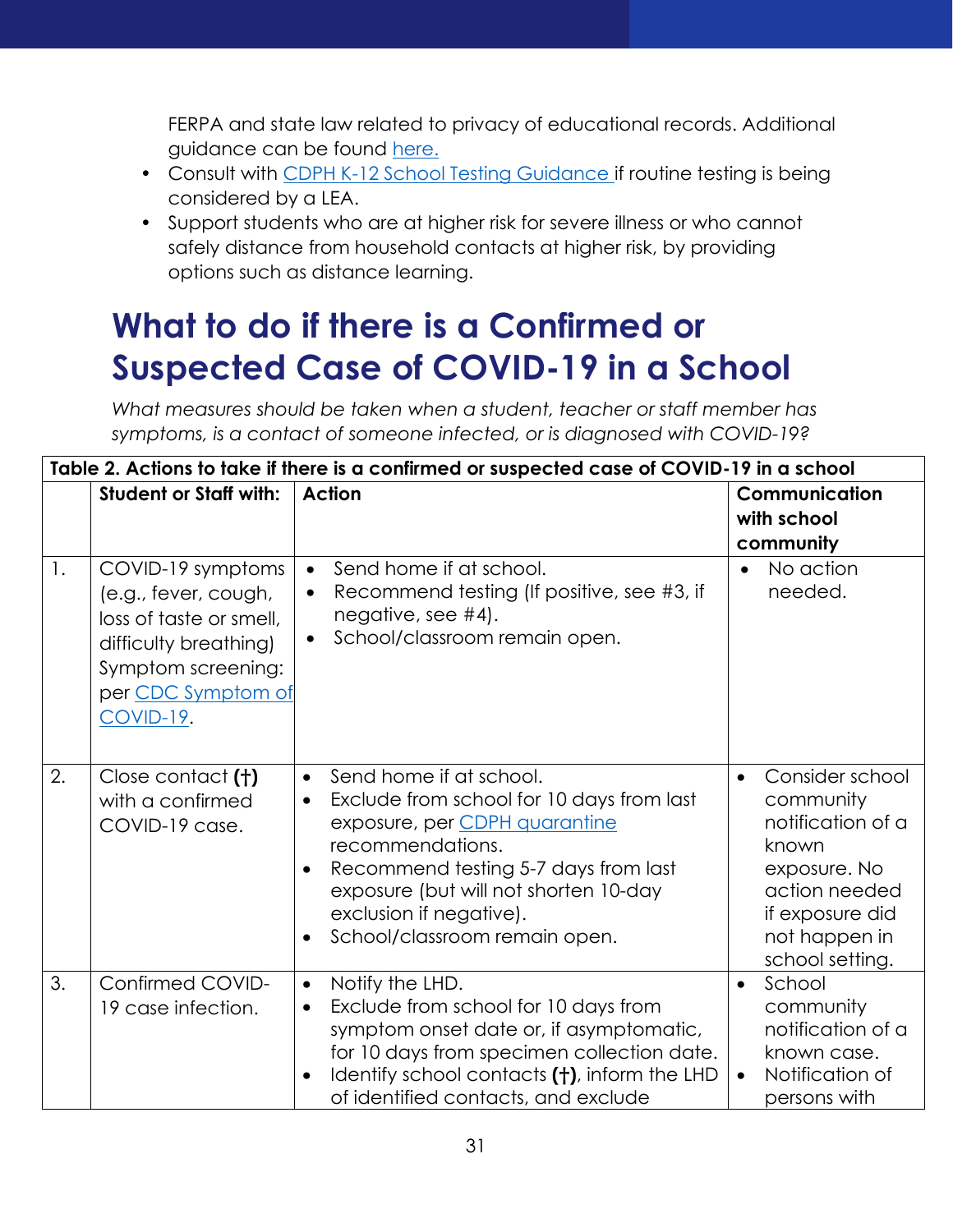|    |                                                                                                                                                                                       | contacts (possibly the entire stable group<br>(++)) from school for 10 days after the last<br>date the case was present at school while<br>infectious.<br>Recommend testing asymptomatic<br>contacts 5-7 days from last exposure and<br>immediate testing of symptomatic<br>contacts (negative test results will not<br>shorten 10-day exclusion).<br>Disinfection and cleaning of classroom<br>$\bullet$<br>and primary spaces where case spent<br>significant time.<br>School remains open.<br>$\bullet$ | potential<br>exposure if case<br>was present in<br>school while<br>infectious     |
|----|---------------------------------------------------------------------------------------------------------------------------------------------------------------------------------------|------------------------------------------------------------------------------------------------------------------------------------------------------------------------------------------------------------------------------------------------------------------------------------------------------------------------------------------------------------------------------------------------------------------------------------------------------------------------------------------------------------|-----------------------------------------------------------------------------------|
| 4. | Symptomatic<br>person tests<br>negative or a<br>healthcare provider<br>has provided<br>documentation that<br>the symptoms are<br>typical of their<br>underlying chronic<br>condition. | May return to school after 24 hours have<br>$\bullet$<br>passed without fever and symptoms have<br>started improving.<br>School/classroom remain open.<br>$\bullet$                                                                                                                                                                                                                                                                                                                                        | Consider school<br>community<br>notification if<br>prior awareness<br>of testing. |

**(†)** A contact is defined as a person who is within 6 feet from a case for more than 15 minutes cumulative within a 24-hour period, regardless of face coverings. In some school situations, it may be difficult to determine whether individuals have met this criterion and an entire stable group, classroom, or other group may need to be considered exposed, particularly if people have spent time together indoors.

**(††)** See Stable Group Guidance for definition of a stable group. In some situations, (e.g., when seating charts are used, face covering is well adhered to, and teachers or staff have observed students adequately throughout the day), contact tracing and investigation may be able to determine more precisely whether each stable group member has been exposed. In this situation, those who were not close contacts could continue with in-person instruction.

## <span id="page-32-0"></span>**CONFIRMED COVID-19 CASE**

Although the LHD may know of a confirmed or probable case of COVID-19 in a student or staff member before the school does, it is possible that the school may be made aware of a case before the LHD via a parent or staff member report.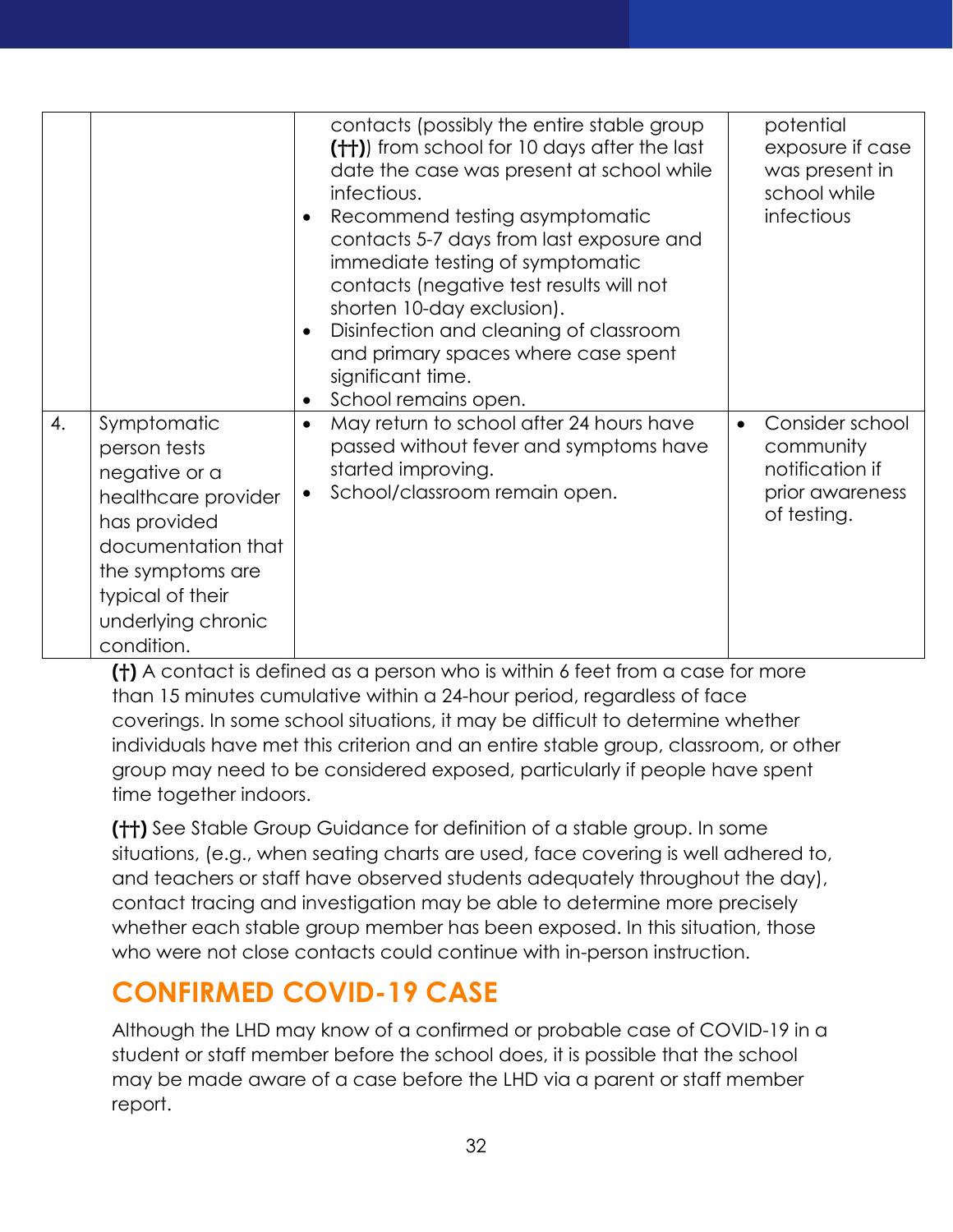The following are the interim COVID-19 case definitions from the Council of State and Territorial Epidemiologists'.

**Confirmed case:** Meets confirmatory laboratory evidence (detection of SARS-CoV-2 RNA in a clinical or autopsy specimen using a molecular amplification test).

**Probable case:** Meets clinical criteria AND epidemiologic linkage(1) with no confirmatory lab testing performed for SARS-CoV-2; OR meets presumptive laboratory evidence (detection of SARS-CoV-2 by antigen test in a respiratory specimen); OR meets vital records criteria with no confirmatory laboratory evidence for SARS-CoV-2.

(‡) Epidemiologically-linked cases include persons with close contact with a confirmed or probable case of COVID-19 disease; OR a member of a risk stable group as defined by public health authorities during an outbreak. This includes persons with identifiable connections to each other such as sharing a defined physical space e.g., in an office, facility section or gathering, indicating a higher likelihood of linked spread of disease than sporadic community incidence.

#### <span id="page-33-0"></span>**Local Health Department Actions**

- 1. Interview the case to identify the infectious period and whether case was infections while at school; identify household and community close contacts, particularly any close contacts at school.
- 2. It may be necessary to consider the entire class or members of the case's stable group exposed, as it can be challenging to determine who may have had contact with the case within 6 feet for at least 15 cumulative minutes in a 24-hour period. In some situations, case investigations may be able to determine individual members of a stable group are close contacts, and allow those who are not identified as close contacts to continue in-person instruction.
- 3. Notify the school COVID-19 coordinator or point person at the school that a case of COVID-19 in a student or staff member has been reported and provide guidance to identify and generate a line list of close contacts at the school.
- 4. Notify all close contacts at the school and instruct them to follow [CDPH](https://www.cdph.ca.gov/Programs/CID/DCDC/Pages/COVID-19/COVID-19-Quarantine.aspx)  [COVID-19 Quarantine Guidance](https://www.cdph.ca.gov/Programs/CID/DCDC/Pages/COVID-19/COVID-19-Quarantine.aspx) . (or follow LHO orders, if relevant and/or more stringent).
- 5. Recommend that all close contacts be tested; symptomatic contacts should be prioritized for immediate testing, and asymptomatic contacts should be recommended to be tested 5-7 days from last exposure.
- 6. Contacts who test negative must still complete the required quarantine as defined in the [CDPH guidance.](https://www.cdph.ca.gov/Programs/CID/DCDC/Pages/COVID-19/COVID-19-Quarantine.aspx)
- 7. Contacts who test positive are required to isolate until at least 10 days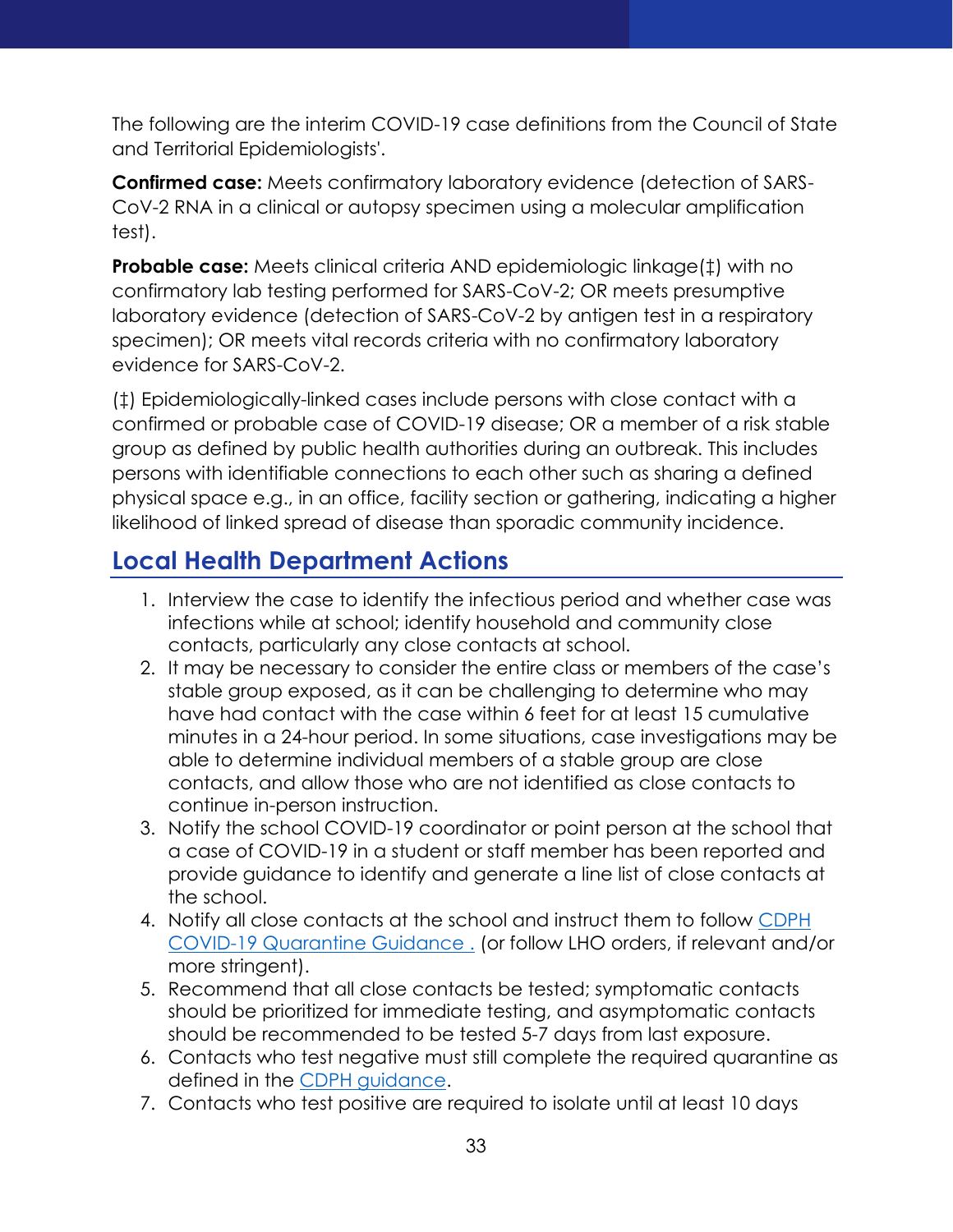have passed since symptom onset; and at least 24 hours have passed since resolution of fever without the use of fever-reducing medications; and other symptoms have improved. If asymptomatic, cases should be isolated for 10 days after the specimen collection date of their positive test.

8. Investigate COVID-19 cases in school students and staff to determine if inschool transmission likely occurred and whether any school-related factors could have contributed to risk of infection. Assist schools to update protocols as needed to prevent additional cases.

#### <span id="page-34-0"></span>**School Actions**

- 1. Schools must adhere to required reporting requirements and notify, as indicated, the LHD of any newly reported case of COVID-19 in a student or staff member if the LHD has not yet contacted them about the case.
- 2. If the case is present at school at the time the school is notified, the case must go home and be excluded from school for at least 10 days from symptom onset date or, if asymptomatic, 10 days from the date the specimen was collected for the positive test.
- 3. Send a notice, developed in collaboration with the LHD, to parents and staff to inform them that a case of COVID-19 in a student or staff member has been reported and that the school will work with the LHD to notify exposed people. (see sample notification #1 in Appendix 2).
- 4. Arrange for cleaning and disinfection of the classroom and primary spaces where case spent significant time (see Cleaning and Disinfection above for recommendations). This does not need to be done until students and staff in the area have left for the day.
- 5. Implement online/distance learning for student cases if they are well enough to participate.

School closure determinations should be made in consultation with the LHO according to the section "School Closure Determinations." A school with confirmed cases and even a small cluster of COVID-19 cases can remain open for in-person education as long as contact tracing identifies all school contacts for exclusion and testing in a timely manner, any small cluster is investigated and controlled rapidly, and the LHO agrees that the school can remain open.

## <span id="page-34-1"></span>**MEASURES FOR WHEN A CLUSTER OR OUTBREAK IS BEING INVESTIGATED AT A SCHOOL**

When either a school or LHD is aware that an [outbreak](https://www.cdph.ca.gov/Programs/CID/DCDC/Pages/COVID-19/OutbreakDefinitionandReportingGuidance.aspx) may be underway, the LHD should investigate, in collaboration with the school, to determine whether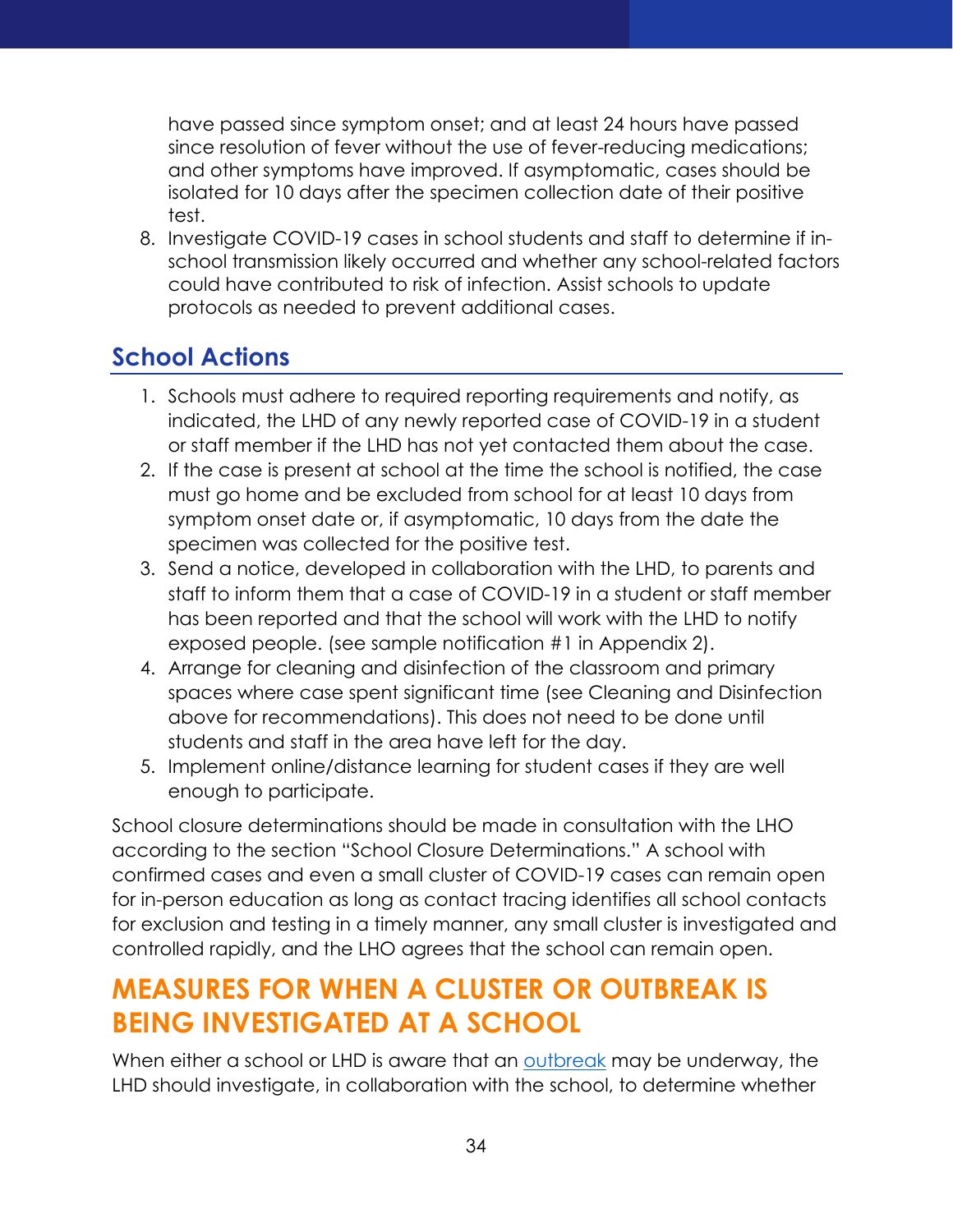these cases had a common exposure at school (e.g., a common class or staff member, bus ride, or other common exposures outside of school).

CDPH defines a school [outbreak](https://www.cdph.ca.gov/Programs/CID/DCDC/Pages/COVID-19/OutbreakDefinitionandReportingGuidance.aspx) as 3 or more confirmed or probable cases of staff or students occurring within a 14-day period who are epidemiologicallylinked in the school, are from different households and are not contacts of each other in any other investigation cases (e.g., transmission likely occurred in the school setting).

The objectives of a school outbreak investigation are to identify and isolate all cases and to identify, quarantine, and test contacts to prevent further transmission of COVID-19 at the school. In addition, the investigation will attempt to ascertain whether the cases had a common exposure at school (e.g., a common class or teacher, bus ride, or other common exposures in the school setting). The investigation may also reveal common exposures outside of the school setting.

As noted above, an outbreak investigation is also an opportunity to understand the circumstances that may have allowed for transmission in the school setting. It is recommended that investigations determine whether there is adherence to key mitigation strategies to prevent school transmission. If gaps are identified, schools should take steps to strengthen strategies to prevent future outbreaks.

#### <span id="page-35-0"></span>**Local Health Department Actions**

- 1. Review interviews (or re-interview as needed) of clustered cases to identify common exposures and determine whether the cluster suggests an outbreak with transmission at the school. If data suggest an outbreak, then notify the school about starting an investigation.
- 2. Provide the school with guidance on identifying and creating a line list of all school cases and contacts, including illness onset date, symptoms, date tested, test results, etc. (see sample data collection notification in Appendix 2).
- 3. Consult with CDPH as needed for technical assistance, testing, and other resources.
- 4. Form an outbreak investigation team with a lead investigator and including one or more school staff members to assist with the investigation.
- 5. Identify all potential exposures and close contacts and implement testing of contacts, prioritizing symptomatic contacts for testing.
- 6. Testing may be recommended for those who were not identified as close contacts but could potentially have been exposed; the fastest pathway to get test results rapidly should be used.
- 7. All symptomatic contacts should be considered probable cases and be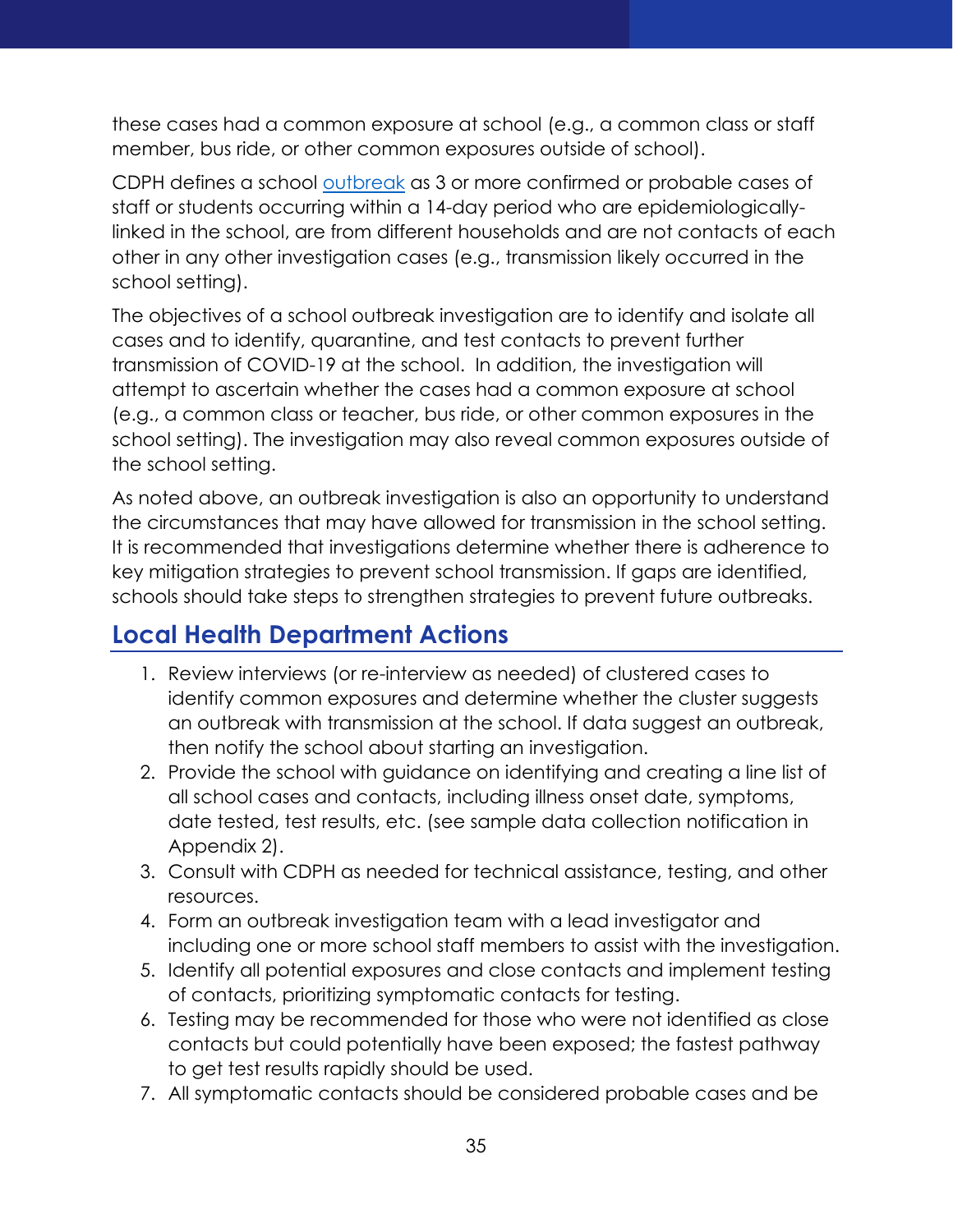interviewed to identify prioritized close contacts and exposures while awaiting their test results.

- 8. Implement isolation of all cases and symptomatic contacts and quarantine of all asymptomatic contacts of confirmed and probable cases.
- 9. Investigate to determine if in-school transmission likely occurred and whether any school-related factors could have contributed to risk of transmission. Assist schools to update and strengthen protocols as needed to prevent additional cases.
- 10.Determine, in collaboration with the school, whether the school meets closure criteria. See School Closure Determinations (page 36).
- 11.Determine, in collaboration with the school, when the school should be closed for 14 days even if the conditions outlined in School Closure Determinations below have not been reached. This may be when: 1) the investigation shows that cases or symptomatic students or staff members continue to be identified and school-based transmission of SARS-CoV2 is likely ongoing despite implementation of prevention and control measures; or 2) other local epidemiologic data support school closure.

#### <span id="page-36-0"></span>**School Actions**

- 1. Notify parents/guardians and school staff of a cluster/outbreak investigation related to the school and encourage them to follow public health recommendations (see sample notification #2 in Appendix 3).
- 2. Identify, as part of the CSP, one or more school staff member who can liaise with the LHD regarding the cluster/outbreak investigation by confirming which classes and stable groups included confirmed cases or symptomatic students and staff members, and if recent events or gatherings involved any cases or symptomatic persons.
- 3. Identify absenteeism among those in affected classes or stable groups, and coordinate with the LHD to contact these absentees to screen for symptoms of COVID-19 if they were exposed to a case during the cases infectious period.
- 4. Coordinate with the LHD to share a line list of cases and contacts with dates present at or absent from school.
- 5. Arrange for cleaning and disinfection of classrooms or other areas where cases or symptomatic students or staff members spend significant time.
- 6. Coordinate with the LHD on notifications to the school community, including specific notifications of stable groups or classrooms regarding their exclusion status and instructions.
- 7. Coordinate with the LHD on whether and when the school should be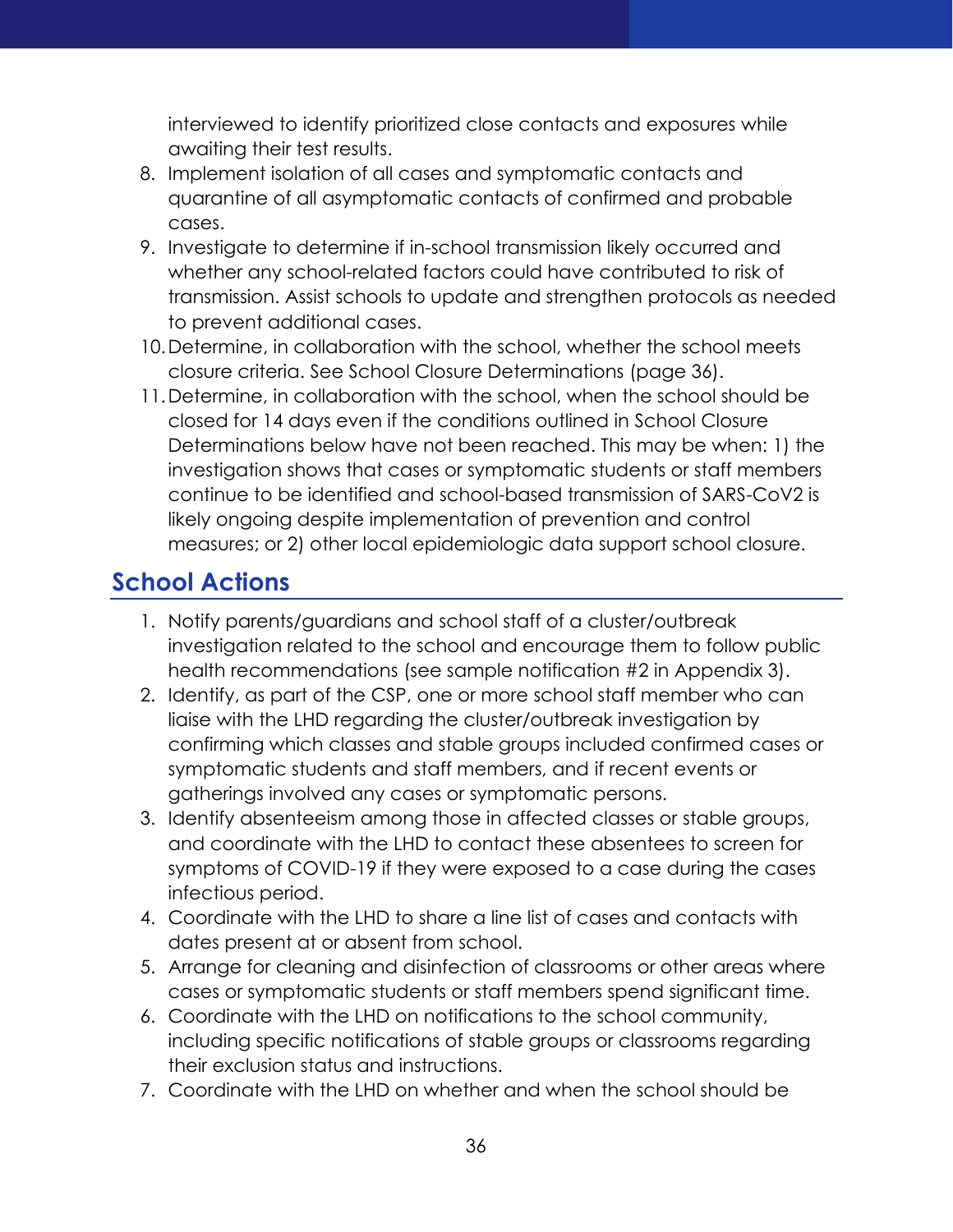closed and reopened.

- 8. Notify the school community if the school is to be closed for 14 days due to widespread and/or ongoing transmission of SARS-CoV2 at the school or in the general community, and repeat recommendations for prevention and control measures (see sample notification #3 in Appendix 2).
- 9. Implement online/distance teaching and learning during school closure.
- 10.Arrange for cleaning and disinfection of entire school before reopening in the case of closure.

# <span id="page-37-0"></span>**School Closure Determinations**

#### **What are the criteria for closing a school to in-person learning?**

Individual school closure, in which all students and staff are not on campus, is recommended based on the number of cases and stable groups impacted, which suggest that active in-school transmission is occurring. Closure should be done in consultation with the LHO. Situations that may indicate the need for school closure:

- Within a 14-day period, an [outbreak](https://www.cdph.ca.gov/Programs/CID/DCDC/Pages/COVID-19/OutbreakDefinitionandReportingGuidance.aspx) has occurred in 25% or more stable groups in the school.
- Within a 14-day period, at least three [outbreaks](https://www.cdph.ca.gov/Programs/CID/DCDC/Pages/COVID-19/OutbreakDefinitionandReportingGuidance.aspx) have occurred in the school AND more than 5% of the school population is infected.
- The LHO may also determine school closure is warranted for other reasons, including results from public health investigation or other local epidemiological data.

**Length of closure:** 14 days, or according to a decision made in consultation with the LHO.

The State Safe Schools for All Technical Assistance teams (TA teams), comprised of experts across multiple state agencies, will be available to assist schools with disease investigation for those with outbreaks that cannot find resources to investigate the outbreaks. The TA teams will also be available to help schools that close in order to identify and address any remediable safety issues.

#### **If a school is closed, when may it reopen?**

Schools may typically reopen after 14 days and if the following have occurred:

- Cleaning and disinfection
- Public health investigation
- Consultation with the LHD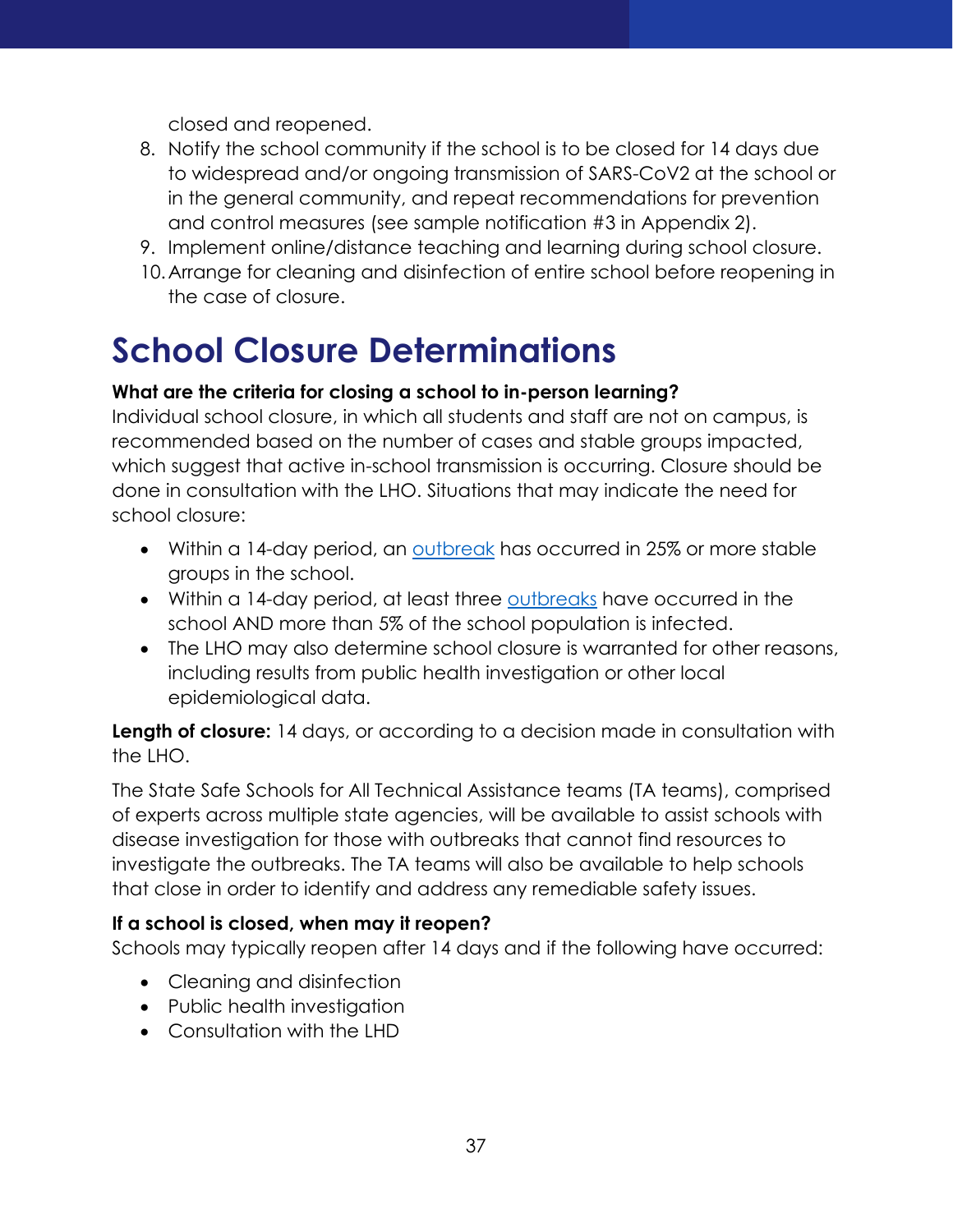#### **What are the criteria for closing a LEA?**

A school district should close if 25% or more of schools in a district have closed due to COVID-19 within a 14-day period and in consultation with the LHD. *If a LEA is closed, when may it reopen?*

LEAs may typically reopen after 14 days, in consultation with the LHD.

# <span id="page-38-0"></span>**K-12 School Testing**

#### <span id="page-38-1"></span>**OVERVIEW**

Used in conjunction with other mitigation strategies, testing for SARS-CoV-2 provides an additional tool to support safe and successful K-12 in-person instruction. Testing can allow for early identification of cases and exclusion from school to prevent transmission. However, it should not be used as a stand-alone approach to prevent in-school transmission. A negative test provides information only for the moment in time when the sample is collected. Individuals can become infectious shortly after having a negative test, so it is important to maintain all other mitigation strategies even if a recent negative test has been documented.

There are several circumstances under which a student or staff member might undergo testing. Below, we outline these circumstances and considerations for testing implementation in K-12 schools.

#### <span id="page-38-2"></span>**DEFINITIONS**

**Symptomatic testing**: This testing is used for individuals with symptoms of COVID-19, either at home or at school. In this situation, the school guidance requires that these individuals stay home and isolate in case they are infectious. The Guidance includes the possibility of return to school in the case of a negative test for SARS-CoV-2 and 24 hours after fever is resolved and symptoms are improving.

**Response testing:** This testing is used to identify positive individuals once a case has been identified in a given stable group. Response-based testing can be provided for symptomatic individuals or for asymptomatic individuals with known or suspected exposure to an individual infected with SARS-CoV-2.

**Asymptomatic testing:** This testing can be used for surveillance, usually at a cadence of every 2 weeks or less frequently, to understand whether schools have higher or lower rates of COVID19 rates than the community, to guide decisions about safety for schools and school administrators, and to inform LHDs about district level in-school rates. Asymptomatic testing can also be used for screening, usually at a higher cadence (weekly or twice weekly) than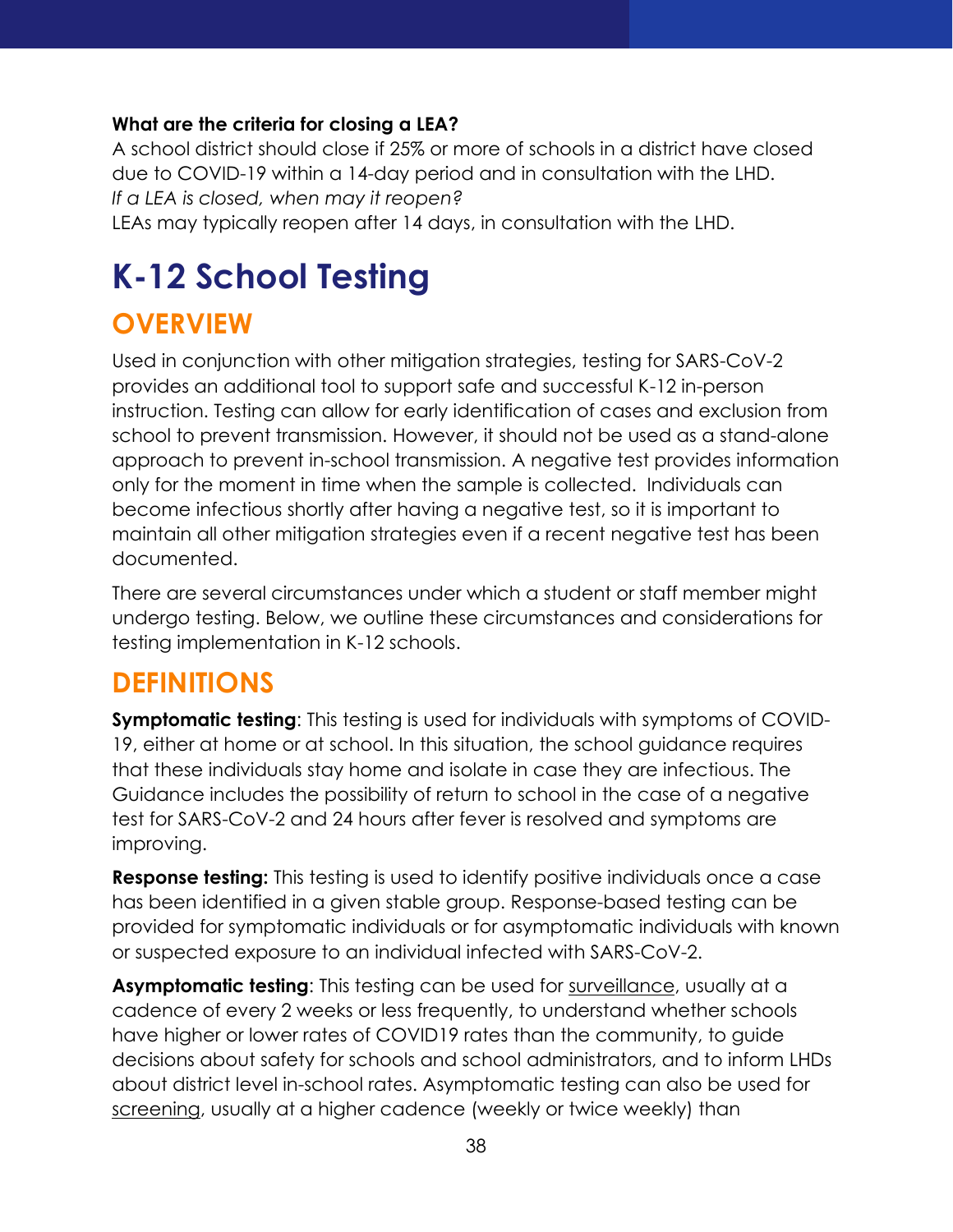surveillance testing, to identify asymptomatic or pre-symptomatic cases, in order to exclude cases that might otherwise contribute to in-school transmission. Screening testing is indicated for situations associated with higher risk (higher community transmission, individuals at higher risk of transmission (e.g., adults and high school students transmit more effectively than elementary aged students).

## <span id="page-39-0"></span>**TESTING STRATEGY APPROACH**

#### <span id="page-39-1"></span>**Asymptomatic testing considerations**

The science regarding the extent to which asymptomatic testing will achieve the goal of safe and successful schools is still under development. Empirically, schools that have successfully implemented the core mitigation strategies outlined in the School Guidance are operating safely, with limited or no inschool transmission, under a range of asymptomatic testing approaches. The approaches range from no additional asymptomatic [testing,](https://pediatrics.aappublications.org/content/early/2021/01/06/peds.2020-048090) to testing a sample of staff and students [monthly,](https://www.schools.nyc.gov/school-year-20-21/return-to-school-2020/health-and-safety/covid-19-testing) to testing all students and staff [every other week.](https://sandiegounified.org/about/newscenter/all_news/san_diego_unified_starts_c_o_v_i_d-19_testing) Modeling studies show that masking alone and cohorting alone can decrease symptomatic infections more than weekly testing of students and school staff. Taken together, these data suggest that a range of potential testing approaches can be considered for implementation as part of a comprehensive safety strategy.

The state of California has put into place support for the testing cadences in Table 3, through supplemental testing supplies, shipment, laboratory capacity, enrollment and reporting technology, training, and assistance with insurance reimbursement.

The increased levels of testing in the higher Tiers in Table 3 reflect the higher likelihood that someone in the school community might be infected due to higher levels of circulating virus in the surrounding community.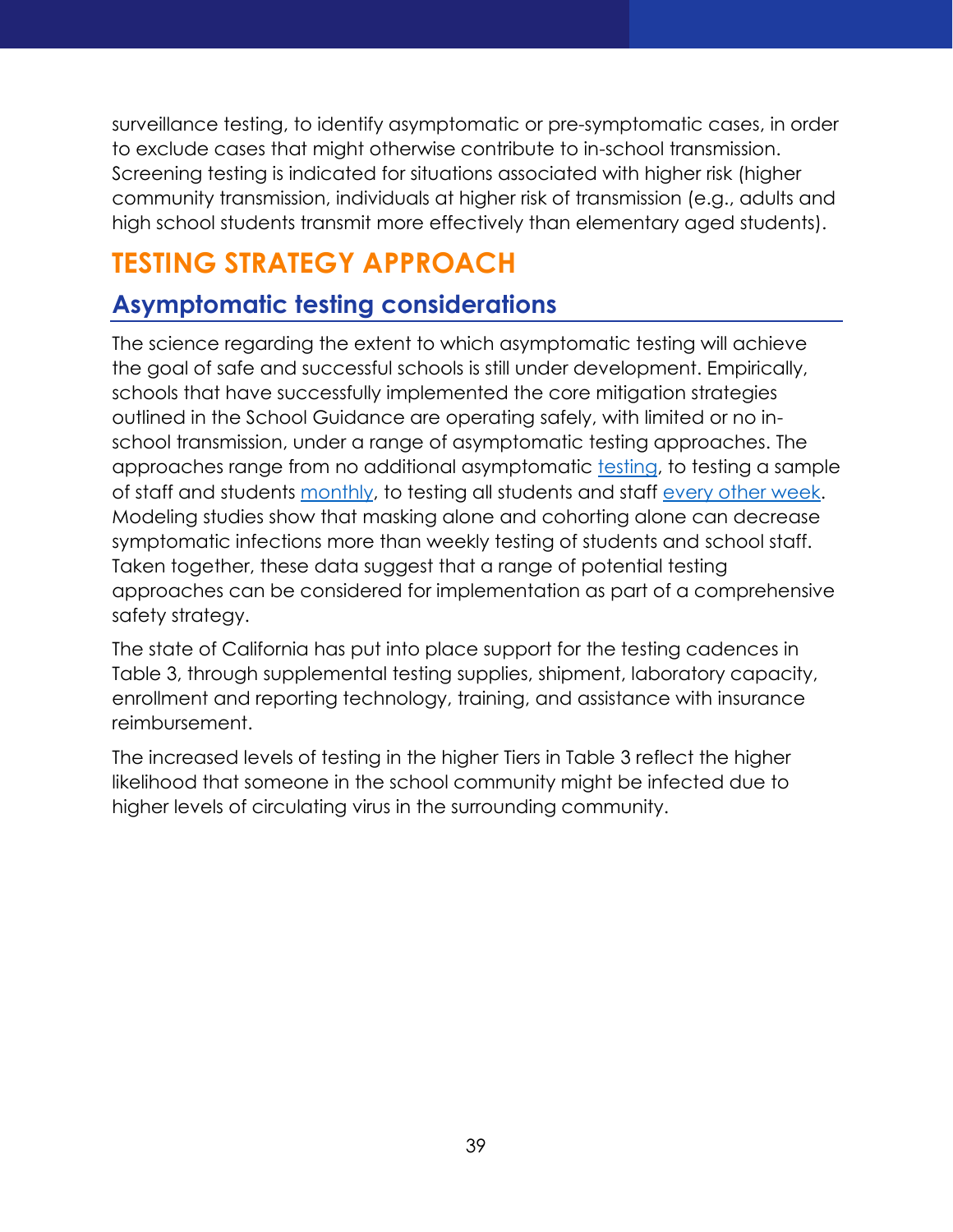**Table 3**. Testing Cadences with Support from the State of California for K-12 schools

|                           | <b>Yellow</b><br>$CR < 1.0*$<br>$TP < 2\%$ | <b>Orange</b><br>$CR$ 1-3.9*<br>TP 2-4.9%  | <b>Red</b><br>$CR$ 4-7*<br>TP 5-8%                                                    | <b>Purple</b><br>$CR > 7 - 13.9*$<br>$TP > 8\%$                                       | $CR > 14*$                                                                                                        |
|---------------------------|--------------------------------------------|--------------------------------------------|---------------------------------------------------------------------------------------|---------------------------------------------------------------------------------------|-------------------------------------------------------------------------------------------------------------------|
| <b>Staff</b>              | Symptomatic<br>and<br>response<br>testing. | Symptomatic<br>and<br>response<br>testing. | Symptomatic<br>and response<br>testing + every<br>2 weeks<br>asymptomatic<br>testing. | Symptomatic<br>and response<br>testing + every<br>2 weeks<br>asymptomatic<br>testing. | Symptomatic<br>and response<br>testing + weekly<br>asymptomatic<br>(PCR or twice<br>weekly antigen<br>testing)**. |
| <b>Students</b><br>$K-12$ | Symptomatic<br>and<br>response<br>testing. | Symptomatic<br>and<br>response<br>testing. | Symptomatic<br>and response<br>testing + every<br>2 weeks<br>asymptomatic<br>testing. | Symptomatic<br>and response<br>testing + every<br>2 weeks<br>asymptomatic<br>testing. | Symptomatic<br>and response<br>testing + weekly<br>asymptomatic<br>(PCR or twice<br>weekly antigen<br>testing)**. |

TP = test positivity

*\* The case rates above are adjusted case rates.* 

*\*\* Weekly asymptomatic testing assumes the use of a PCR test. If antigen testing is used, testing should be at a twice weekly cadence.* 

Students or staff who have tested positive for active infection with SARS-CoV-2 virus within the last 90 days are exempt from asymptomatic testing. Any school currently open is subject to the minimum testing requirement standards established by [Cal/OSHA.](https://www.dir.ca.gov/dosh/coronavirus/COVID19FAQs.html#testing) These standards include response testing for exposed cases and outbreak testing for everyone weekly until no longer considered an outbreak. Please refer to Cal/OSHA [guidance](https://www.dir.ca.gov/dosh/coronavirus/COVID19FAQs.html#testing) for complete details.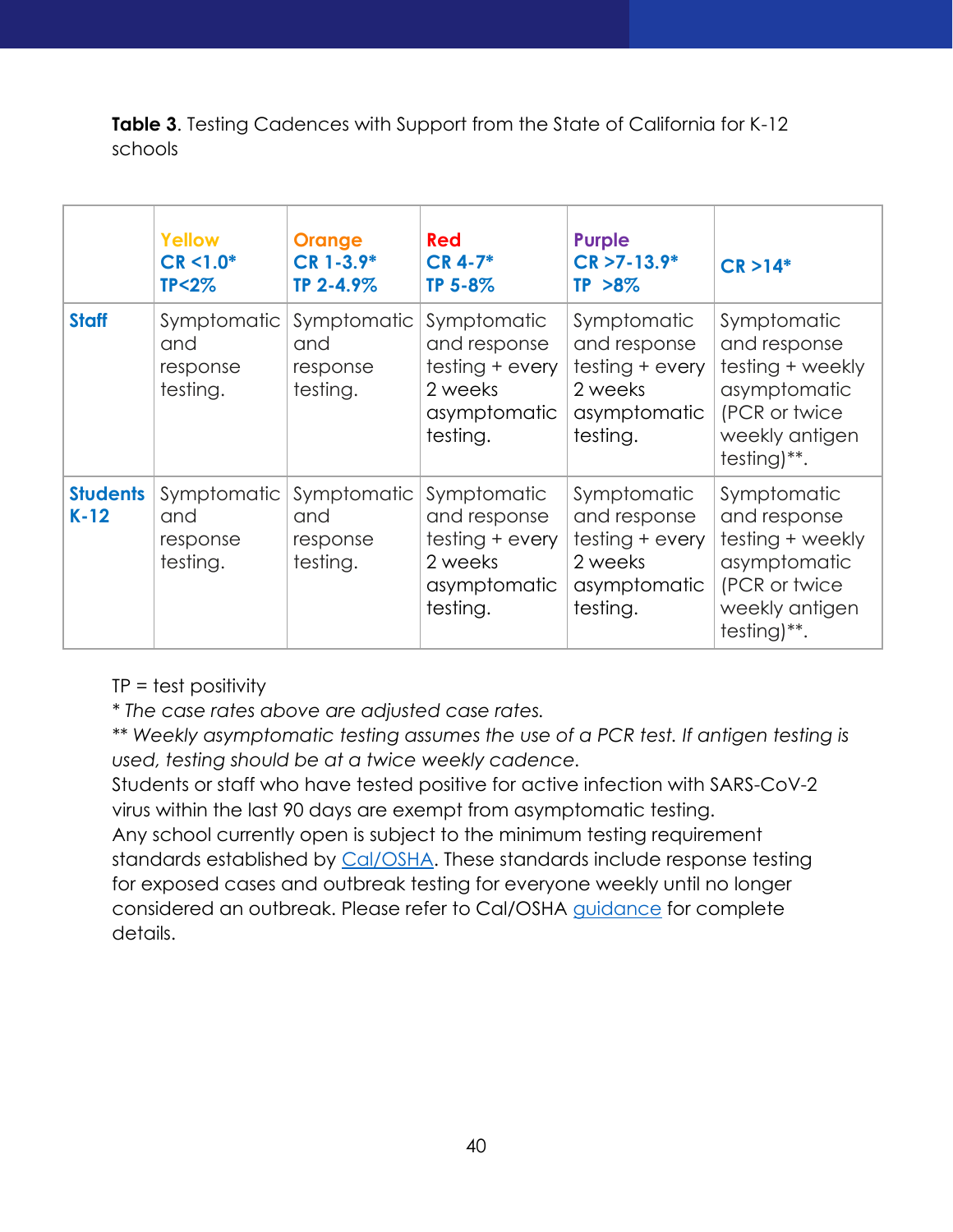# <span id="page-41-0"></span>**Vaccines for K-12 Schools**

**CDPH strongly recommends that all persons eligible to receive COVID-19 vaccines receive them at the first opportunity. Currently, people under 16 are not eligible for the vaccine since trials for that group are still underway.** 

In addition to vaccines required for school entry, CDPH strongly recommends that all students and staff be immunized each autumn against influenza unless contraindicated by personal medical conditions, to help:

- Protect the school community.
- Reduce demands on health care facilities.
- Decrease illnesses that cannot be readily distinguished from COVID- 19 and would therefore trigger extensive measures from the school and public health authorities.

Because vaccine implementation for schools is rapidly evolving, we are providing a separate vaccine guidance document that will be available on the Safe Schools for All Hub [here.](https://covid19.ca.gov/vaccines/)

# <span id="page-41-1"></span>**Appendix 1: Resources**

## <span id="page-41-2"></span>**SCHOOL RESOURCE LINKS**

- [Safe Schools for All Hub](https://schools.covid19.ca.gov/)
- [Testing Guidance](https://www.cdph.ca.gov/Programs/CID/DCDC/CDPH%20Document%20Library/COVID-19/K12_School_Testing_Considerations_Information.pdf)

## <span id="page-41-3"></span>**Appendix 2: Sample Notifications**

## <span id="page-41-4"></span>**SCHOOL EXPOSURE TO A CASE OF COVID-19 NOTIFICATION**

#### **K-12 SCHOOL NAME/LETTERHEAD**

From School Principal (or Designee)

Date

Dear Parents/Guardians,

We would like to inform you that we have been notified about a confirmed case of COVID-19 (Coronavirus Disease 2019) in a member of our school community. The individual who tested positive (the "case") was last on school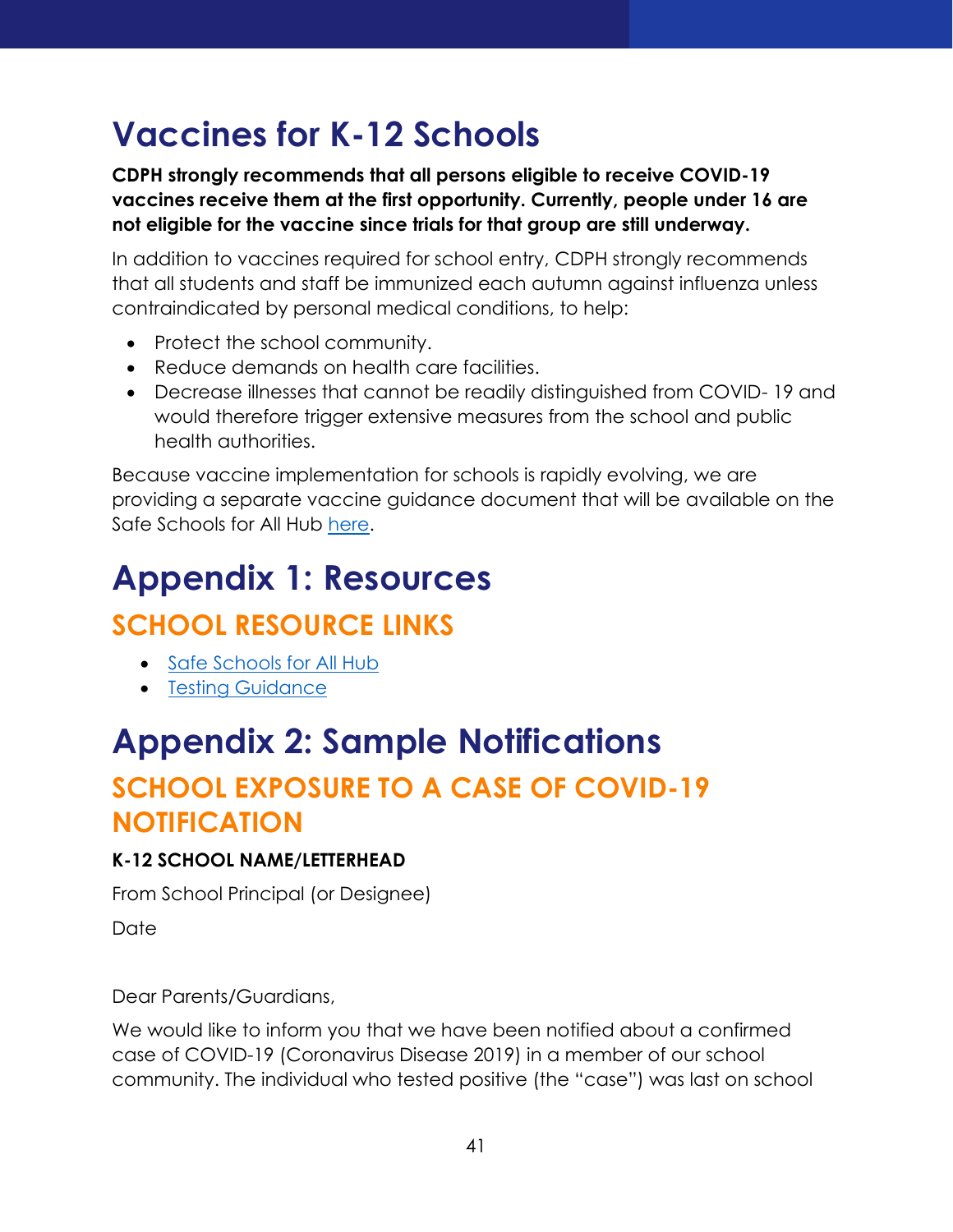premises on [DATE]. All school areas where the case spent time will be cleaned and disinfected before they are in use again.

Our school is working with the [LOCAL HEALTH DEPARTMENT] to follow up with the case and will reach out to all persons who are identified as having had close contact with the case to recommend home quarantine and COVID-19 testing. If you or your child are not contacted, it means that you or your child were not identified as exposed to the case.

Please remind your child to use their face covering, stay at least 6 feet from other people, and wash their hands often with soap and water for at least 20 seconds.

Symptoms of COVID-19 may appear 2-14 days after exposure to the virus and include:

- Fever or chills
- Cough
- Shortness of breath or difficulty breathing
- **Fatiaue**
- Muscle or body aches
- Headache
- New loss of taste or smell
- Sore throat
- Congestion or runny nose
- Nausea or vomiting
- Diarrhea

Anyone with COVID-19 symptoms should be tested. However, many infected people do not develop symptoms, which is why it is recommended that exposed people be tested whether they have symptoms or not.

Ensuring the health and safety of our students, teachers, and staff members is of the utmost importance to us. If you have any questions or concerns, please contact [CONTACT NAME] at XXX-XXX-XXXX.

Sincerely,

## <span id="page-42-0"></span>**COVID-19 SCHOOL OUTBREAK NOTIFICATION**

TK-12 SCHOOL NAME/LETTERHEAD

From School Principal (or Designee)

Date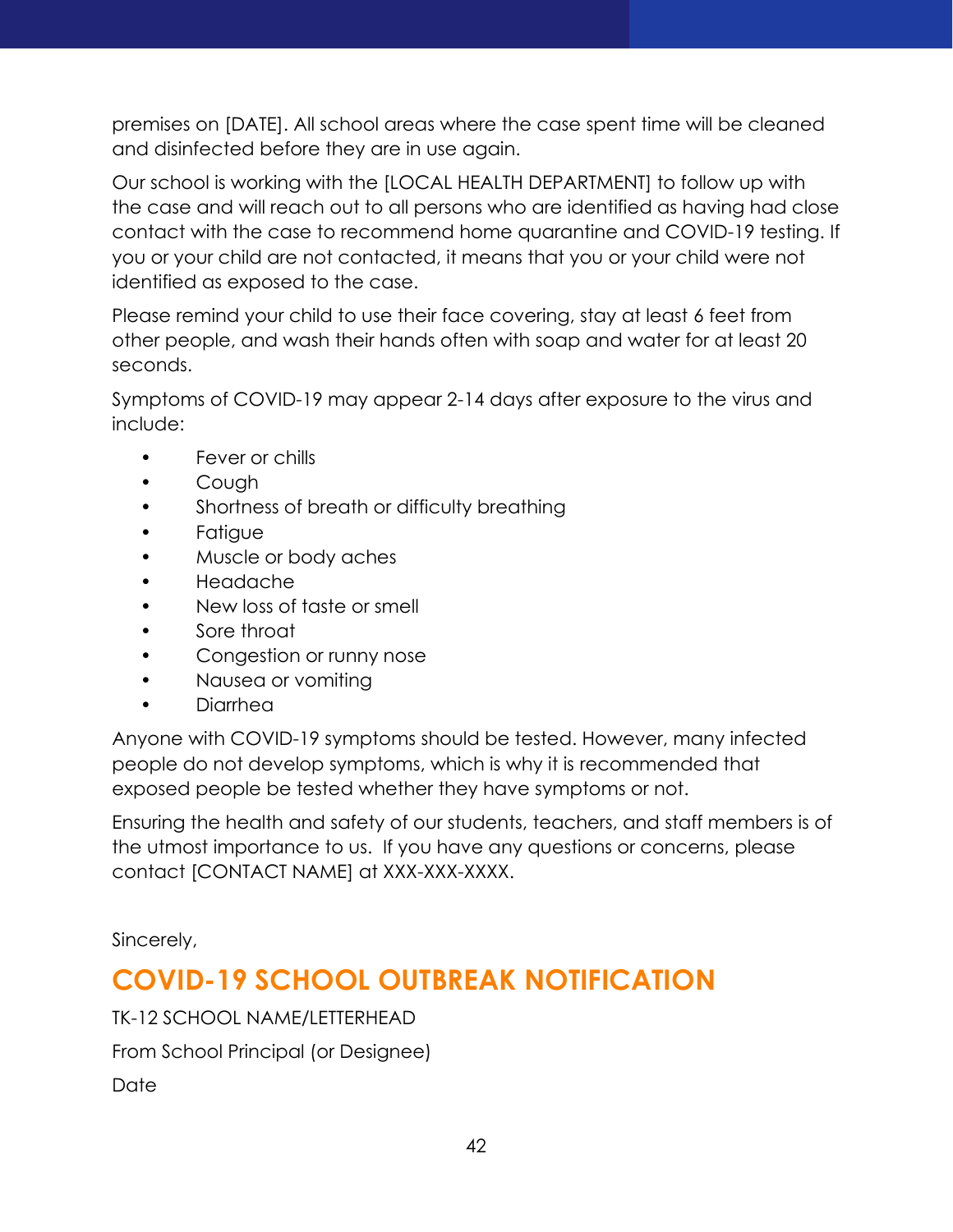Dear Parents/Guardians, Teachers, and Staff Members,

We would like to inform you that we are working with the [LOCAL HEALTH DEPARTMENT] on their investigation of a COVID-19 outbreak in our school community. Our school is working with the [LOCAL HEALTH DEPARTMENT] to follow up with all cases and symptomatic contacts to identify all exposed persons and recommend home quarantine and testing. If you or your child are not contacted, it means that you or your child were not exposed to either a case or a symptomatic contact.

If you are a parent/guardian, please remind your child to use their face covering, stay at least 6 feet from other people, and wash their hands often with soap and water for at least 20 seconds.

Symptoms of COVID-19 may appear 2-14 days after exposure to the virus and include:

- Fever or chills
- Cough
- Shortness of breath or difficulty breathing
- Fatigue
- Muscle or body aches
- Headache
- New loss of taste or smell
- Sore throat
- Congestion or runny nose
- Nausea or vomiting
- Diarrhea

Anyone with COVID-19 symptoms should be tested. However, many infected people do not develop symptoms, which is why it is recommended that exposed people be tested whether they have symptoms or not.

Ensuring the health and safety of our students, teachers, and staff members is of the utmost importance to us. If you have any questions or concerns, please contact [CONTACT NAME] at XXX-XXX-XXXX.

Sincerely,

## <span id="page-43-0"></span>**SCHOOL CLOSURE DUE TO COVID-19 NOTIFICATION**

TK-12 SCHOOL NAME/LETTERHEAD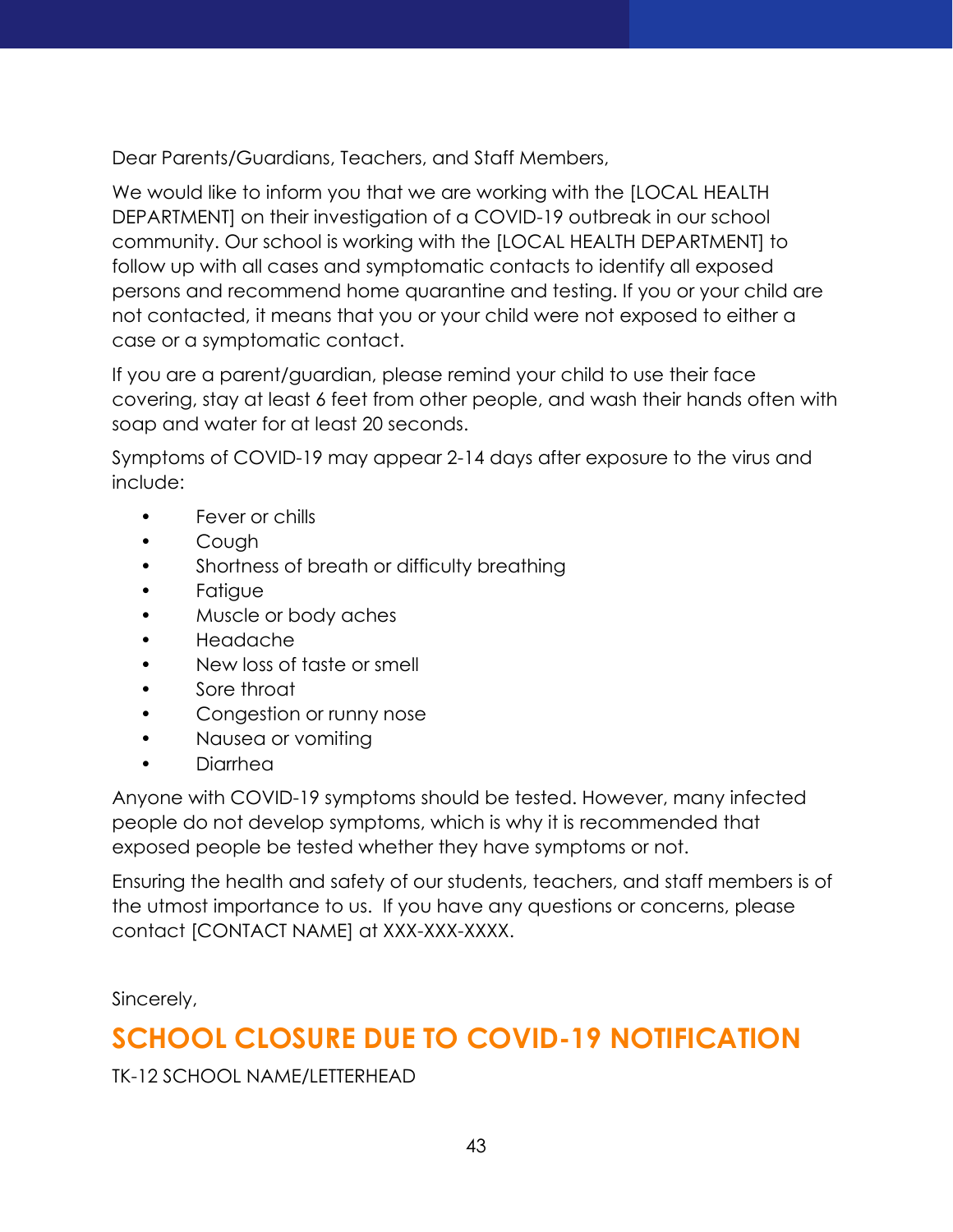From School Principal (or Designee)

**Date** 

Dear Parents/Guardians, Teachers, and Staff Members,

We are informing you that we are closing our school, starting on [DATE] due to the ongoing COVID-19 outbreak and likely continuing transmission at our school. In consultation with the [LOCAL HEALTH OFFICER], we have been advised that the school should be closed for 14 days to prevent further transmission of COVID-19 and to clean and disinfect the school before reopening on [DATE].

During school closure, the school will switch to online teaching to continue our classes; please see attached information sheet on how students can sign in to continue their schoolwork online. The [LOCAL HEALTH DEPARTMENT] will also continue to follow-up with cases and contacts during school closure to ensure isolation and quarantine and testing.

If upon school reopening, your child is feeling ill or having a fever or symptoms of COVID-19, even if symptoms are very minor, please do not send your child to school and consider getting your ill child tested for COVID-19. If your child is well without any symptoms, please remind your child before going back to school to use their face covering, stay at least 6 feet from other people, and wash their hands often with soap and water for at least 20 seconds. School staff should call in sick and stay home if having a fever or symptoms of COVID-19 and consider getting tested.

Symptoms of COVID-19 may appear 2-14 days after exposure to the virus and include:

- Fever or chills
- Cough
- Shortness of breath or difficulty breathing
- Fatigue
- Muscle or body aches
- Headache
- New loss of taste or smell
- Sore throat
- Congestion or runny nose
- Nausea or vomiting
- Diarrhea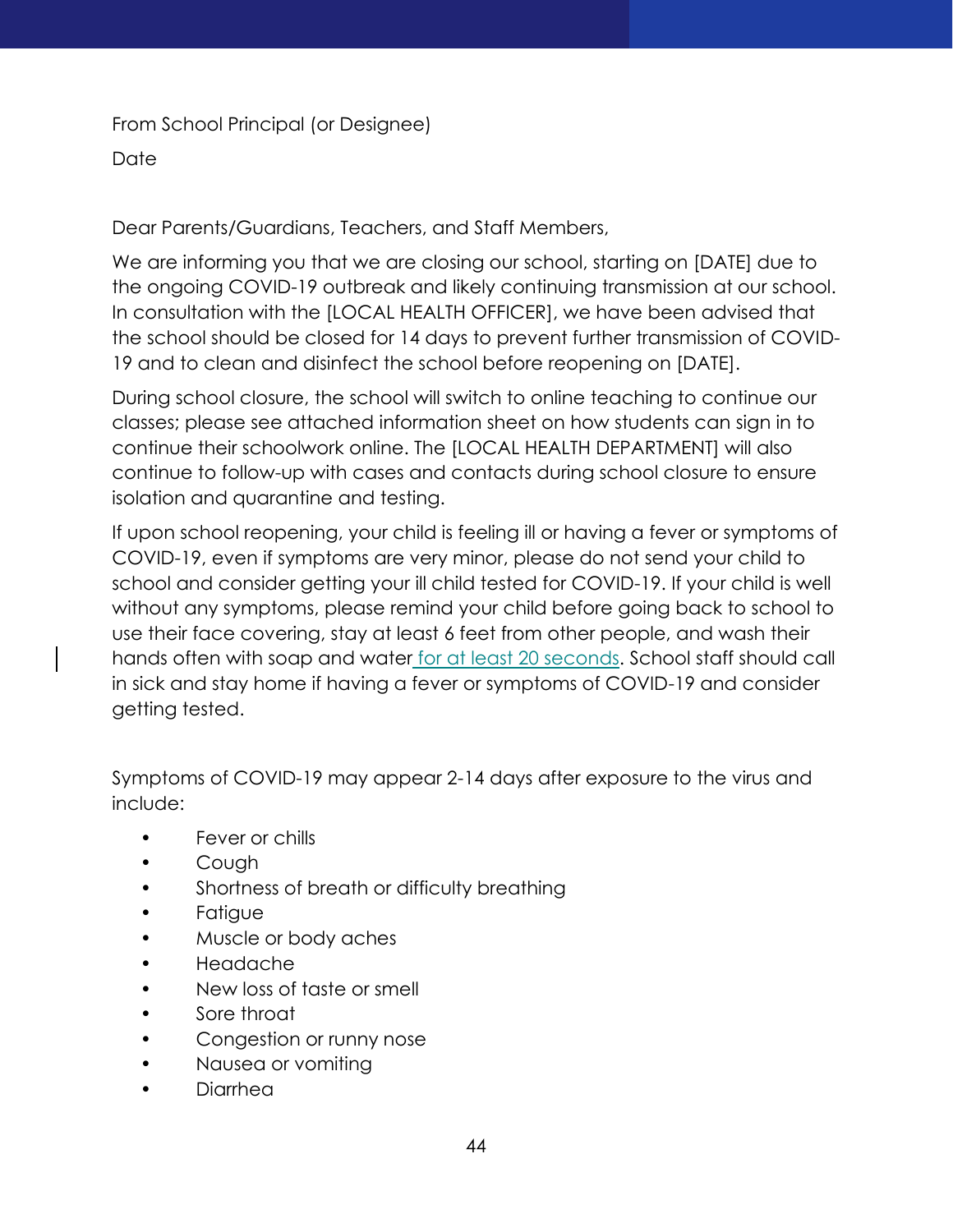Ensuring the health and safety of our students, teachers, and staff members is of the utmost importance to us. If you have any questions or concerns, please contact [CONTACT NAME] at XXX-XXX-XXXX.

Sincerely,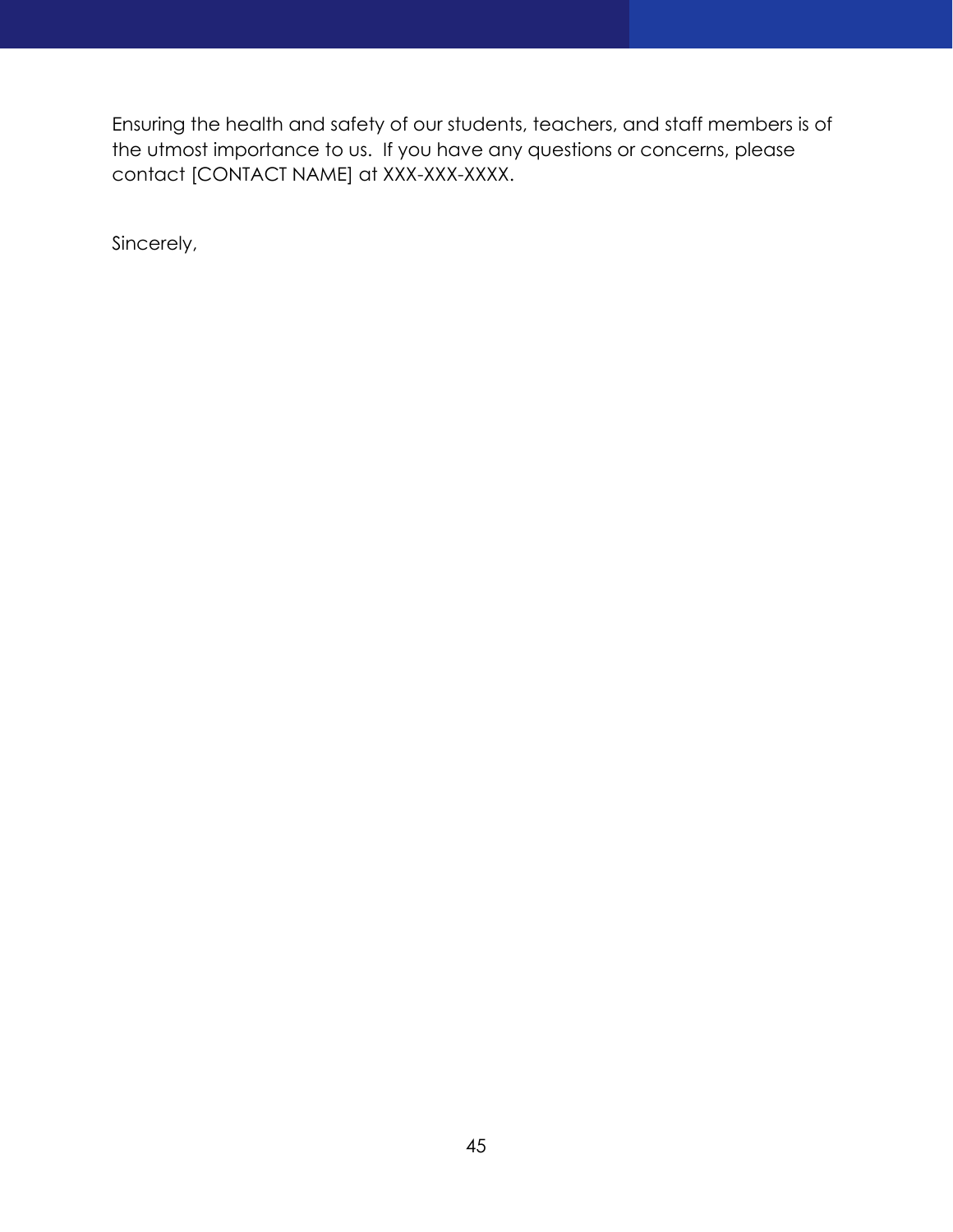

# <span id="page-46-1"></span><span id="page-46-0"></span>**Appendix 3: Public Health Directive REPORTING DETAILS OF POSITIVE CASES**

#### **Required COVID-19 Case Reporting By Schools**

#### **January 14, 2021**

Following school closures that occurred in spring 2020 in response to the COVID-19 pandemic, the California Department of Public Health ("CDPH") developed the "COVID-19 and Reopening In-Person Learning Framework for K-12 Schools in California, 2020-2021 School Year" (July 17, 2020) to support school communities as they decided when and how to implement in-person instruction for the 2020- 2021 school year. Public and private K-12 schools throughout the state are currently in various stages of instruction including distance learning, in-person learning, and hybrid instruction based on local conditions.

New evidence and data about COVID-19 transmission coupled with the experiences of schools both nationally and internationally demonstrates that schools, particularly elementary schools, can operate in-person instruction safely with the correct safety protocols in place. Concurrently with this directive, CDPH issued updated, consolidated guidance for K-12 schools (including public, private, and charter) to support school re-openings and safe implementation of in-person instruction for students and staff.

Under current guidance, schools that have already reopened are permitted to continue offering in-person instruction, and additional schools are expected to reopen under the forthcoming K-12 school guidance. To be equipped to prevent and mitigate ongoing community COVID-19 transmission, a comprehensive and coordinated approach for the secure sharing of vital data and information regarding COVID-19 infections among school employees and students is necessary, especially in light of current epidemiological conditions.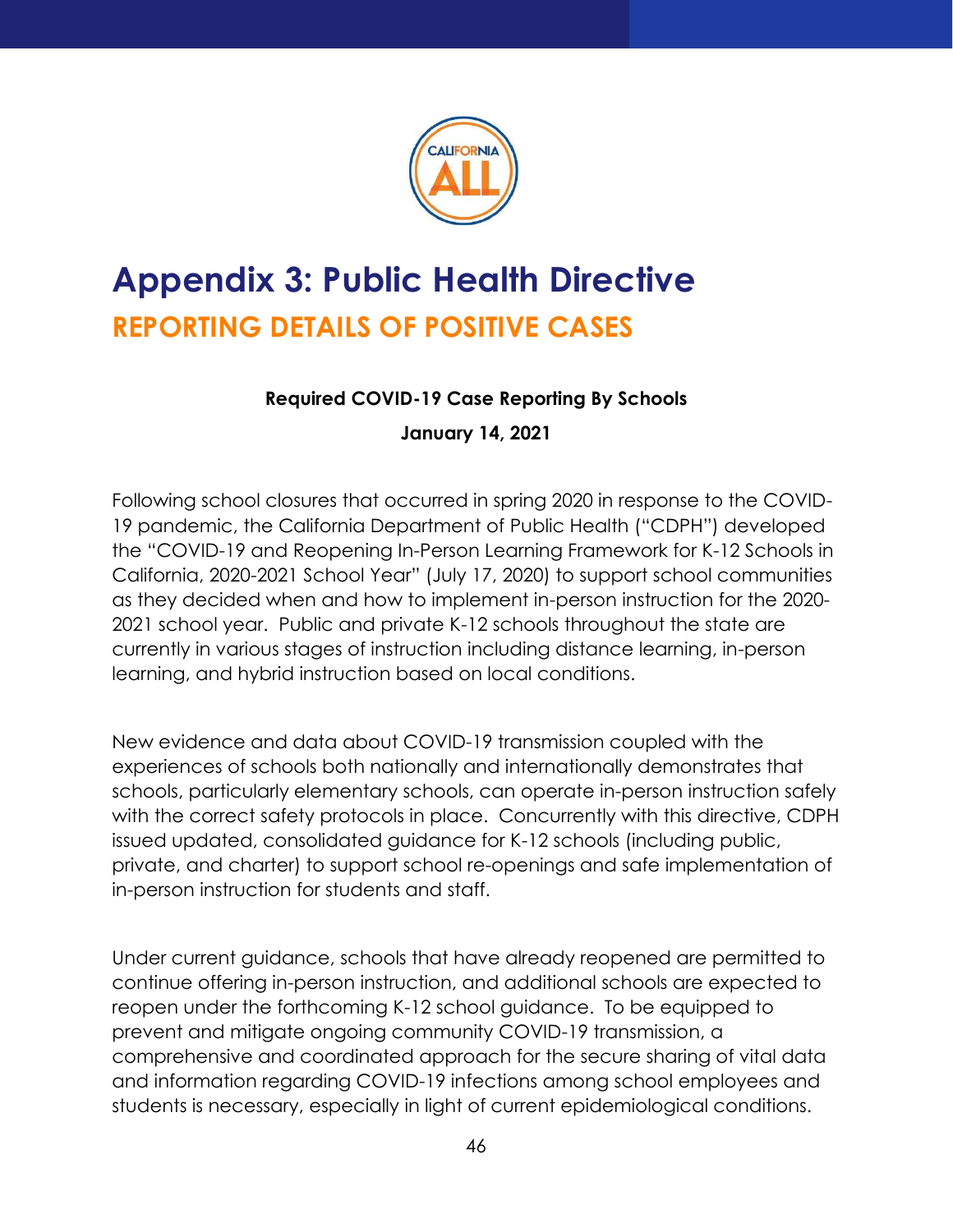The sharing of identified case information data with public health professionals is therefore necessary to ensure that state and local public health experts can respond to confirmed cases of COVID-19 who have been present at a school site, to track and understand the extent of disease transmission within the state, and to support communities with appropriate prevention strategies and support. Accordingly, to monitor and prevent the spread of COVID-19, it is necessary for CDPH and local health jurisdictions to have accurate information about COVID-19 infections among school employees and students. Specifically, the prompt, secure, and confidential sharing of information about individuals within the school community who have tested positive for COVID-19 is critical to ensure that public health authorities can rapidly respond by:

- 1. Instituting necessary case investigation and contact tracing;
- 2. Focusing public health resources to effectively provide comprehensive support to the affected schools related to further investigation, mitigation strategies, and operational plans;
- 3. Assessing and monitoring the practices and activities that may have led to the infection or transmission of COVID-19;
- 4. Taking appropriate measures to protect the health of both the school community and population-at-large; and
- 5. Ensuring that CDPH and local health jurisdictions have the information necessary to accurately assess the impact of school reopening on COVID-19 transmission and case rates to effectively update operative public health guidance and directives as necessary.

Schools are authorized under the Family Educational Rights and Privacy Act (FERPA) to disclose personally identifiable information without parental consent to local health departments regarding COVID-19 testing and cases. (20 USC § 1232g(b)(1)(I).) In response to the COVID-19 pandemic, California has been under a State of Emergency since March 4, 2020. California continues to see the dire effects of this pandemic through limited ICU capacities and new cases and deaths each day. The COVID-19 pandemic poses an extreme threat to the health and safety of all Californians. Even with protocols in place to mitigate the transmission of COVID-19, the presence of an individual who has tested positive of COVID-19 on a K-12 public or private school campus is an emergency that poses a risk to health or safety of students and employees present on the campus. Reporting to the local health officer the presence of a positive case of COVID-19 in an individual who is or has been present on a K-12 public or private school campus is necessary to protect the health and safety of students and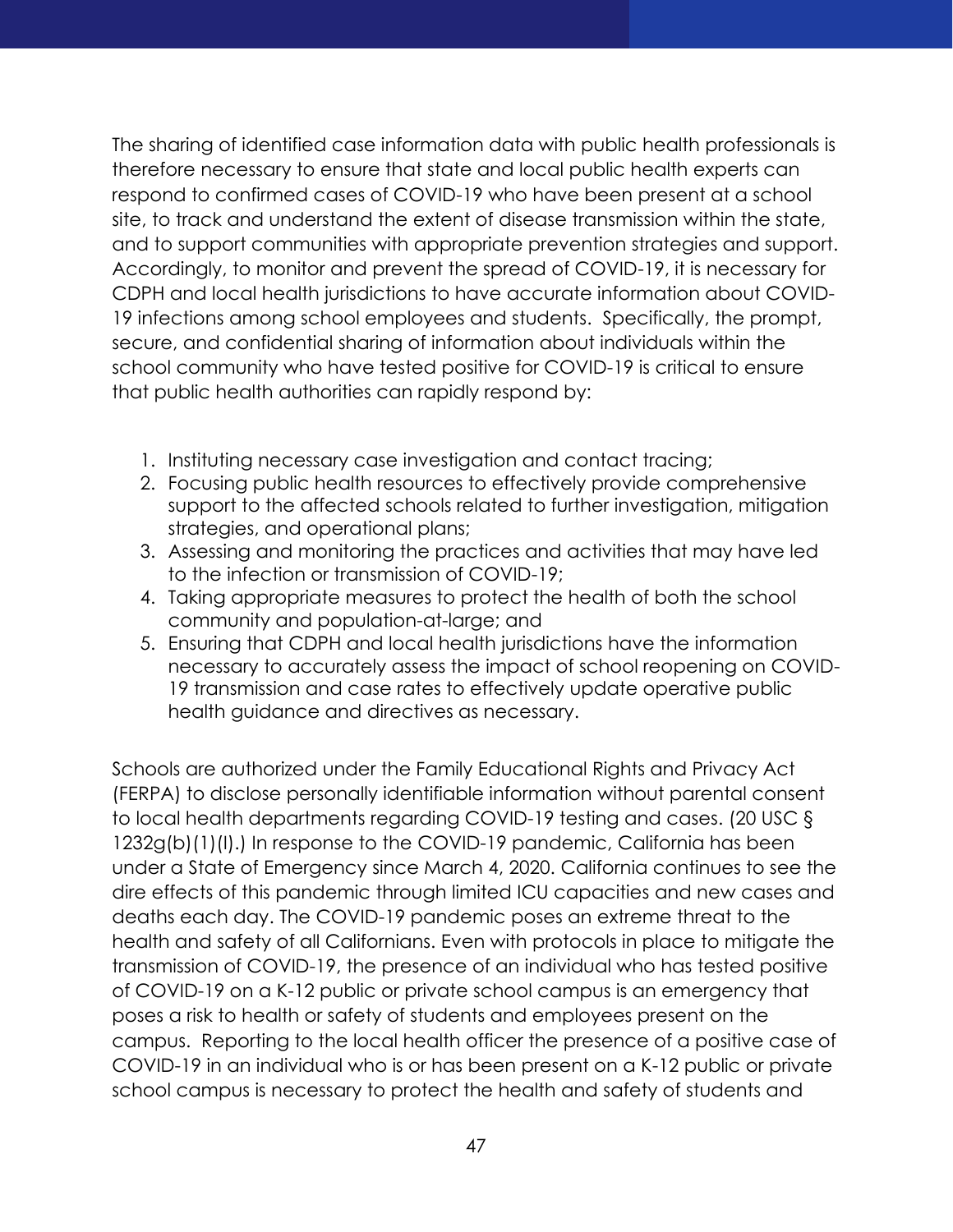employees present on the campus. California law (17 C.C.R. section 2508) also requires anyone in charge of a K-12 public or private school kindergarten to report at once to the local health officer the presence or suspected presence of any of the communicable disease, which includes COVID-19.

#### Accordingly:

- Effective immediately, every local educational agency (school district, county office of education, and charter school) and private school in California shall notify its local health officer of any known case of COVID-19 among any student or employee who was present on a K-12 public or private school campus within the 10 days preceding a positive test for COVID-19. Specifically, the local educational agency or private school shall report the following information:
	- o The full name, address, telephone number, and date of birth of the individual who tested positive;
	- o The date the individual tested positive, the school(s) at which the individual was present on-site within the 10 days preceding the positive test, and the date the individual was last on-site at any relevant school(s); and
	- o The full name, address, and telephone number of the person making the report.
- This information shall be reported to the local health officer by telephone within twenty-four hours from the time an individual within the local educational agency or private school is first made aware of a new case.
- This reporting shall continue until this directive is modified or rescinded.

Information reported to the local health officer pursuant to this directive shall not be disclosed except to (1) the California Department of Public Health; (2) to the extent deemed necessary by the local health officer for an investigation to determine the source of infection and to prevent the spread of COVID-19, including with health officers in other jurisdictions as necessary to monitor, investigate, prevent, and/or control the spread of COVID-19; (3) if required by state or federal law; or (4) with the written consent of the individual to whom the information pertains or the legal representative of the individual.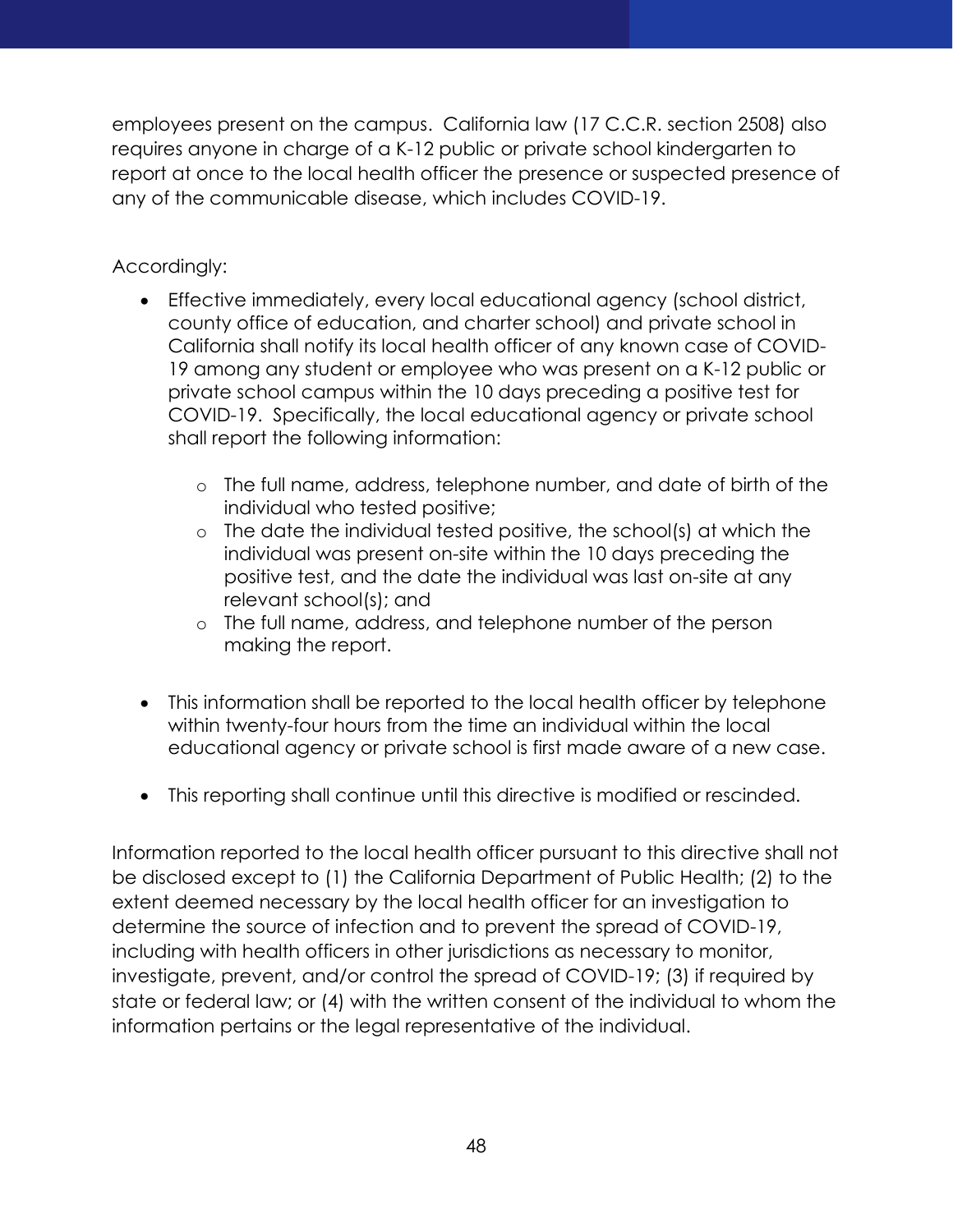This reporting does not replace or supersede any other statutory or regulatory requirements that require reporting of COVID-19 cases and/or outbreaks to other entities or institutions, such as Cal/OSHA.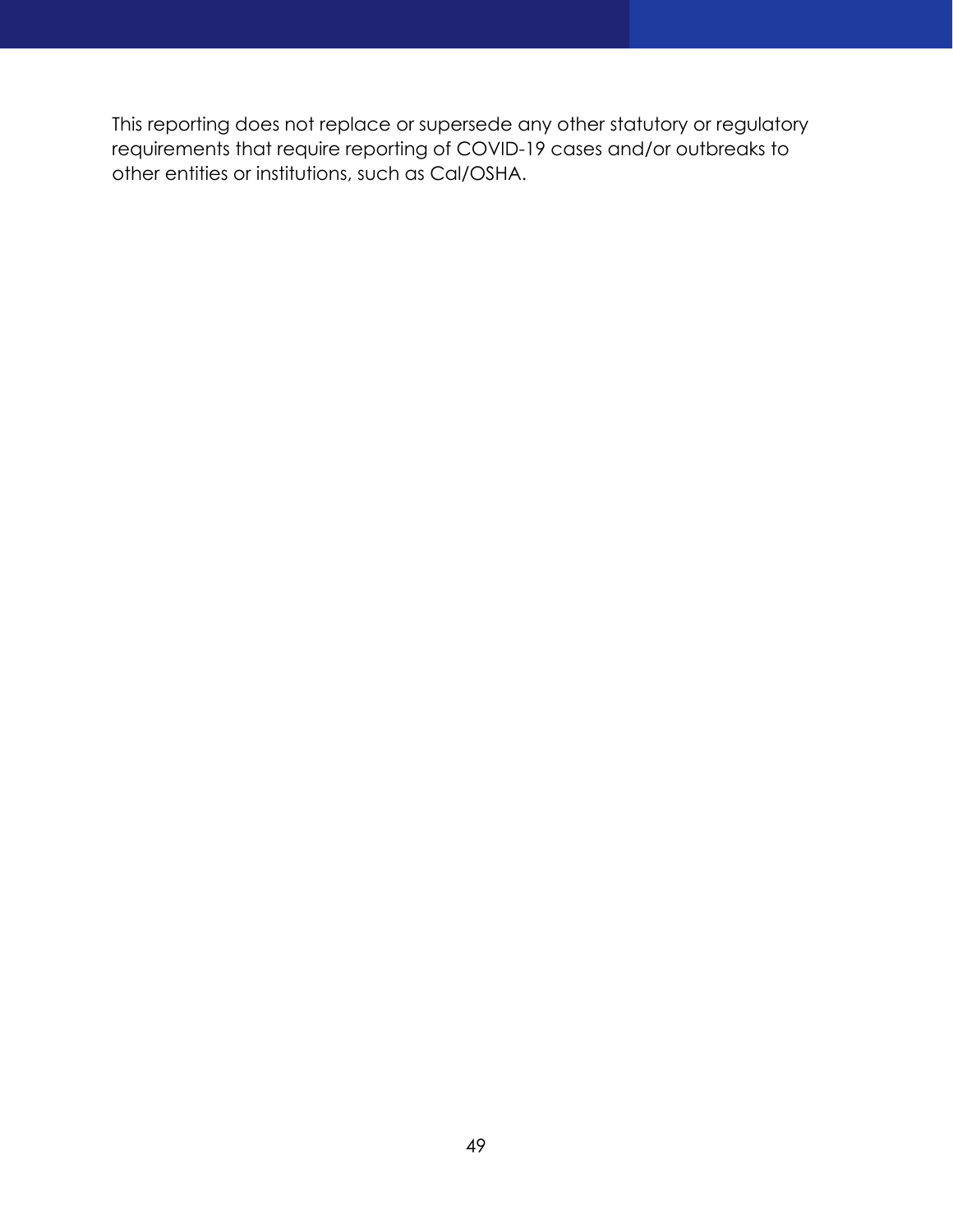

# <span id="page-50-1"></span><span id="page-50-0"></span>**Appendix 4: Public Health Directive REPORTING DETAILS OF IN-PERSON INSTRUCTION**

#### **COVID-19 School Reopening Status Reporting**

#### **January 14, 2021**

Following school closures that occurred in spring 2020 in response to the COVID-19 pandemic, the California Department of Public Health (CDPH) developed the "COVID-19 and Reopening In-Person Learning Framework for K-12 Schools in California, 2020-2021 School Year" (July 17, 2020) to support school communities as they decided when and how to implement in-person instruction for the 2020- 2021 school year. Schools throughout the state are currently in various stages of instruction including distance learning, in-person learning, and hybrid instruction based on local conditions.

New evidence and data about COVID-19 transmission and experience nationally and internationally demonstrate that schools, particularly elementary schools, can operate safely for in-person instruction with the correct safety protocols in place. Concurrently with this directive, CDPH issued updated, consolidated guidance for public and private K-12 schools to support school reopenings and safe implementation of in-person instruction for students and staff.

Under the guidance, schools that have already reopened are permitted to continue offering in-person instruction, and additional schools will reopen through the early spring. To be equipped to prevent and mitigate ongoing community COVID-19 transmission, it is necessary for CDPH and local health jurisdictions to have accurate information about which school sites are serving students in-person and to which degree such in-person services are being provided, especially in light of evolving epidemiological conditions.

This information will assist public health authorities maintain awareness of possible locations where case transmission may occur and can rapidly respond